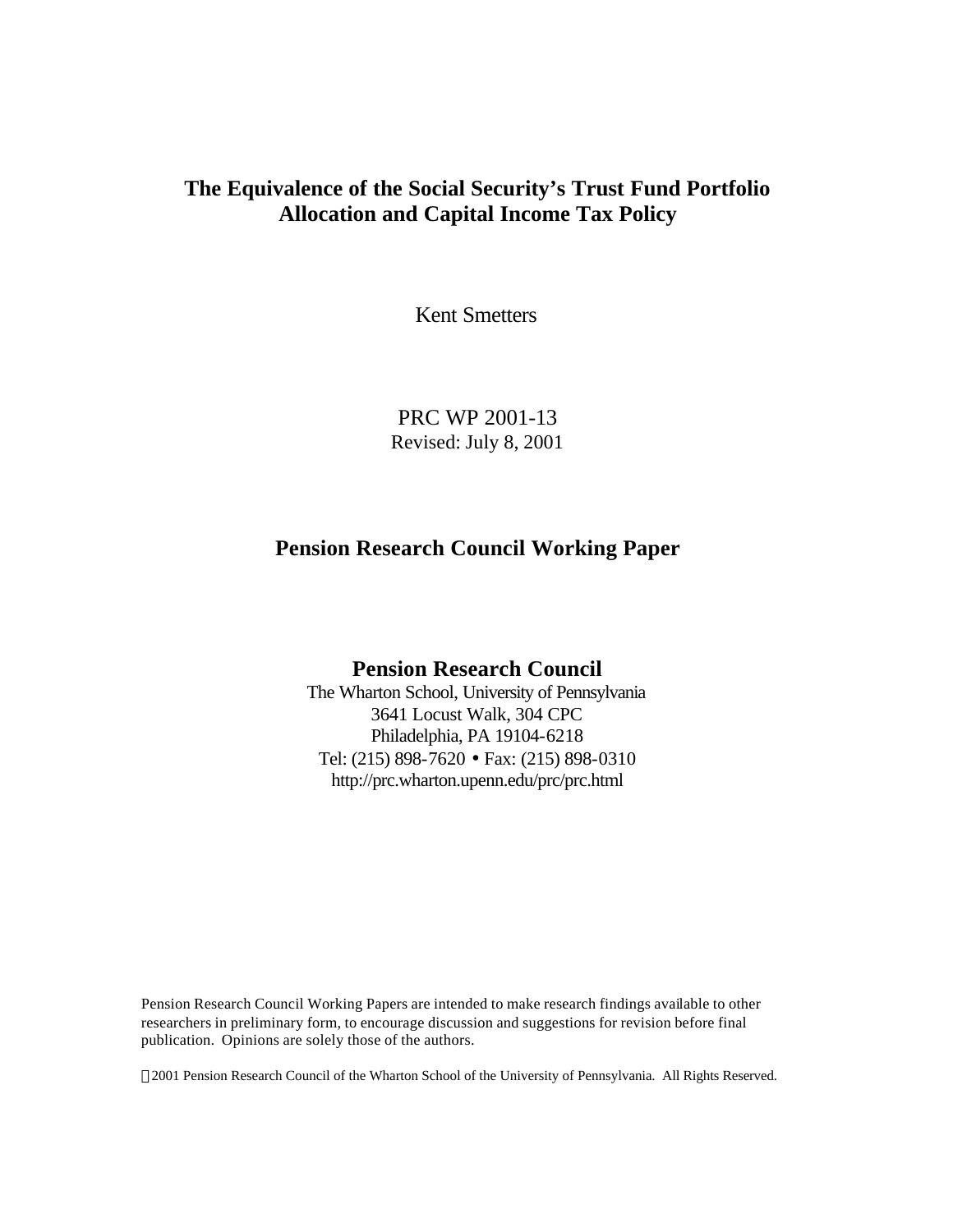# **The Equivalence of the Social Security's Trust Fund Portfolio Allocation and Capital Income Tax Policy**

[ Revised June 8, 2001 ]

#### **Abstract**

This paper proves that the stock-bond portfolio choice of the public social security trust fund is Arrow-Debreu equivalent to the tax treatment of private capital income by the non-social security part of government: the state-contingent consumption of every agent is the same under both policies. A larger [smaller] share of social security's portfolio invested in stocks is equivalent to a larger [smaller] symmetric linear tax on the risky portion of capital income returns received on assets held by private agents. The tax change causes agents to adjust their private portfolios so that the total (private plus public) levels of demand for equities and bonds are the same under both policies.

At first, it would seem that this equivalency requires that there are no pre-existing tax distortions or market frictions. However, the equivalency is shown to be quite general. First, the initial tax rate on private capital can be non-zero, and the initial tax can take any form (hence, possibly different form than the new tax). Although the amount of revenue collected at the initial tax rate (i.e., not including the rate change) is disrupted after private agents alter their portfolio, this pre-existing tax distortion does not undo equivalency. Second, since private trading with the unborn is impossible, trading markets between generations are allowed to be missing. It follows that the social security trust fund's stock-bond portfolio choice is *not neutral* since risk is transferred across non-trading generations. But policy *equivalency* still holds. Third, an arbitrarily large share of agents (short of everyone) can even be borrowing constrained. Borrowing constrained people do not even have a portfolio of assets that can respond to taxes. Still, while consumption levels vary by state and agent type, they are identical under both policies, even for the constrained.

To the extent that trust fund investment in equities improves risk sharing in the context of missing or incomplete markets, as shown in some previous papers, the equivalent capital income tax rate can be interpreted as a Lindahl (corrective) tax. This tax gives a decentralized way of achieving the same potential risk sharing outcomes as the government directly owning part of the capital stock. The decentralized approach to improving risk sharing might be more palatable to those who fear direct government intervention in financial markets (e.g., Greenspan, 1999).

General-equilibrium simulation results are presented using an overlapping-generations model with aggregate uncertainty. The model incorporates a fully endogenous equity return distribution, and several other features that have been taken as exogenous in previous models. The model is used to produce policy-equivalent tax rates along the non-neutral ex-post mean transition path from the initial stochastic steady state (before the trust fund is invested in equities) to the final stochastic steady state (after the trust fund is invested in equities). The results suggest that investing the entire US Social Security trust fund in equities is equivalent to a 4 percent tax on risky capital income tax returns. This equivalent tax rate is fairly constant along the mean transition path.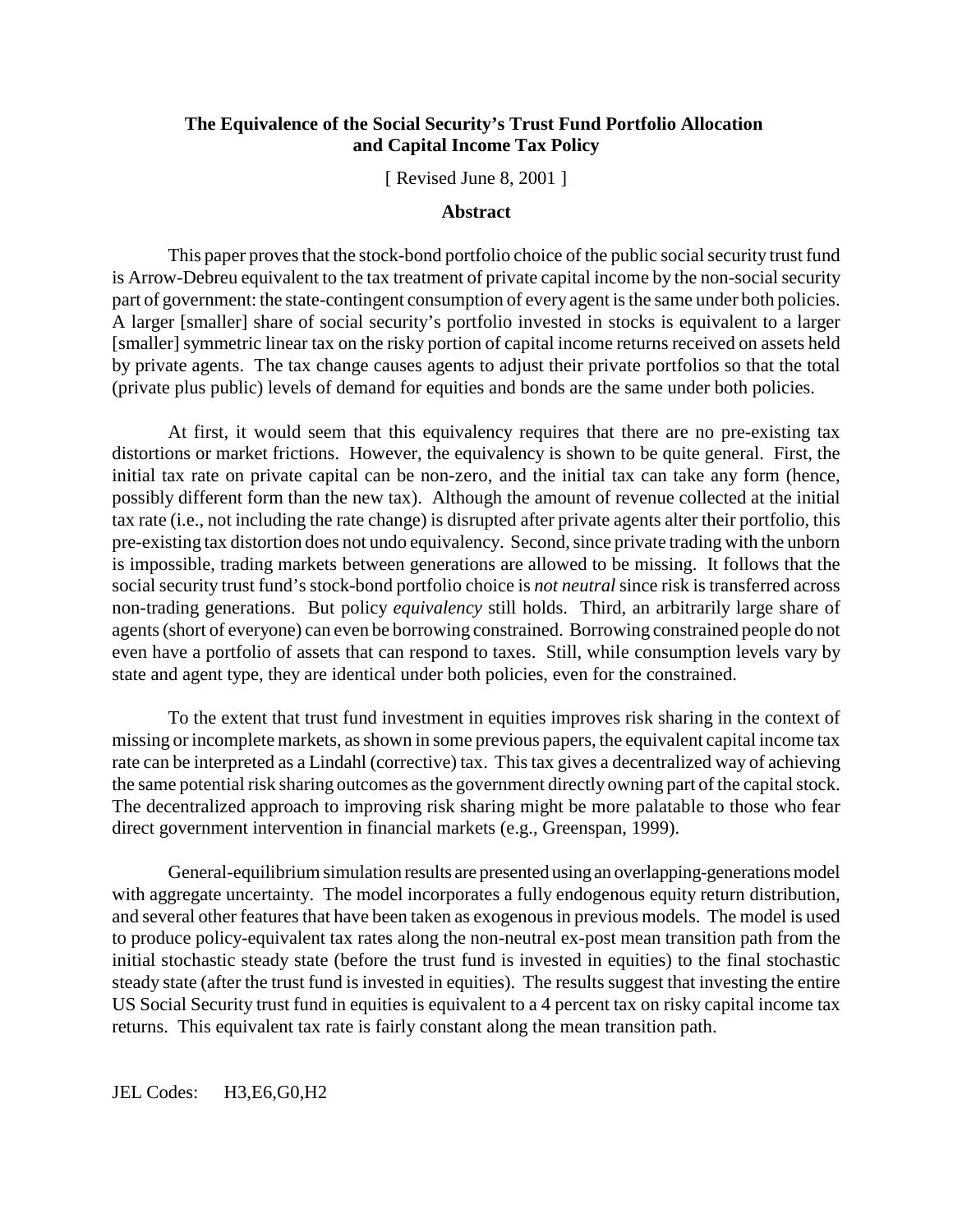#### **I. Introduction**

The classic equivalency between the level of unfunded social security wealth and government debt, as emphasized in Feldstein (1974), Barro (1974), and Miller and Upton (1974), revolutionized how economists view the government's budget constraint.<sup>1</sup> Debt is no longer viewed in isolation of the rest of a nation's unfunded liabilities. This equivalency is the motivation behind 'generational accounting' literature that unifies all liabilities.<sup>2</sup> This equivalency also explains why a debt-financed transition to a funded social security system, in which each generation only pays the debt service, has no impact on unfunded liabilities, as reemphasized by Geanakoplos, Mitchell and Zeldes (1998).

This paper extends the equivalency literature to include risk. It proves that an equivalence also exists between a nation's tax treatment of risky private capital income returns and how assets in its defined-benefit social security trust fund are allocated between risky capital and government bonds. By "equivalence," the strong (Arrow-Debreu) form is meant: state-contingent consumption levels are the same under both policies. Hence, these policies are also ex-ante equivalent.

The equivalency result proven herein, though, is more subtle than that between debt and unfunded social security.<sup>3</sup> Debt and social security are equivalent because they generate the same private budget constraints and, hence, the same private demand for capital. This private budget constraint equivalence led Auerbach, Gokhale, and Kotlikoff (1994) to refer to debt and social security as "arbitrary labels." In contrast, the equivalency proven herein requires distorting the aftertax rate of return to capital that is received by private agents, *changing* their demand for capital.

As an example, suppose that the social security trust fund is currently invested in bonds (as

<sup>&</sup>lt;sup>1</sup> The Ricardian equivalence debate, which emerged from these papers, focused on whether debt was also *neutral*. Although this debate is still active, the *equivalency* between debt and social security is now well accepted.

<sup>&</sup>lt;sup>2</sup> See Auerbach, Gokhale, and Kotlikoff (1994).

<sup>&</sup>lt;sup>3</sup> Conversations with Alan Auerbach, Peter Diamond, and Antonio Rangel helped me clarify this exposition.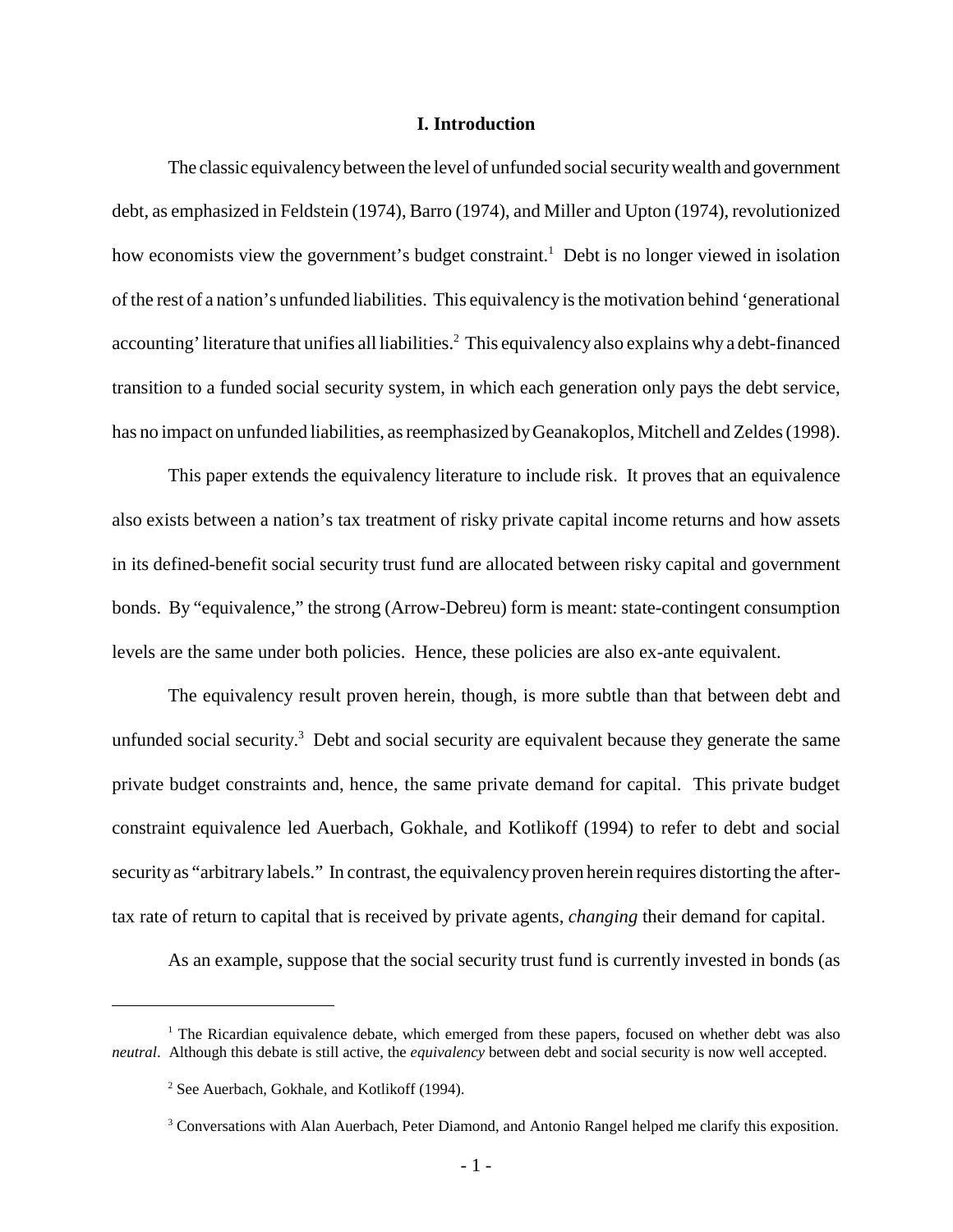in the US) and the government wants to re-balance the trust fund's portfolio in order to hold some equities. At existing prices, this open market operation (i) increases the total (public plus private) demand for equities; (ii) decreases the total demand for bonds; and (iii) changes payroll tax rates in most future states of the world. The total demand for equities and bonds must change since the risks in a defined-benefit system are borne by future taxpayers, as benefits remain defined by law. The change in the future payroll tax rate is needed in most future states in order to buffer the trust fund's new exposure to capital income shocks, so that social security has enough revenue to pay benefits.

This paper shows that the economic outcomes of this open market operation can be replicated by simply creating a positive symmetric linear tax on the risky portion of asset returns earned by *private* agents.<sup>4</sup> The new tax reduces the after-tax variance of risky returns, which entices private agents to increase their demand for equities and to decrease their demand for bonds by the same amount. The total (public plus private) levels of demand for equities and bonds, therefore, can be made the same under both policies if the new tax is chosen at the right rate. Hence, a tax on risk can replicate the outcomes (i) and (ii) of the trust fund's open market operation listed above. But full equivalency also requires generating the same state-contingent payroll tax rates, or outcome (iii). To see how that works, note that, under the government's budget constraint, wage taxes must also adjust to buffer loss and gains in capital income tax revenue. As proven below, the capital income tax rate that generates outcomes (i) and (ii) is the same rate that generates outcome (iii). In words, the capital income tax rate that generates the same total demand for equities and bonds as the trust fund's operation exactly equals the capital income tax rate that places the same amount of risk on the wage tax base as the trust fund's operation.

<sup>&</sup>lt;sup>4</sup> In converse, suppose that the trust fund is currently invested in some stocks (as in Canada) and that the government wants to re-balance the trust fund's portfolio in order to hold more bonds. This operation can be perfectly replicated in general equilibrium by instead *decreasing* the tax rate on risky capital income (possibly going negative).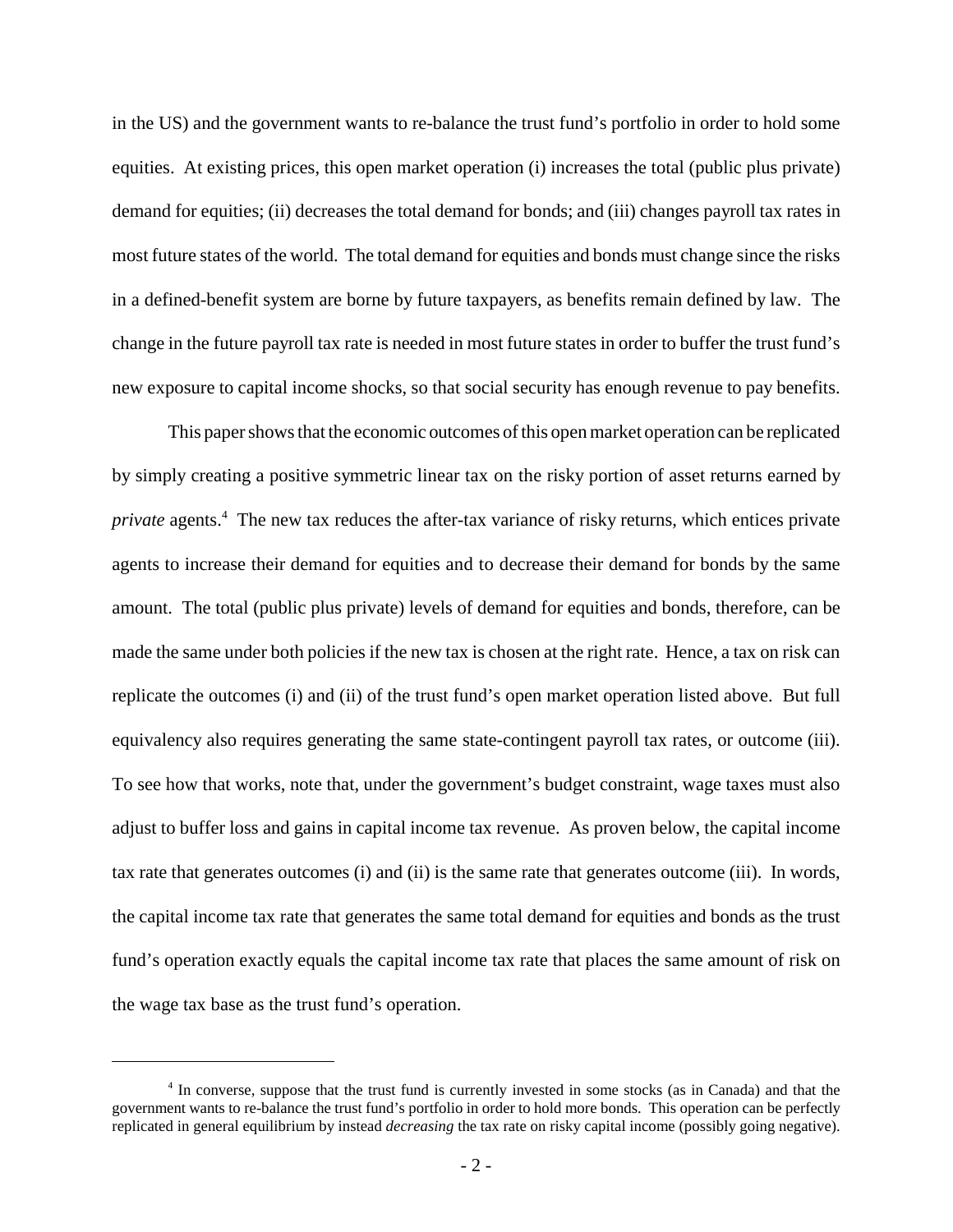At first, it would seem that this full equivalency requires that there are no pre-existing tax or market frictions. However, equivalency is proven to be quite general. First, the initial tax rate on private capital income can be non-zero. To be sure, the presence of this pre-existing distortion would seem to disrupt equivalency because more revenue is collected at the *initial* capital income tax rate after agents shift their portfolio. This revenue is in addition to the revenue collected by the *change* in the tax rate itself. Hence, the size of the tax rate change must *depend* on the size of the initial tax rate in order to recognize the new level of revenue collected at the initial tax rate. But, it is also true that the amount of private saving that must be shifted between capital and bonds, in order to replicate the trust fund's operation, is *independent* of the initial capital income tax rate. So it would seem that a single capital income tax rate cannot clear the financial markets *and* generate the same state-contingent wage tax rates as the trust fund's open market operation. But, as shown below, full equivalency holds even with this pre-existing tax distortion. Moreover, the initial tax need not take the same form as the new tax being implemented.

Second, since private trading with the unborn is impossible, trading markets between generations are allowed to be missing. Hence, the social security trust fund's portfolio choice is not *neutral* since portfolio risks are shared with future taxpayers, as benefits remain defined by law. But, *equivalency* still holds, i.e., both policy choices are *equivalently non-neutral*. 5

Third, an arbitrarily large share of agents (short of everyone) can even face endogenously binding borrowing constraints. To be sure, borrowing constrained people do not hold a portfolio of assets that can respond to taxes. So, it would seem that equivalency has no chance of holding. In particular, while investing the trust fund in equities shifts some of payroll taxes paid by borrowingconstrained agents from bonds to stocks, these agents cannot be enticed, via taxes, to mimic this

<sup>&</sup>lt;sup>5</sup> Similarly, debt and unfunded social security wealth are non-neutral (unless agents are Ricardian) even though they are equivalent fiscal policy instruments.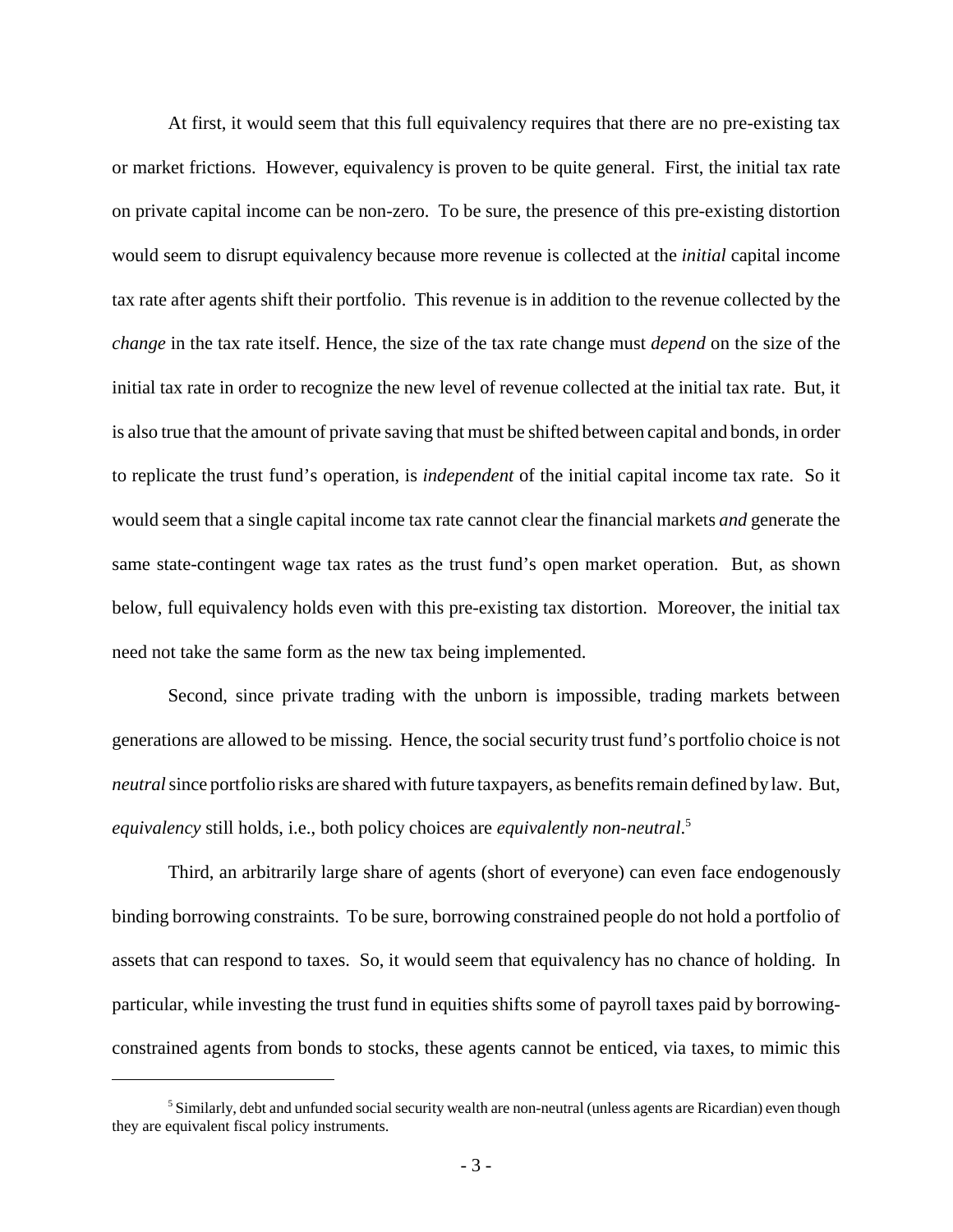operation on their own. Still, this paper shows that full Arrow-Debreu equivalency still holds. While consumption levels obviously vary by agent type and state, the consumption levels are the same under both policies for each agent, including constrained agents. Moreover, the equivalent capital income tax rate depends only on aggregate labor income and capital: the fraction of the constrained population is immaterial. So, the optimal tax rate can be calculated using data that can typically be found in a nation's NIPA and Flow of Funds Accounts.<sup>6</sup>

The equivalency of both policies is not only quite general, the policy-equivalent capital income tax can also take on an interpretation as a Lindahl (corrective) tax. As reviewed in Section II, previous papers have shown that investing the trust fund in equities could improve risk sharing between generations (e.g., Bohn 1997, 1999; Social Security Advisory Council, 1997; Diamond, 1997), or if some agents are borrowing constrained (Diamond and Geanakoplos, 1999; Abel, 2001). The model herein nests both types of market incompleteness. A Lindahl tax gives a decentralized way of achieving the same efficiency gains.

 A decentralized approach to redressing market inefficiencies might be preferred by those who are concerned about the potential for 'additional costs,' in the form of political risks, associated with the government directly owning assets. These fears have taken on a heightened relevance in light of the recent debate on social security reform. In his nationally televised 1999 State of the Union Address, President Clinton proposed investing part of the US Social Security trust fund in equities. His proposal re-ignited a debate about the government's role in capital markets.<sup>7</sup> Alan Greenspan (1999) voiced opposition to Clinton's plan, citing political danger. Political risks may include a

<sup>&</sup>lt;sup>6</sup> In the US, total wage income is computed by the Bureau of Economic Analysis and the value of the capital stock is computed by the Board of the Federal Reserve Bank.

 $<sup>7</sup>$  The debate is not new: the idea of the government holding private equities was hotly debated among</sup> policymakers even before the passage of the 1935 US Social Security Act (Shoven and Schieber, 1999).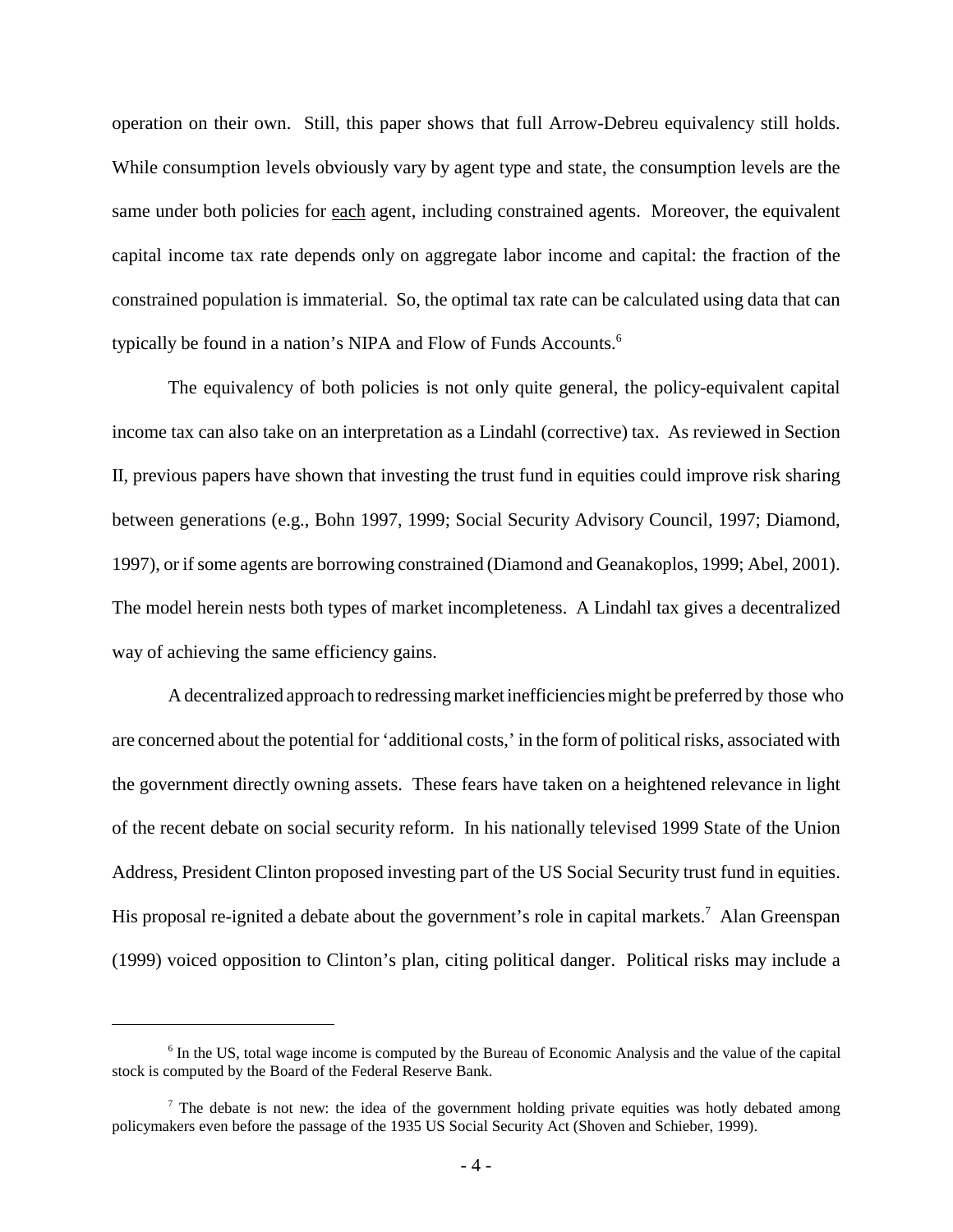home-bias of stock choices (e.g., not investing in foreign auto makers), excluding controversial stocks (e.g., tobacco) from the government's portfolio, a lax anti-trust policy (e.g., would the government sue Microsoft if it owned it?), using stock voting rights to conduct social policy (e.g., quota hiring), and – if the government forfeited it's voting rights – principle-agent problems associated with having a large passive investor that is insensitive to performance. Evidence in White (1996) and Iglesias and Palacios (2000) shows that governments investing directly in capital markets have tended to earn inferior rates of returns.

However, the fact that political risks exist with government ownership of equities does not necessarily imply that the government should not do so. Political risks exist with many government activities. A military contract might be given to a large campaign donor; public work projects might be located in a powerful politician's precinct; etc. Still, the provision of national defense and public works are generally viewed as important public goods. Similarly, the political risks associated with the government holding capital could be outweighed by improved risk sharing.

This paper shows, though, that this tradeoff need not exist: the same potential risk sharing benefits can be achieved without government ownership.<sup>8</sup> So, for example, President Bush's opposition to investing part of the US Social Security trust fund in equities does not mean that the US must forego a risk sharing opportunity, as one might think. Indeed, if trust fund investment in equities enhances efficiency, it can be replicated with a simple tax on risky private capital income.

Calculations reported below suggest that investing the entire US Social Security trust fund in equities is equivalent to a four percent tax on capital income returns. These results are derived using an overlapping-generations model with aggregate uncertainty, which incorporates many

<sup>&</sup>lt;sup>8</sup> To be sure, taxes/tariffs are also influenced by politics. But it might be harder to dis-favor individual firms in the tax-tariff system, and it could even be illegal domestically or violate WTO rules. Indeed, opponents of government ownership of private assets have not voiced the same type of concerns regarding taxes.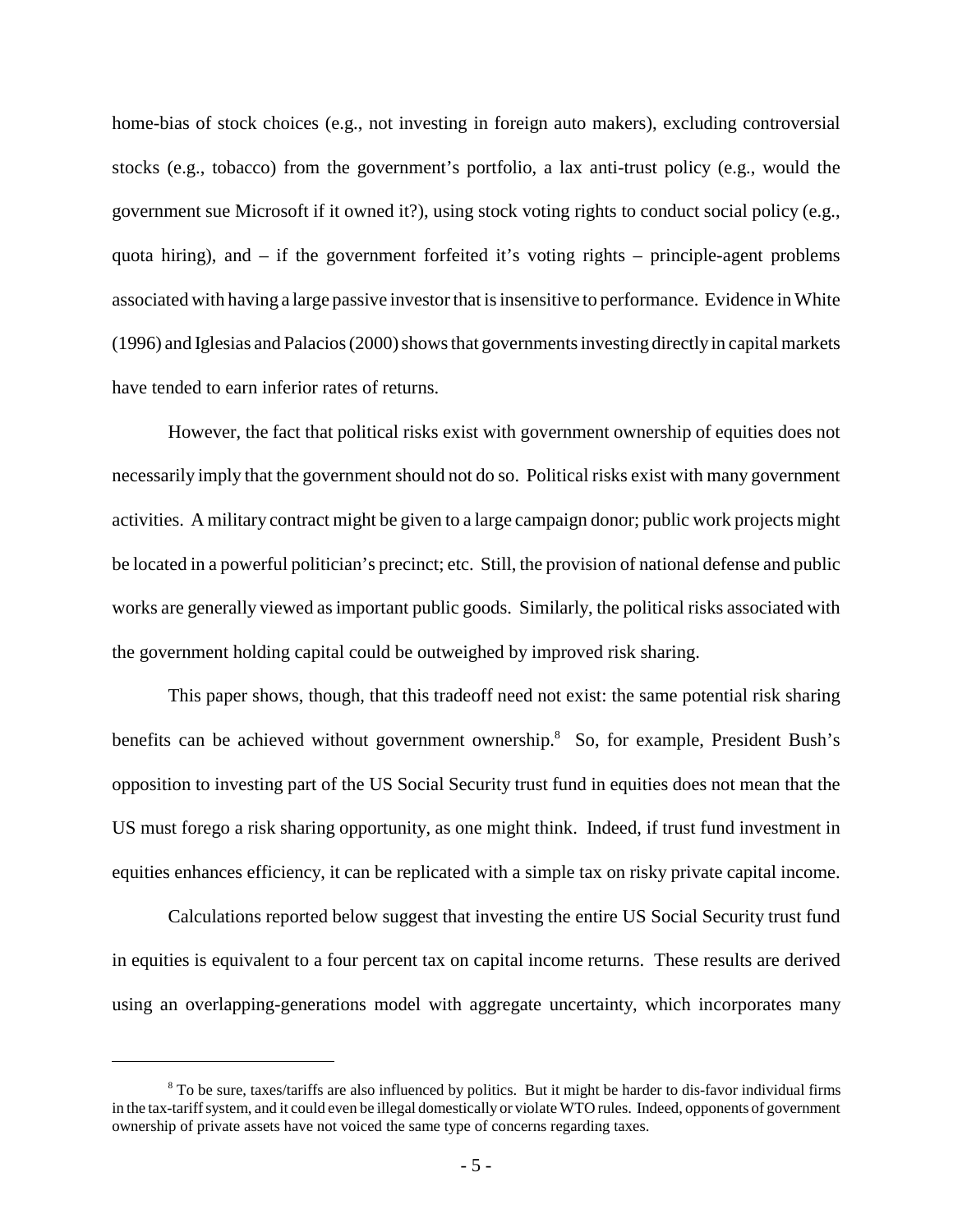features in the household sector, production sector and government sector that have been taken as exogenous in previous models. To the extent that the current capital income tax is already approximately a linear symmetric tax on the risky component of private returns (as, argued in Gordon, 1985, for the US), investing the US trust fund in equities can be replicated by simply increasing the existing tax rate. If a nation's tax rules deviate from these assumptions, the tax rules would also have to be adjusted for the *new* tax; however, the existing tax could remain unchanged.

This paper does not consider some related issues. It does not consider political-economy issues in overlapping-generations economies (Rangel, 2000). Nor does it re-derive the conditions under which trust fund investment in equities increases efficiency (Bohn, 1997, 1999; Diamond and Geanakoplos, 1999). These issues are not necessary for demonstrating equivalency. This paper also does not examine tax law provisions in different countries. As mentioned above, policy equivalency continues to hold even if the existing capital income tax is not symmetric or linear; these two tax provisions only have to be applied to the new tax. Finally, this paper does not consider individual accounts since they are already decentralized, and the risk is not shared inter-generationally.<sup>9</sup>

Section II reviews the literature. Section III presents an overlapping-generations model with incomplete markets between generations. Section IV derives a closed-form solution for the capital income tax rate that is equivalent to the trust fund's investment portfolio. Section V reports calculations. Section V adds endogenously binding borrowing constraints. Section VII concludes.

#### **II. Literature Review**

As illustrated in Figures 1 and 2, this paper bridges the literature on the taxation of risky capital income with the recent literature on the portfolio choice of the social security trust fund. In

<sup>&</sup>lt;sup>9</sup> If the government guarantees a minimum return to the private account, there is only some limited intergenerational risk sharing since future taxpayers are exposed to downside risk but not upside potential.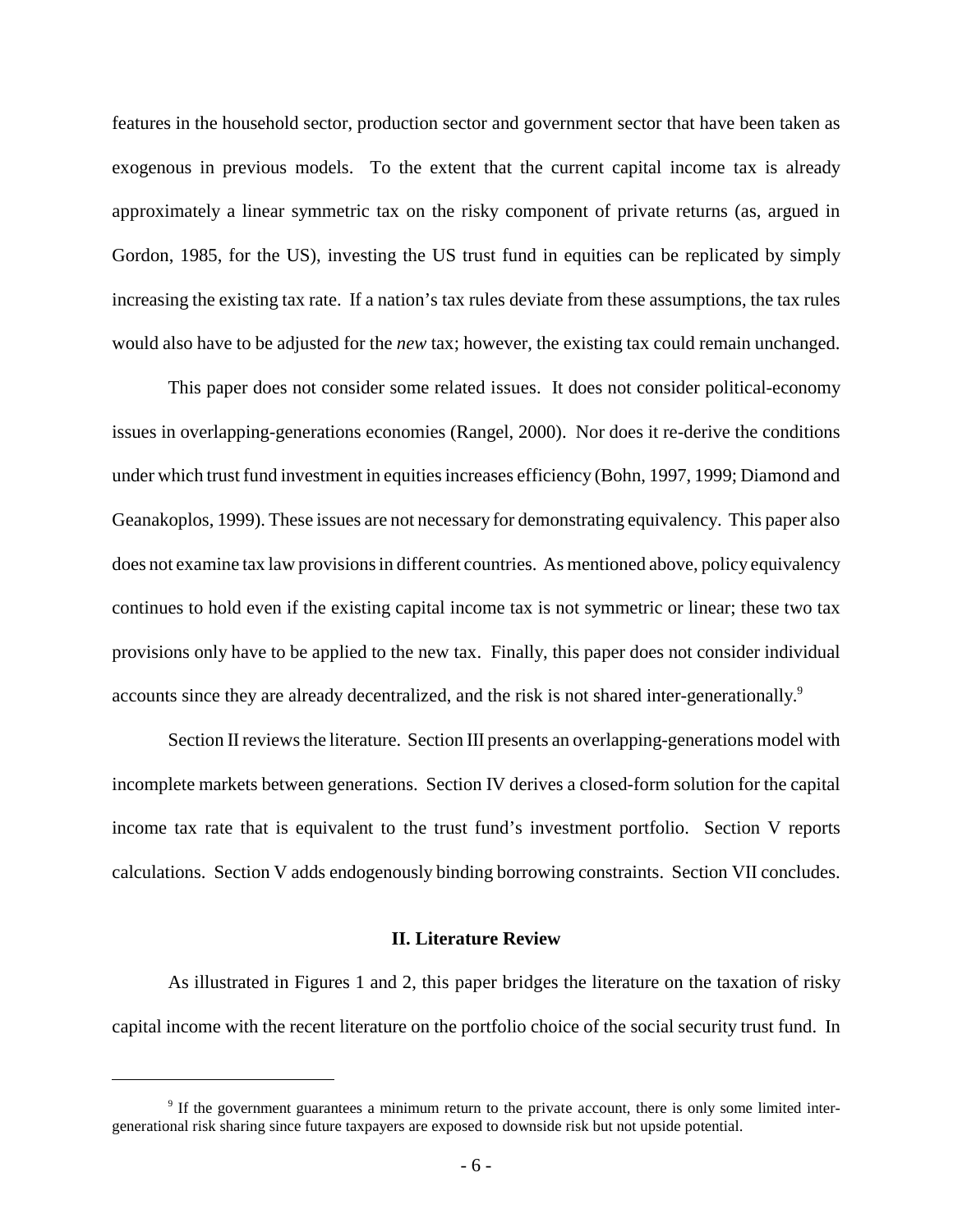particular, this paper focuses on demonstrating the equivalency between the policies connected by Line (A) in Figures 1 and 2. Two independent sets of previous research have focused on Lines (B) and (C), which compare two fiscal policy changes against the status quo.

#### Taxation of Risky Capital Income – Line (B)

The literature on taxing risky capital income started with Domar and Musgrave (1944) and was derived rigorously by Mossin (1968), Stiglitz (1969), Sandmo (1969, 1985), Gordon (1985), and Bradford (1995). That literature made two assumptions: (i) the government taxes only the difference between the risky return and the risk-free rate and (ii) the tax is symmetric in that returns above and below the risk-free rate are taxed. Assumption (i) is usually justified on tax law provisions, or the low historic return to debt relative to equities.<sup>10</sup> Assumption (ii) is usually based on loss offset rules imbedded in tax law. Gordon (1985) argues that these conditions approximately hold for the US.

This literature argued that a tax on capital income is neutral, i.e., the policies connected by Line (B) in Figures 1 and 2 *are* equivalent. Two types of models were used to prove neutrality. One type of model analyzed *compensated* tax changes. Gordon (1985), who was first to include the government's budget constraint, considered a single-agent two-period model. The agent bore, via a lump-sum tax rebate in the second period of his life, all of the risk associated with the capital income tax that he paid. Gordon proved that a tax on risk did not change the agent's private demand for capital or bonds. It follows that the agent's state-contingent level of consumption is unchanged.

The second type of model analyzed *uncompensated* tax changes. The papers in this literature abstracted away from the government's budget constraint and instead focused on the saving and portfolio choices. Mossin (1968) and Stiglitz (1969) considered one-period models. The seminal

 $10$  The average real return to US Treasury bills between 1926 and 2000 was 0.8 percent, while the average return to long-term US bonds was 2.7 percent. The equity premium is between 6 and 7 percent (Ibbotson, 2001).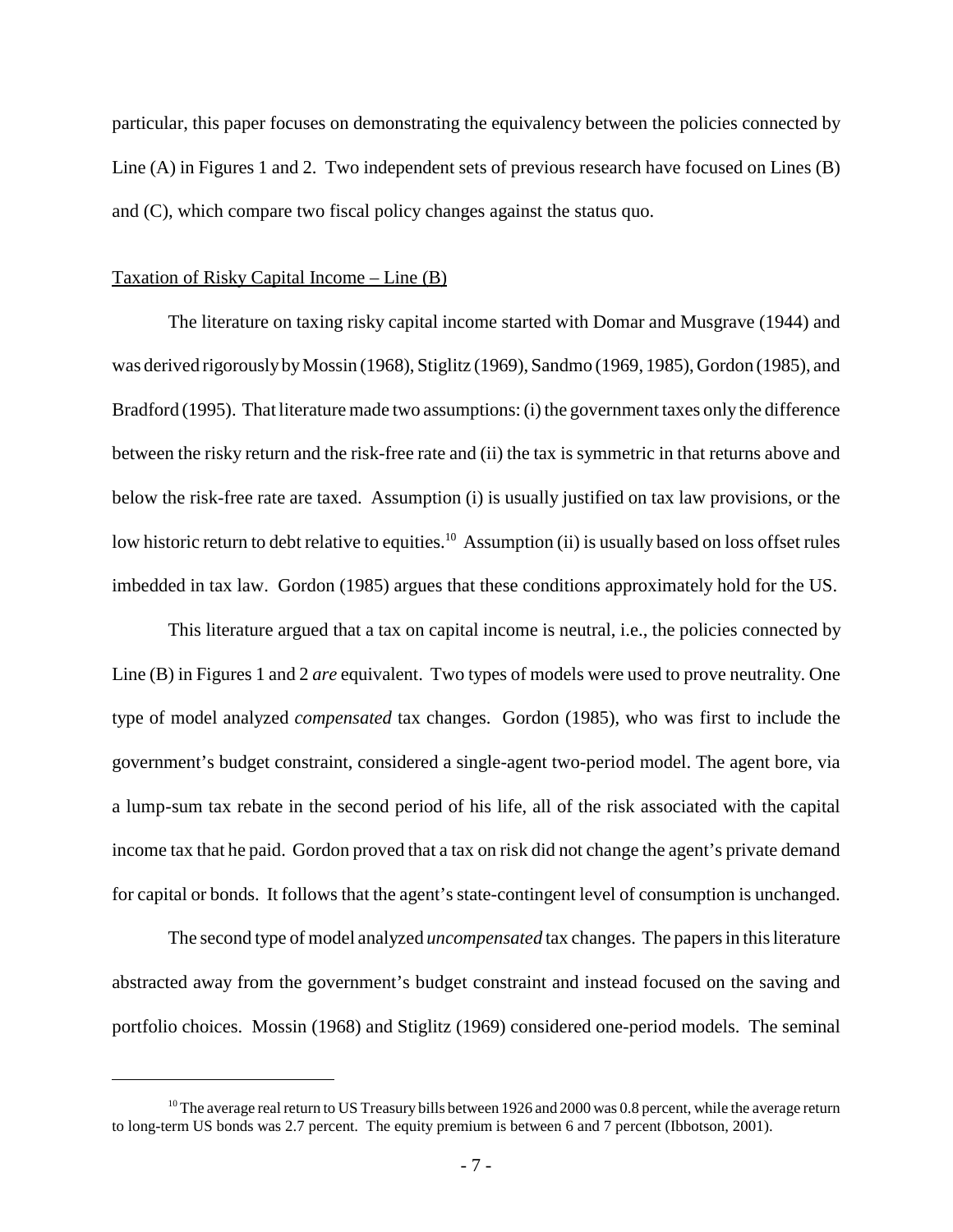work by Sandmo (1969) modernized the discussion to a two-period inter-temporal choice model with multiple assets. Bradford (1995) considered the taxation of risky capital income returns in the context of fundamental tax reform. In all of these papers, a capital income tax reduces the variance of after-tax equity returns received by agents. So agents respond by increasing their demand for stocks and decreasing their demand for bonds by the same amount. Portfolio re-balancing allows agents to achieve the same tradeoff between after-tax expected return and risk as before the tax. Portfolio re-balancing occurs because, unlike the compensated framework discussed above, agents are not the residual claimants of fluctuations in the government's capital income tax revenue. But, like the compensated framework, the state-contingent consumption of agents remains unchanged since the after-tax risk and expected return of the agent's portfolio are unchanged.

In contrast to this previous literature, capital income taxes are *not* consumption neutral herein, i.e., the policies connected by Line (B) are not equivalent. As in the compensated model of the previous literature, the government's budget constraint is enforced. But, unlike that model, generations are allowed to overlap herein so that risks are shared across non-trading generations through the tax system. Higher [lower] capital income taxes collected in the second period of life from generation *t* requires less [more] wage taxes to be collected in the first period of life from generation *t*+1 in order to satisfy the government's revenue needs. Some agents might also be borrowing constrained. Non-Ricardian sharing of risks (and ensuing g.e. effects) leads to portfolio re-balancing. But the after-tax expected return and risk are *changed*.

#### Investing the Social Security Trust Fund in Equities – Line (C)

Some studies have also focused on the effect of investing the social security trust fund in equities, or Line (C) shown in Figures 1 and 2. The early literature argued that trust fund investment is a neutral operation, i.e., the policies connected by Line (C) are equivalent. Similar to the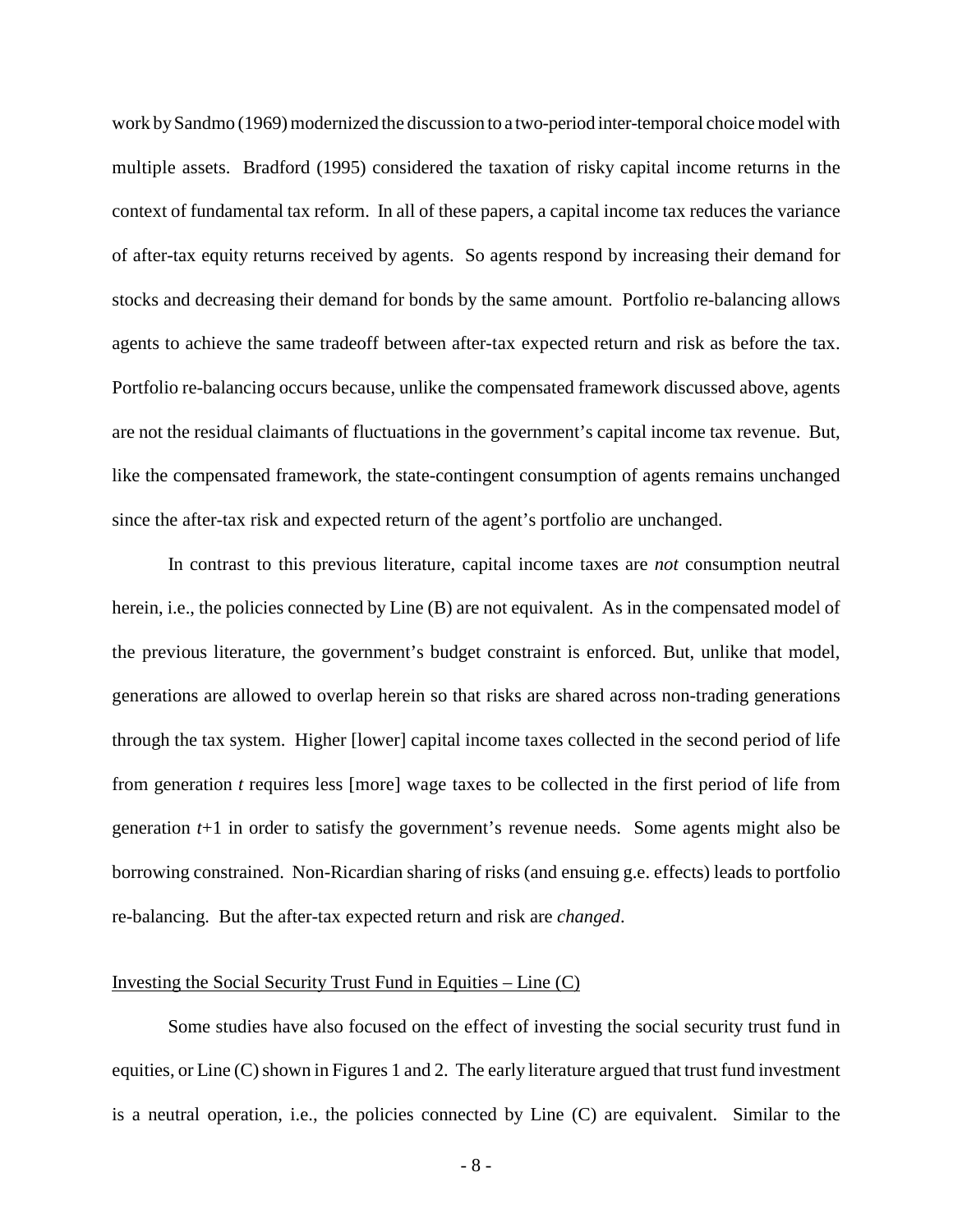Modigliani-Miller theorem of corporate finance, agents rationally re-balance their private portfolios in response to a change in their 'corporate' (public) portfolio held in their name by the trust fund. If, for example, the trust fund holds more stocks, agents hold less stocks in order to achieve their original private-plus-public asset allocation. This argument, though, assumes that social security benefits absorb the trust fund's capital income risk, like with personal investment accounts. The argument also requires that agents face perfect capital markets.

The more recent literature, including the papers referenced in Section I and the current paper, recognizes that social security benefits remain defined by law, so that risk would be passed to future generations via payroll taxes. Some agents might also not hold any assets. Consumption neutrality, therefore, fails due to these multiple sources of market incompleteness.

#### **III. Model**

#### **Households**

Without any loss in generality, suppose that agents live for two periods. Generation-*t* consumers decide how much to save in bonds,  $s^B$ , and unleveraged capital,  $s^K$ , to maximize their expected lifetime utility over first-period consumption,  $c_1$ , and second-period consumption,  $c_2$ ,

(1) 
$$
\max_{s_t^B, s_t^K} E_t U(e_{1,t}, c_{2,t+1}) = u(c_{1,t}) + \beta E_t u(c_{2,t+1})
$$

subject to the following budget constraints,

(2) 
$$
c_{1,t} + s_t^K + s_t^B = w_t (1 - \tau_t^{SS} - \tau_t^W)
$$

(3) 
$$
c_{2,t+1} = s_t^{K} \cdot \left[1 + e_{t+1} - \left(e_{t+1} - r_{t+1}\right) \tau_{t+1}^{K}\right] + s_t^{B} \cdot \left(1 + r_{t+1}\right) + b_{t+1}
$$

τ terms are taxes described below, *w* is the wage rate known at time *t*, *e* is the risky realized return to capital (equities), *r* is the risk-free return to government debt and *b* is the social security benefit. The function,  $u(c)$ , is standard:  $\frac{\partial u(c)}{\partial c} > 0$ ,  $\frac{\partial^2 u(c)}{\partial c^2} < 0$ , and  $\lim_{c \to 0} \frac{\partial u(c)}{\partial c} = \infty$ .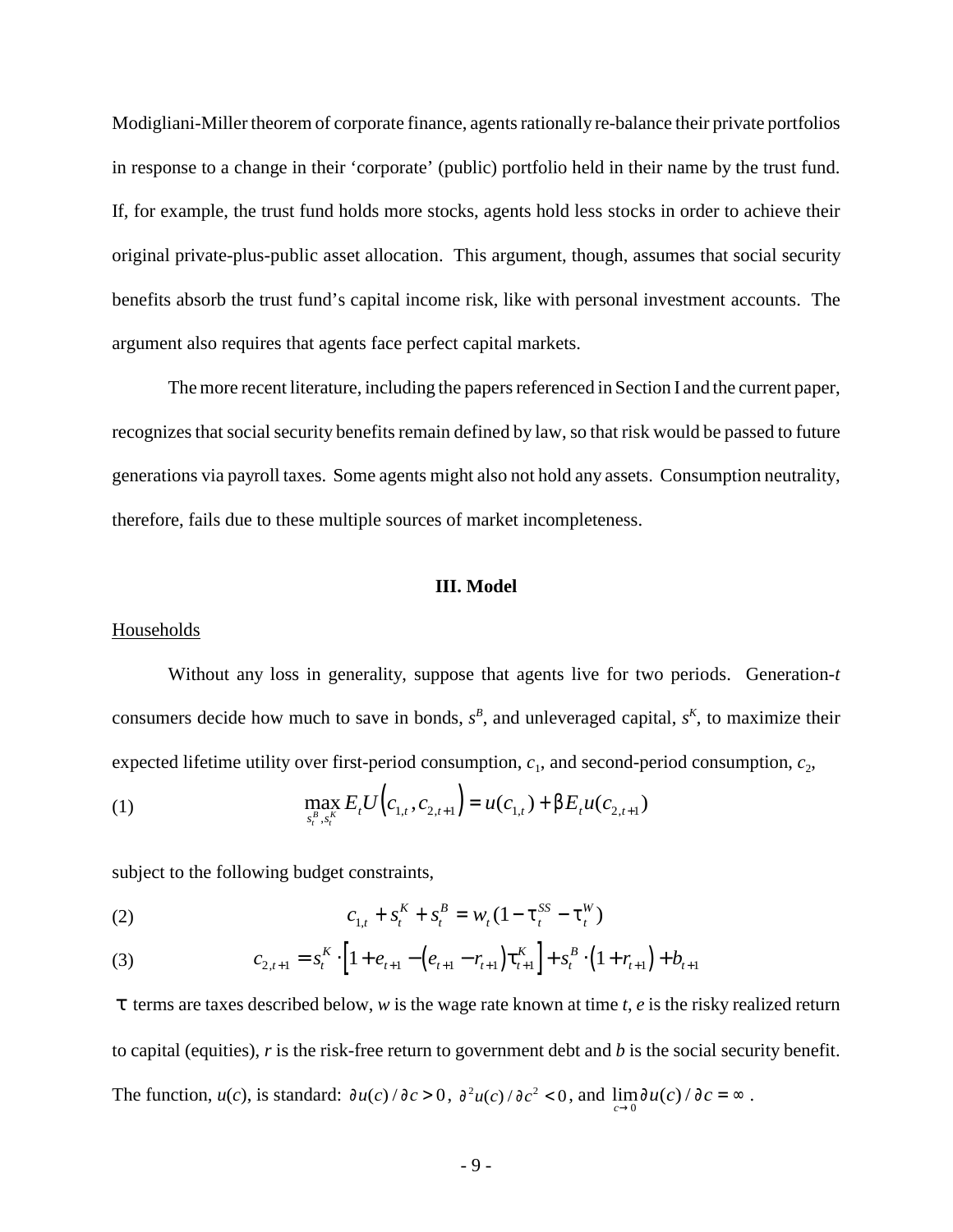In equation (2), the sum of first-period consumption and saving in risky capital and bonds equal after-tax wages received in the first period. Workers face two taxes in their first period: a social security payroll tax,  $\tau^{SS}$ , and a wage tax,  $\tau^{W}$ , used to finance other government spending.

 In equation (3), second-period consumption equals a worker's resources which is the sum of after-tax capital income, the return to bonds, and social security. Risky capital income is taxed at rate  $\tau^K$  and is of the Domar-Musgrave type discussed earlier which taxes only the risky component of investments. Risk-free bond returns are also not taxed; this assumption is always immaterial since the full incidence would fall to the government under the no-arbitrage conditions derived below.

### Social Security

Social security benefits are partly pay-as-you-go and partly funded. Let  $n_{i+1} \equiv (L_{i+1}/L_i) - 1$ denote the population growth rate from period *t* to  $t + 1$ , and let  $g_{t+1} \equiv (w_{t+1} / w_t) - 1$  denote the wage growth rate. Let  $\varphi$  represent the fraction of a generation's social security payroll tax that goes to a trust fund, T, which is used to help pay for that same generation's second-period social security benefit (which is the purpose of funding). The fraction  $(1 - \varphi)$  of payroll taxes get paid out immediately as benefits for the previous generation. The per-capita social security benefit is,

(4)  

$$
b_{t+1} \equiv \left[ (1 - \varphi) \tau_{t+1}^{SS} L_{t+1} w_{t+1} + T_{t+1} \right] / L_t
$$

$$
= \left[ (1 - \varphi) \tau_{t+1}^{SS} (1 + n_{t+1}) w_t (1 + g_{t+1}) \right] + \left[ T_{t+1} / L_t \right]
$$

The expression in the first bracket in the second equality is the stochastic wage-indexed pay-as-yougo portion of social security. The expression in the second bracket is the funded portion that does not get paid out immediately as benefits. It is immaterial whether Social Security pays the Treasury taxes on its investments since the defined-benefit liabilities remain unchanged.

The trust fund is modeled the same way as in Diamond (1997), Bohn (1997, 1999) and Abel (1999) who also consider a defined-benefit system. Let  $\phi$  be the fraction of the trust fund at time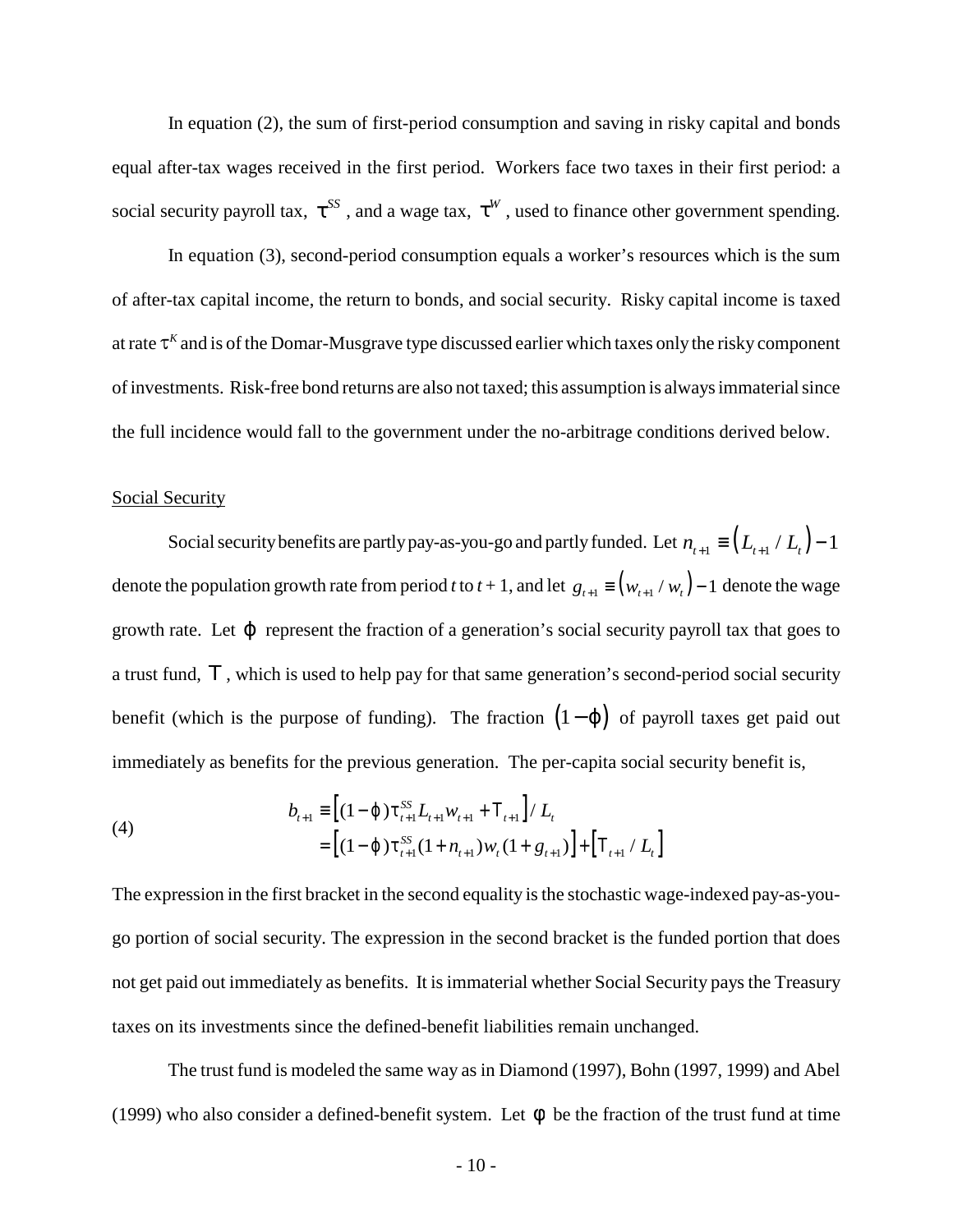*t*+1,  $T_{t+1}$ , invested in equities; hence,  $(1 - \phi)$  is the fraction invested in government debt.

(5) 
$$
T_{t+1} \equiv \varphi \tau_t^{SS} L_t w_t \left\{ 1 + \left[ \varphi e_{t+1} + (1 - \varphi) \cdot r_{t+1} \right] \right\} + S_{t+1}
$$

where *S* is the required subsidy from either general revenue or from changing payroll taxes,

(6)  

$$
S_{t+1} \equiv \varphi \tau_t^{SS} L_t w_t \Big\{ r_{t+1} - \Big[ \varphi e_{t+1} + (1 - \varphi) \cdot r_{t+1} \Big] \Big\}
$$

$$
= -\varphi \varphi \tau_t^{SS} L_t w_t \Big( e_{t+1} - r_{t+1} \Big)
$$

The subsidy, *S*, equals the difference between what the trust fund would have earned if invested in government debt and what the trust fund actually earns. Currently  $\phi = 0$  and so  $S = 0$ . The subsidy is positive  $(S > 0)$  if realized equity returns are below the risk-free rate; negative  $(S <$ 0) otherwise. A negative subsidy to generation *t*+1 is expected along the mean growth path where  $E_t(e_{t+1}) > r_{t+1}$ .<sup>11</sup> But this expected benefit to generation  $t+1$  comes at a cost of additional risk.

Equivalently, the sum  $\widetilde{T}_{t+1} = T_{t+1} + S_{t+1}$  could be referred to as the value of the "trust fund" at time *t*+1. The labeling is arbitrary: the distinction is made herein only to emphasize that it does not matter whether gains/losses are credited to social security or to the rest of the government.

A popular motive for investing the trust fund in equities is to help maintain the statutory benefit level without raising taxes (SSAC, 1997). Specifically, *statutory* benefits are defined by a formula that is a function of previous wages adjusted for wage growth:  $\tilde{b}_{t+1} = R(v_t \cdot (1 + g_t)) \cdot w_t$ , where  $\tilde{b}_{t+1}$  is the statutory benefit level and *R*( $\cdot$ ) is the 'replacement rate.'<sup>12</sup> However, the *actual* benefit paid must satisfy the resource constraint (4),  $b_{t+1}$ . Denote  $\tilde{\tau}_{t+1}^{SS}$  as the payroll tax rate such  $\widetilde{\tau}_{_{t+1}}^{SS}$ +1 that  $b_{t+1}(\tilde{\tau}_{t+1}^{SS}) = \tilde{b}_{t+1}$ . In the US and many other countries, say currently at time *t*, the ratio of retirees to workers at generation  $t+1$ ,  $L_t / L_{t+1}$ , will increase. Hence, the payroll tax rate at time  $t+1$ *t*+1 that is needed to produce present-law statutory benefits at time *t*+1 will exceed the current payroll

 $11$ <sup>11</sup> This inequality is guaranteed by the production technology shown below.

<sup>&</sup>lt;sup>12</sup> In the US and many other countries,  $\partial R / \partial w_i < 0$  but  $\partial b_{i+1} / \partial w_i > 0$ .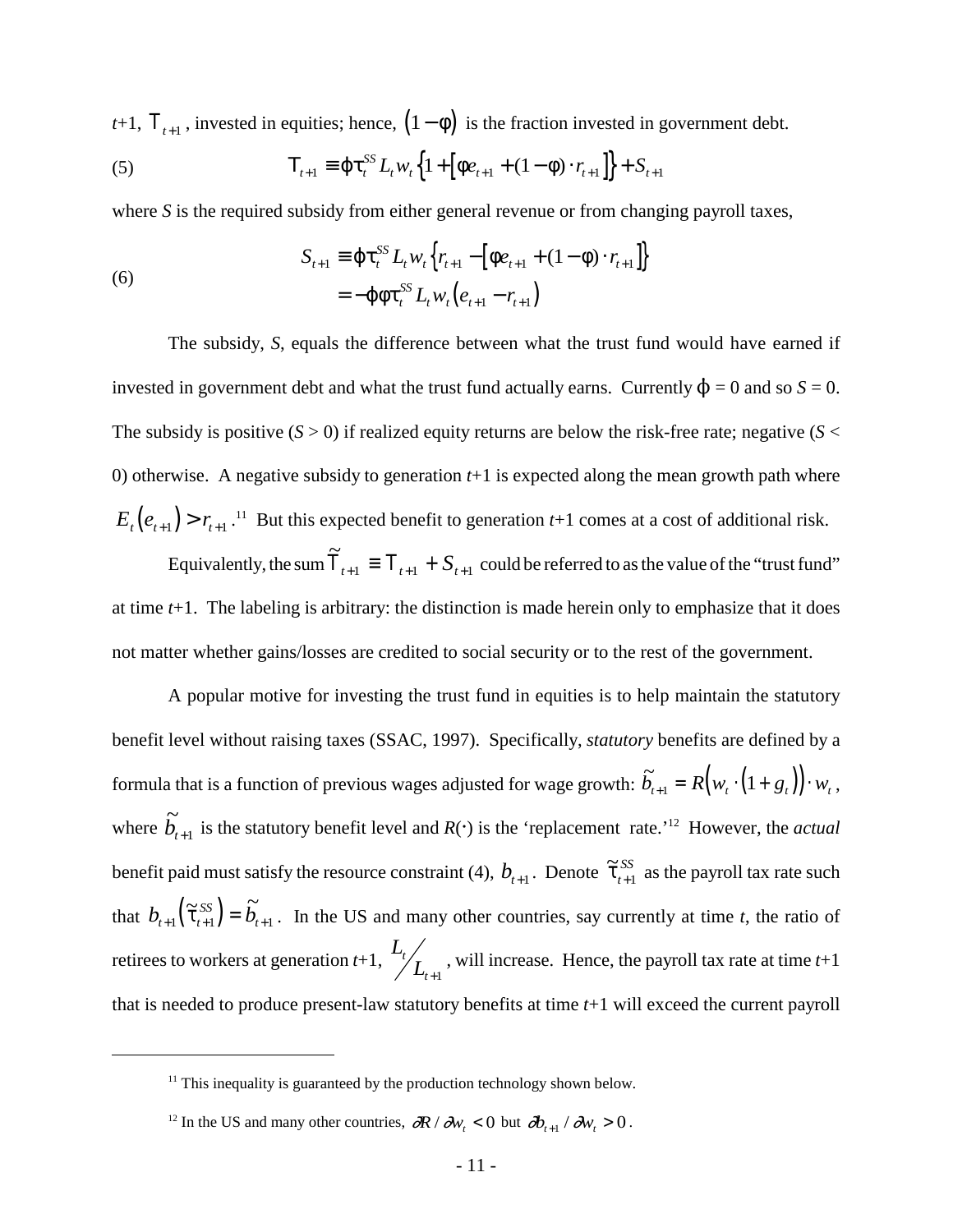tax rate if the trust fund holds no equities ( $\phi = 0$ ):  $\tilde{\tau}_{t+1}^{SS} > \tau_t^{SS}$  . But if the trust fund holds equities *t*  $S_{+1}^{SS} > \tau_t^{SS}$ *and* if equities at time *t*+1 pay a return exceeding the risk-free rate ( $e_{t+1} > r_{t+1}$ ) as expected, then  $S_{t+1} < 0$ and so  $\tau_{t+1}^{SS} < \tilde{\tau}_{t+1}^{SS}$ , i.e., payroll taxes won't have to be raised as much.<sup>13</sup> If, however, *t*  $\tilde{\tau}_{t+1}^S < \tilde{\tau}_{t+1}^S$ , i.e., payroll taxes won't have to be raised as much.<sup>13</sup> If, however,  $e_{t+1} < r_{t+1}$ then  $\tau_{t+1}^{SS} > \tilde{\tau}_{t+1}^{SS}$ , i.e., payroll taxes will be even higher. Hence, investment in equities is a gamble, *t*  $\widetilde{\tau}_{t+1}^{SS} > \widetilde{\tau}_{t+1}^{SS}$ but it also shares risk across generations – a potential efficiency gain investigated in earlier papers.

#### First-Order Conditions

The first-order conditions for the demand for bonds and equities for given tax parameters are,

(7) 
$$
\beta E\left[\frac{u'(c_{2,t+1})}{u'(c_{1,t})}\left(1+r_{t+1}\right)\right]=1\quad,
$$

and,

(8) 
$$
\beta E\left\{\frac{u'(c_{2,t+1})}{u'(c_{1,t})}\Big[1+e_{t+1}-(e_{t+1}-r_{t+1})\tau_{t+1}^K\Big]\right\}=\beta E\left[\frac{u'(c_{2,t+1})}{u'(c_{1,t})}\Big(1+e_{t+1}\Big)\right]=1.
$$

Equation (7) is the standard "intertemporal" condition governing resource allocation over time. Equation (8) is the "portfolio" condition governing the allocation of saving between bonds and equities.<sup>14</sup> The second equality in equation (8) follows after some algebra and using condition (7). The capital income tax rate falls out of equation (8) due to tax symmetry around the risk-free rate.

#### **Production**

Net output at time *t* takes the Cobb-Douglas form and is produced using capital, *K*, and labor, *L*, and is also determined by the economy's level of productivity, A, and the depreciation rate,  $\delta$ :

$$
(9) \t f(kt) = Atkt\alpha - \deltatkt
$$

where  $k_t \equiv K_t / L_t$ . Both *A* and  $\delta$  are stochastic to allow for an imperfect correlation between wage

<sup>&</sup>lt;sup>13</sup> The model specification is flexible enough to allow for any tax collected at time *t*+1 to be changed. However, as explained below, this paper focuses on changes in payroll tax rates in order to be consistent with most plans.

<sup>&</sup>lt;sup>14</sup> Both equations must, in general, be solved simultaneously for  $s<sup>B</sup>$  and  $s<sup>K</sup>$ , except in special cases.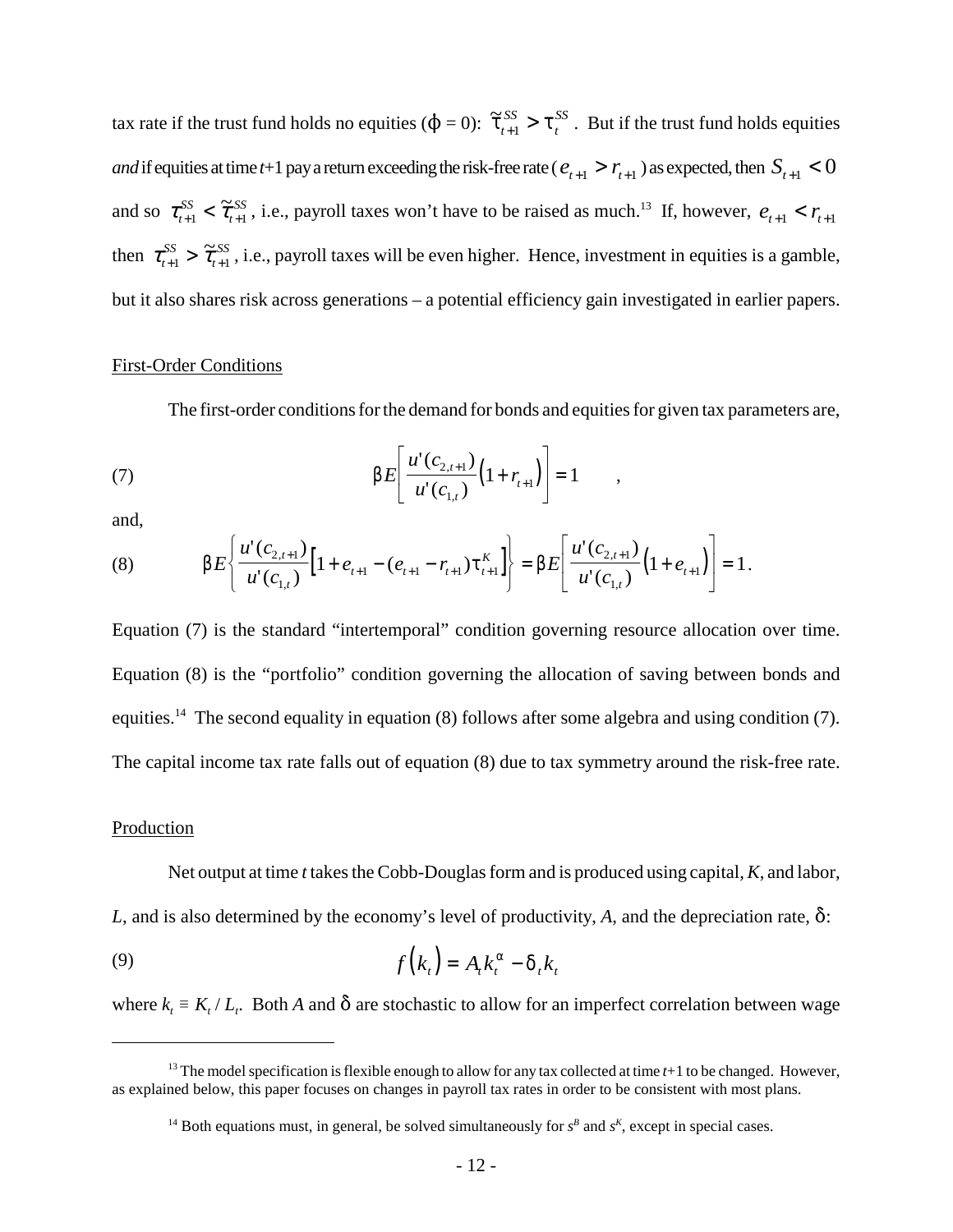and capital returns, as in Bohn (1999). Let  $A_t = (1 + a_t)A_{t-1}$  where  $a \sim F(\lambda, \underline{a}, \overline{a}, \dots)$ ,  $\underline{a} < a < \overline{a}$ , with mean  $\lambda$ .  $\delta = \hat{\delta} + \Delta$  where  $\hat{\delta}$  is a constant and  $\Delta$  is i.i.d. with mean zero.

Stochastic factor prices for wages and the net return to risky capital are neoclassic,

$$
(10) \t\t\t w_t = A_t (1 - \alpha) k_t^{\alpha}
$$

$$
(11) \t\t\t e_t = A_t \alpha k_t^{\alpha - 1} - \delta_t
$$

The neoclassical specification implies that the conditional equity return distribution,  $e \sim \mathbf{E}(\lambda, k,...)$ , as well as the risk-free rate, must be solved jointly with the saving and portfolio decisions. The inequality, -1 < *a*, guarantees positive productivity. This Cobb-Douglas specification, although used in the numerical results below, is not necessary for the analytical results. The main requirement is that capital is not stochastically dominated by bonds in equilibrium and, therefore, some capital is held. For CD technology,  $e \rightarrow \infty$  as  $k \rightarrow 0$ . Hence, some capital must be held in equilibrium.

### Rest of Government

Government debt as a fraction of the capital stock evolves as follows:

$$
(12) \qquad \frac{D_{t+2}}{K_{t+2}} = \frac{\left\{G_{t+1} + S_{t+1} - \left[\tau_{t+1}^W L_{t+1} w_{t+1} + \tau_{t+1}^K \cdot \left(e_{t+1} - r_{t+1}\right) \cdot L_t s_t^K\right]\right\} + \left(1 + r_{t+1}\right) D_{t+1}}{L_{t+2} k_{t+2}} \equiv \tilde{d}_{t+2}
$$

where  $G_t = G_0 \cdot \left( \frac{f(k_t)}{f(k_0)} \right)$  is non-social security government spending. Period  $t = 0$  represents  $(k_{i})$  $(k_0)$ some fixed date, maybe the start of a policy change. Scaling government spending to net output is required to prevent the debt-capital ratio from diverging. Non-social security tax rates must also adjust to prevent the debt-capital output from diverging even at small values of government spending in the presence of outstanding debt. Without any loss in generality, we assume that tax rates adjust to maintain a constant capital-debt ratio,  $\tilde{d}_t = \tilde{d}$ . This restriction is imposed only at a low generational frequency and all equivalency results hold if we allowed for a Keynesian debt policy.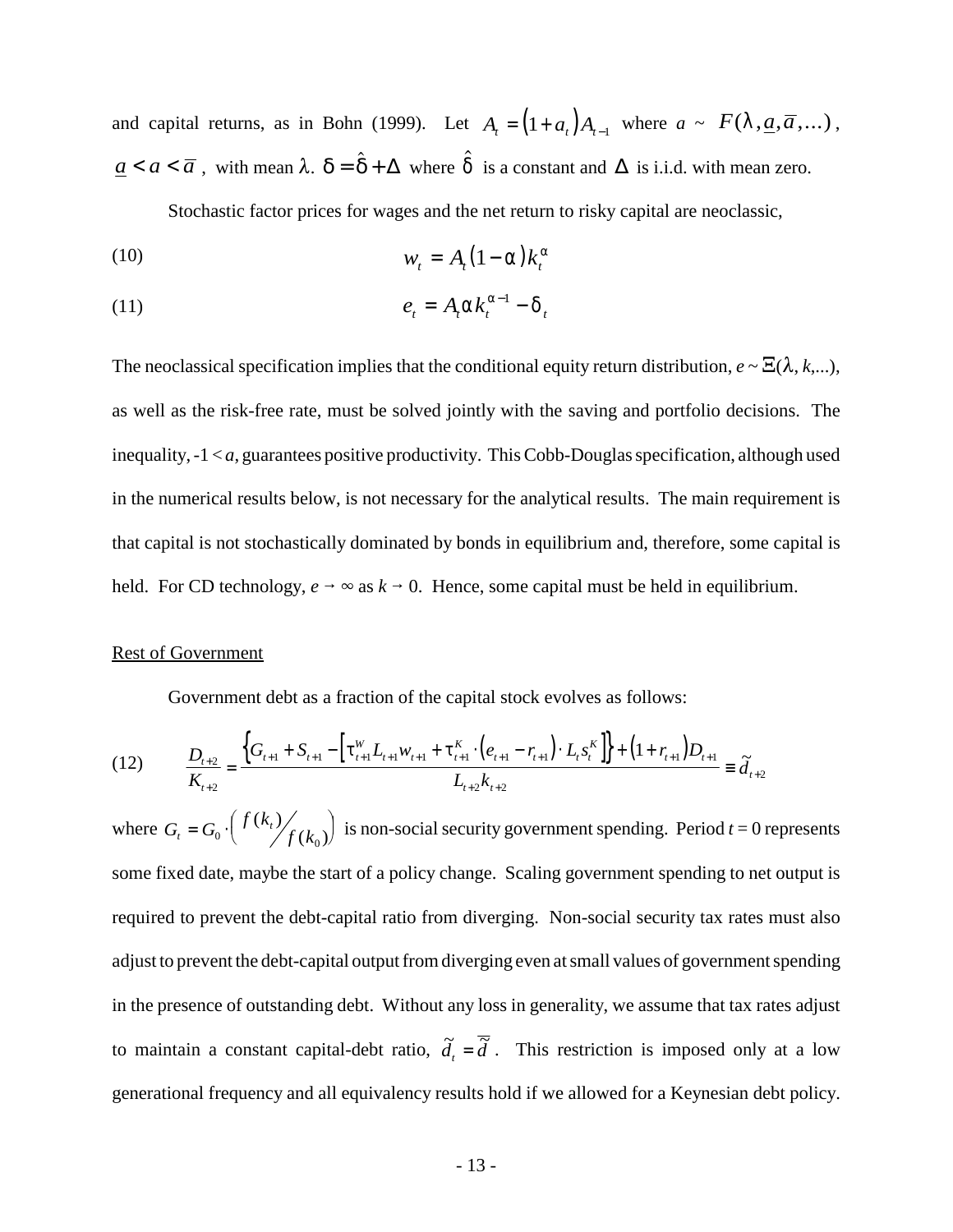Tax revenue at time  $t + 1$ , excluding social security contributions, therefore equals the sum of non-social security government spending, any subsidy to social security, and debt service:

(13)  

$$
\tau_{t+1}^{W} L_{t+1} w_{t+1} + \tau_{t+1}^{K} \cdot (e_{t+1} - r_{t+1}) L_{t} s_{t}^{K} =
$$

$$
G_{t+1} + S_{t+1} + (1 + r_{t+1}) \cdot \overline{\tilde{d}} \cdot L_{t+1} k_{t+1} - \overline{\tilde{d}} \cdot L_{t+2} k_{t+2}
$$

Equation (13) requires that wage taxes and/or capital income taxes are state contingent. The exact combination does not matter for demonstrating policy equivalency. It can be shown that trust fund investment in equities is actually *neutral* (i.e., the policies connected by Line (C) in Figures 1 and 2 are equivalent) if capital income taxes fully adjust to offset changes in the subsidy, *S* (just like adjusting benefits). But if capital income taxes do not fully adjust to offset changes in *S*, at least some of the policy risk is passed to future generations through wage taxes, generating non-neutrality.

As in Diamond (1997), Bohn (1997, 1999) and Abel (1999), it is natural, therefore, to assume that only wage taxes adjust to the trust fund's capital income shocks. This assumption increases the inter-generational risk sharing potential. This assumption is also consistent with adjusting social security payroll tax rates to shocks in the value of the trust fund. Hence, social security still appears to be a pension system, the approach advocated by many proponents of trust fund investment in equities, including six members of the 1994-1996 Social Security Advisory which formed the basis of President Clinton's proposal. Since benefits remain defined by law, one does not need to distinguish between payroll taxes and other wage taxes. The state contingent wage tax rate equals

(14) 
$$
\tau_{t+1}^W = \frac{G_{t+1} + S_{t+1} + (1 + r_{t+1}) \cdot \overline{\tilde{d}} \cdot L_{t+1} k_{t+1} - \overline{\tilde{d}} \cdot L_{t+2} k_{t+2} - \tau_{t+1}^K \cdot (e_{t+1} - r_{t+1}) L_t s_t^K}{L_{t+1} w_{t+1}}
$$

where the capital income tax rate at time  $t+1$ ,  $\tau_{t+1}^K$ , is an exogenous policy parameter. It is shown +1 below how this tax rate can be chosen to replicate an open-market operation by the trust fund.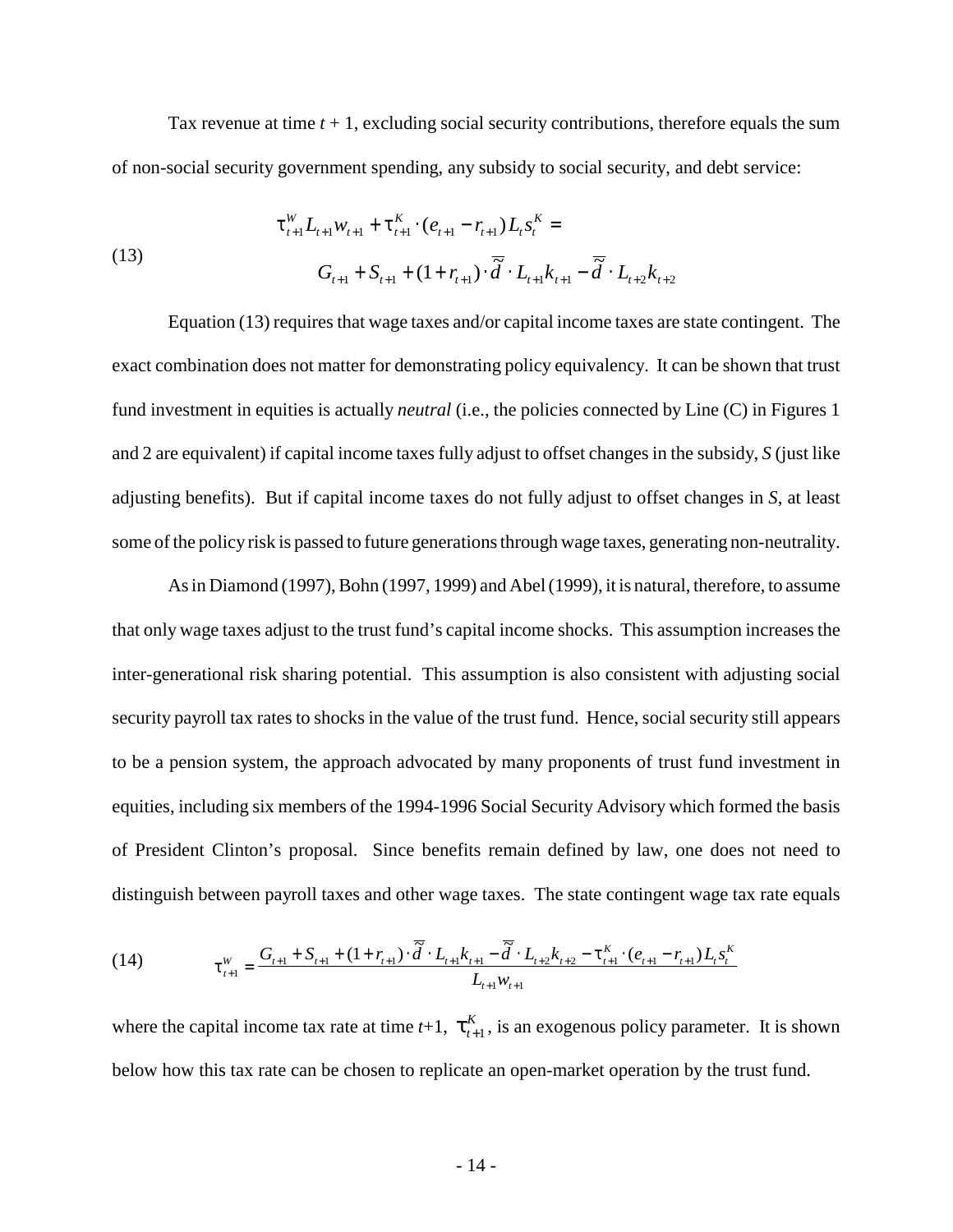### Market Clearing

Market clearing requires that the capital stock held at time *t* is equal to the sum of capital held by private agents and the Social Security Administration. Similar is true regarding government debt.

(15) 
$$
k_{t+1} = \frac{s_t^k + \phi \phi \tau_t^{SS} w_t}{1 + n_{t+1}}
$$

(16) 
$$
D_{t+1} = L_t s_t^B + (1 - \phi) \varphi \tau_t^{SS} L_t w_t
$$

By Walras' Law, the goods-market condition also clears. It can be shown (á la Wang [1993]) that the model produces a globally unique and stable non-degenerate stochastic stationary equilibrium since capital saving at time *t*,  $s_t^K$ , is concave in the capital stock,  $k_t$ , conditional on  $a_{t+1} \in \{ \underline{a}, \overline{a} \}$ .

# **IV. Equivalence Between Trust Fund Investment and Capital Income Taxes**

We start with the following lemma.

Lemma 1. *Let*  $s_t^{K^*}$  be the per-capita level of capital saving by generation-t agents in the first *period of their lives when the capital income tax they face at period two equals*  $\tau_{t+1}^{K^*}$ . Suppose the +1 \* government changes the capital income tax rate to  $\tau_{t+1}^{K^*}$  . At the pre-reform equity price distribution, +1 \*\*  $\Xi(\lambda, k_t^*, \dots)$  , and risk-free rate,  $r_{t+1}^*$ , the new desired level of capital saving equals

(17) 
$$
s_t^{K^{**}} = s_t^{K^*} \left[ \frac{(1 - \tau^{K^*})}{(1 - \tau^{K^{**}})} \right]
$$

*and the new level of saving in the risk-free asset equals*

(18) 
$$
S_t^{B^{**}} = S_t^{B^{*}} - \left( S_t^{K^{**}} - S_t^{K^{*}} \right)
$$

The proof of Lemma 1 is similar to that derived in the previous literature and so it is relegated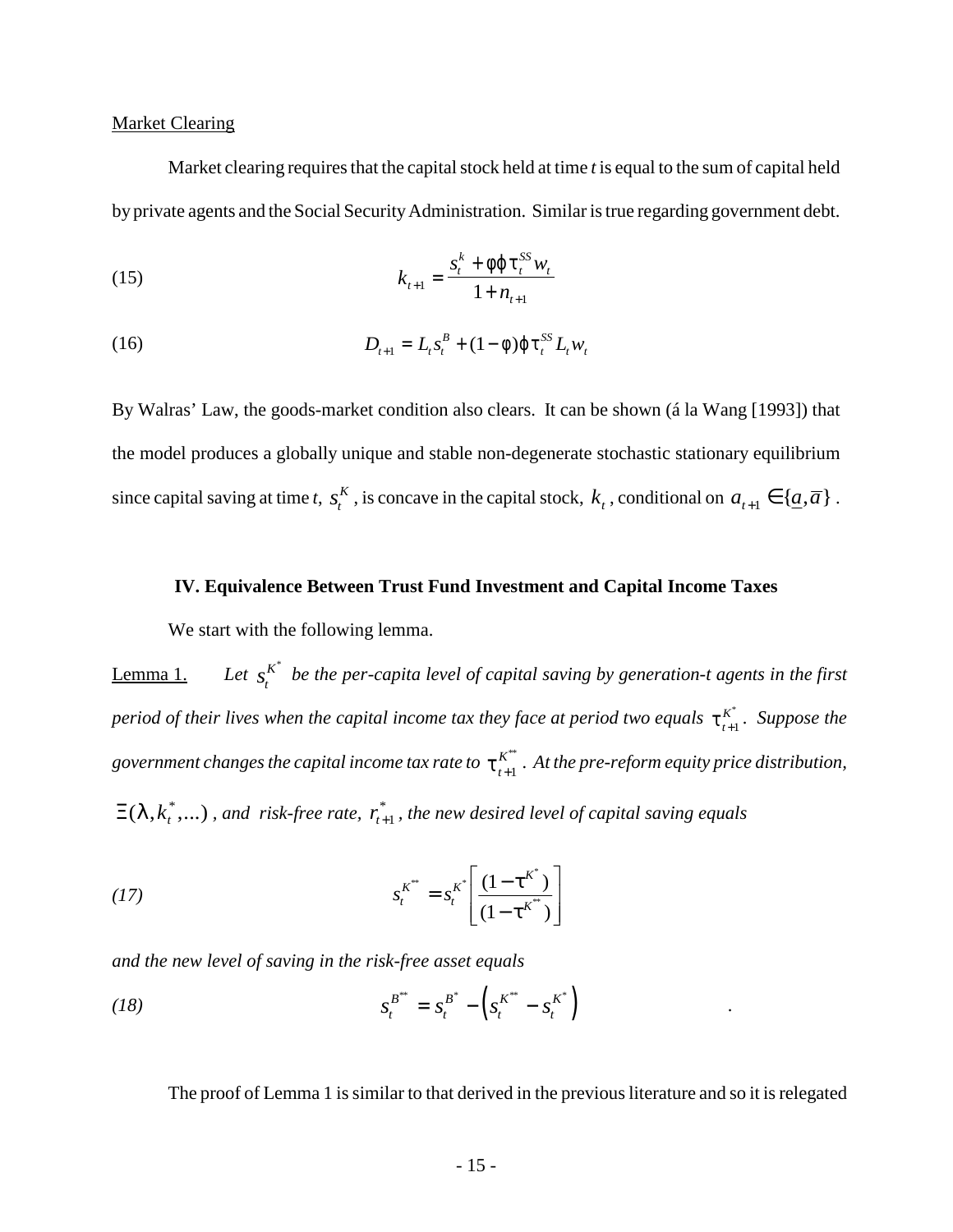to the Appendix.15 Lemma 1 is intuitive. For example, suppose the government increases the capital income tax rate from zero to 50 percent, reducing the variance in each agent's after-tax return to equities. Agents respond by "doubling their bets" in equities while decreasing their bond holdings an equal amount, allowing agents to obtain their original tradeoff between expected return and risk.

The following theorem derives the value of the capital income tax that is equivalent, in general equilibrium, to investing some or all of the social security trust fund in equities.

Theorem 1. *Suppose the government invests some or all of the trust fund in equities (i.e.,*  $\phi$  *> 0) and let*  $s_t^{K^*}$  and  $w_t$  equal the level of private saving and the wage rate, respectively, in the economy at *time t under this policy. This policy can be replicated in general equilibrium by instead increasing the current value of the capital income tax from*  $\tau_{t+1}^{K^*}$  *to the following value,* +1 \*

(19) 
$$
\tau_{t+1}^{K^{**}} = 1 - \frac{s_t^{K^*} \cdot \left[1 - \tau_{t+1}^{K^*}\right]}{s_t^{K^*} + \phi \varphi \tau_t^{SS} w_t}.
$$

#### Proof of Theorem 1

To prove equivalency in general equilibrium, both policies must generate the same equilibrium sequence of capital holdings, bond holdings, and state-contingent wage taxes.

(i) *Capital.* If  $\phi > 0$  fraction of the trust fund is invested in equities at time t,  $k_{t+1} = \frac{s_t^K + \phi \phi \tau_t^{SS} w_t}{s}$  by equation (15). Suppose instead that  $\phi = 0$  fraction of the trust fund  $t+1$  –  $\frac{}{1+n}$ *t K t SS t t* + +  $=\frac{s_t^{K} +$  $1 - \frac{1 + n_{t+1}}{1 + n_{t+1}}$  $\int_{0}^{x} + \phi \phi \tau_t^{SS} w_t$  by equation (15). Suppose instead that  $\phi = 0$ invested is in equities, and that the capital income tax rate is raised from  $\tau_{t+1}^{K^*}$  to the value shown in +1 \* equation (19). Then, by equation (17), private saving in capital at time *t* increases from  $s_t^{K^*}$  to (20)  $s_t^{K^*} = s_t^{K^*} + \phi \phi \tau_t^{SS} w$ *t K t SS t*  $x^* = s_t^{K^*} + \phi \varphi \tau$ 

<sup>&</sup>lt;sup>15</sup> Sandmo (1977, 1985) shows that this type of result extends to an arbitrary number of risky assets. In particular, he shows that  $\frac{\partial s_j}{\partial z} = \frac{s_j}{1-z}$  and  $\frac{\partial s_i}{\partial z} = 0$  (*i* ≠ *j*), where *i* and *j* are two different assets. ∂τ τ  $s_j$  *s j j*  $=\frac{1}{1-\tau}$ ∂ ∂ τ *si j* = 0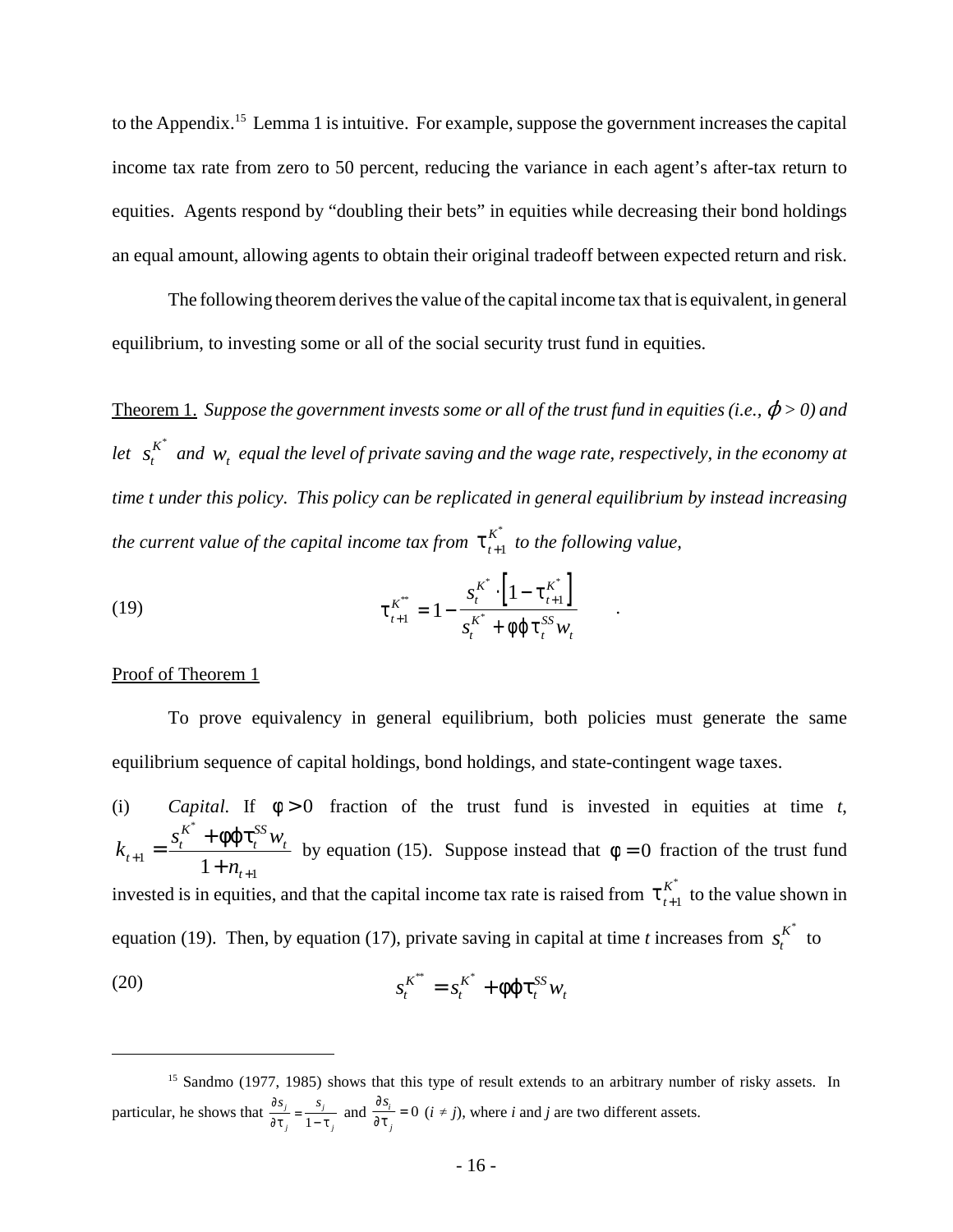Hence,  $k_{t+1} = \frac{s_t^K}{s_t} = \frac{s_t^K + \phi \phi \tau_t^{SS} w_t}{s_t}$  by equation (15), the same value as when  $\phi > 0$ . *n*  $s_t^K$  +  $\phi \varphi \tau_t^{SS} w$  $\frac{1}{1+n} - \frac{1}{1+n+1} - \frac{1}{1+n}$ *t K t t K t SS t t* +  $t_1 = \frac{s_t^K}{1 + n_{t+1}} = \frac{s_t^K + \phi \varphi \tau_t^K}{1 + n_{t+1}}$  $\frac{S_t^{K^*} + \phi \phi \tau_i^{SS} w_t}{\sigma^2}$  by equation (15), the same value as when  $\phi > 0$ (ii) *Bonds*. If  $\phi > 0$  fraction of the trust fund is invested in equities at time t,  $D_{t+1} = L_t s_t^{B^*} + (1 - \phi) \varphi \tau_t^{SS} L_t w_t$ , by equation (16). Suppose instead that  $\phi = 0$  fraction of the trust *t* <sup>1</sup> + (1 − φ) φτ<sup>SS</sup>  $L_t w_t$ , by equation (16). Suppose instead that  $φ = 0$ fund invested is in equities, and that the capital income tax rate is raised from  $\tau_{t+1}^{K^*}$  to the value +1 \* shown in equation (19). Then, by equation (18), private saving in bonds at time *t* decreases from  $s_t^{B^*}$ to  $s_t^{B^{**}} = s_t^{B^{*}} - \phi \phi \tau_t^{SS} w_t$ . Hence,  $D_{t+1} = L_t s_t^{B^{**}} + \phi \tau_t^{SS} L_t w_t = L_t s_t^{B^{*}} + (1 - \phi) \phi \tau_t^{SS} L_t w_t$ . *t B t SS t*  $S_t^* = s_t^{B^*} - \phi \phi \tau_t^{SS} w_t$ . Hence,  $D_{t+1} = L_t s_t^{B^*} + \phi \tau_t^{SS} L_t w_t = L_t s_t^{B^*} + (1 - \phi) \phi \tau_t^{SS} L_t w_t$ *t SS*  $u_t w_t - \mathbf{L}_t \mathbf{s}_t$ *B t*  $\mathcal{L}_{t+1} = L_t s_t^{B^{**}} + \varphi \tau_t^{SS} L_t w_t = L_t s_t^{B^{*}} + (1 - \varphi) \varphi \tau_t^{SS} L_t w_t$ (iii) *State-contingent wage taxes*. If  $\phi > 0$  fraction of the trust fund is invested in equities at time *t*, equations (6) and (14) imply

(21) 
$$
\tau_{t+1}^W = \frac{G_{t+1} + S_{t+1} + (1 + r_{t+1}) \cdot \overline{\tilde{d}} \cdot L_{t+1} k_{t+1} - \overline{\tilde{d}} \cdot L_{t+2} k_{t+2} - \tau_{t+1}^{K^*} \cdot (e_{t+1} - r_{t+1}) L_t s_t^{K^*}}{L_{t+1} w_{t+1}}
$$

where

(22) 
$$
S_{t+1} = -\varphi \varphi \tau_t^{SS} L_t w_t (e_{t+1} - r_{t+1})
$$

If instead  $\phi = 0$  fraction of the trust fund invested is in equities, and that the capital income tax rate is raised from  $\tau_{t+1}^{K^*}$  to the value shown in equation (19). Then  $S_{t+1} = 0$  and equation (14) gives, +1 to the value shown in equation (19). Then  $S_{t+1} = 0$ 

$$
(23)
$$

$$
\tau_{t+1}^{W} = \frac{G_{t+1} + (1 + r_{t+1}) \cdot \overline{\tilde{d}} \cdot L_{t+1} k_{t+1} - \overline{\tilde{d}} \cdot L_{t+2} k_{t+2} - \tau_{t+1}^{K^{**}} \cdot (e_{t+1} - r_{t+1}) L_{t} s_{t}^{K^{**}}}{L_{t+1} w_{t+1}}
$$
\n
$$
= \frac{G_{t+1} + (1 + r_{t+1}) \cdot \overline{\tilde{d}} \cdot L_{t+1} k_{t+1} - \overline{\tilde{d}} \cdot L_{t+2} k_{t+2} - \left[1 - \frac{s_{t}^{K^{*}} \cdot (1 - \tau_{t+1}^{K^{*}})}{s_{t}^{K^{*}} + \phi \phi \tau_{t}^{SS} w_{t}}\right] \cdot (e_{t+1} - r_{t+1}) L_{t} \left(s_{t}^{K^{*}} + \phi \phi \tau_{t}^{SS} w_{t}\right)}{L_{t+1} w_{t+1}}
$$
\n
$$
= \frac{G_{t+1} + S_{t+1} + (1 + r_{t+1}) \cdot \overline{\tilde{d}} \cdot L_{t+1} k_{t+1} - \overline{\tilde{d}} \cdot L_{t+2} k_{t+2} - \tau_{t+1}^{K^{*}} \cdot (e_{t+1} - r_{t+1}) L_{t} s_{t}^{K^{*}}}{L_{t+1} w_{t+1}}
$$

The second equality in equation (23) stems from substituting equations (19) and (20) into the first equality in (23). The third equality in equation (23) comes re-arranging the second equality and using equation (20). Notice that the third equality is the same expression as in equation (21).  $Q.E.D.$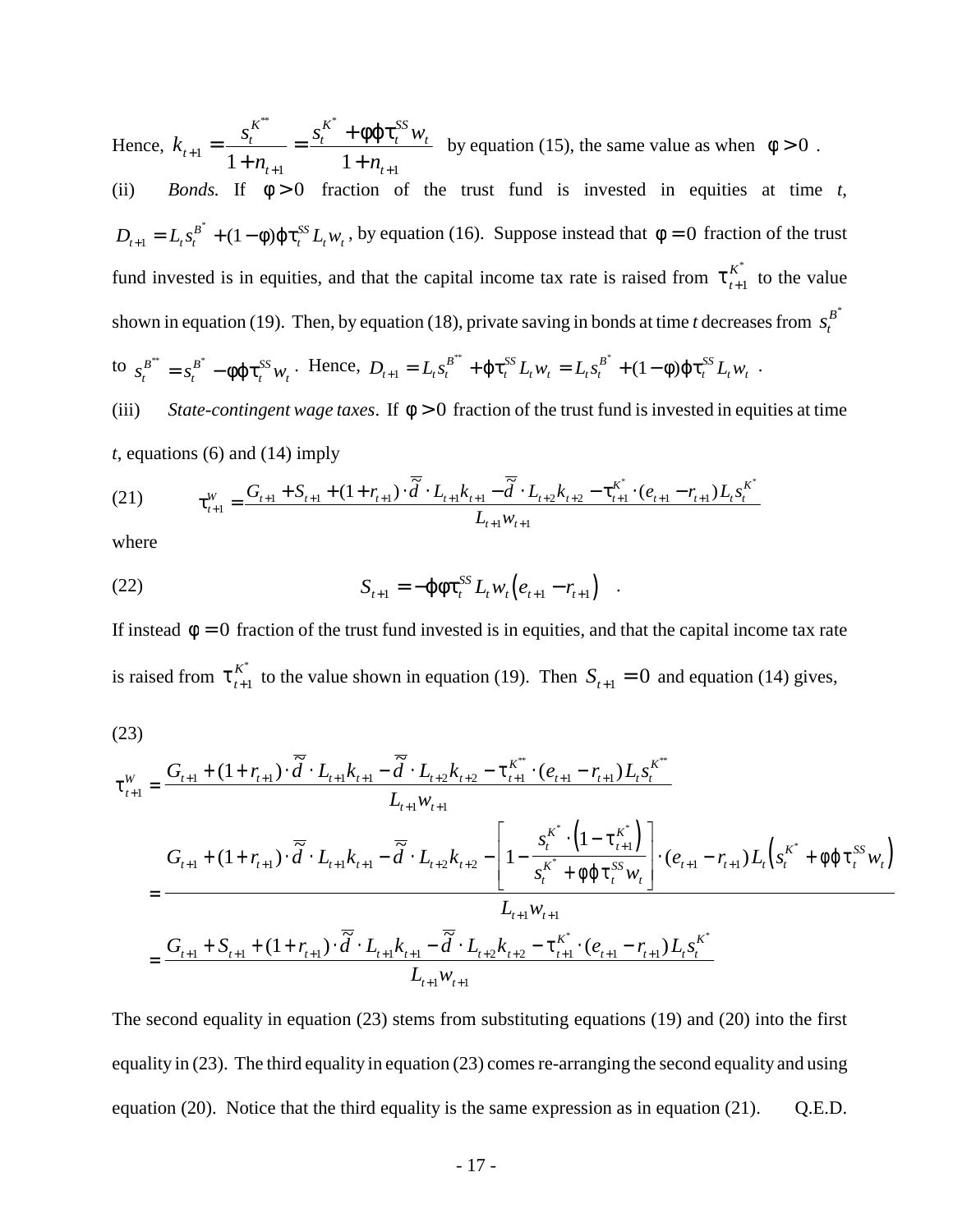### Understanding Theorem 1

The equivalency result shown in Theorem 1 demonstrates that a simple tax on capital income can replicate all state-contingent market quantities, pre-tax prices and wage tax rates stemming from investing the trust fund in equities. Only the after-tax return to capital is different.

Notice that policy equivalency holds even if the initial tax rate on capital,  $\tau_{t+1}^{K^*}$ , is not zero. +1 \* This result is interesting because the size of the private portfolio shift from bonds to equities, required to replicate investing the trust fund in equities, is *independent* of the initial tax rate on capital income,  $\tau_{t+1}^{K^*}$ .<sup>16</sup> But, in order to equalize the state-contingent wage tax rates between the two policies, the +1 \* change in the capital income tax rate,  $\tau_{t+1}^{K^*} - \tau_{t+1}^{K^*}$ , must be *decreasing* in the initial capital income *t*  $K_{+1}^* - \tau_{t+1}^{K^*}$ tax rate,  $\tau_{t+1}^{K^*}$ , since extra revenue is collected at  $\tau_{t+1}^{K^*}$  after agents hold more equities.<sup>17</sup> This extra +1  $\tau_{t+1}^*$ , since extra revenue is collected at  $\tau_{t+1}^K$ +1 \* revenue is, in addition, to that collected by the tax change itself,  $\tau_{t+1}^{K^*} - \tau_{t+1}^{K^*}$ . So the question is, how *t*  $K_{+1}^{K^*}$  –  $\tau_{t+1}^{K^*}$ can a single change in the capital income tax rate simultaneously generate the same total demand for stocks and bonds as the trust fund's open market operation, *and* generate the same state-contingent wage tax rates? The answer is subtle: an agent's portfolio response to a change in the capital income tax rate is also more *sensitive* at a higher initial tax rate.18 Hence, at a higher initial capital income tax rate, a smaller change in the tax rate is required to both equalize the state-contingent wage tax rates and to generate the same given portfolio shift by private agents.

To show this result formally, consider the capital income tax revenue at time *t*+1,

$$
rev_{t+1}^{K}(e_{t+1}) = \tau_{t+1}^{K} s_{t}^{K} \cdot (e_{t+1} - r_{t+1}),
$$

<sup>17</sup> Indeed, it is easy to verify that  $\frac{\partial^2 \tau_{i+1}^k}{\partial x_i^k}$  ...  $(\phi\phi\tau_i^w w_i)$  $\partial^2$ τ  $\partial$ (φφτ $,^{ss}w$ , ) $\partial$ τ  $^{2} \tau_{t+1}^{K^{**}}$ 1  $\int_{t+1}^{K^{**}}$  *t t (t) k*<sup>\*</sup> < 0  $\int_0^{t+1} \partial \bigl( \phi \mathfrak{q} \tau^{ss}_t w_{_t} \bigr) \partial \tau^K_{t+1}$ +  $\frac{1}{2}$ \*

<sup>18</sup> Note that  $ds_i^K / d\tau_{i+1}^K = \frac{s_i^K}{1 - \tau_{i+1}^K} \Rightarrow ds_i^K = \frac{s_i^K}{1 - \tau_{i+1}^K} d\tau_{i+1}^K$ , i.e., the saving response is increasing in  $\tau_{i+1}^K$ .  $\frac{K}{K}$   $\Rightarrow$   $ds_t^K = \frac{s_t^K}{1-\tau}$  $\tau_{t+1}^K = \frac{s_t}{1 - \tau_{t+1}^K} \Rightarrow ds_t^K = \frac{s_t}{1 - \tau_{t+1}^K} d\tau_{t+1}^K$  $\tau_{k+1} = \frac{s_i}{1 - \tau_{i+1}^K} \Rightarrow ds_i^K = \frac{s_i}{1 - \tau_{i+1}^K} d\tau_{i+1}^K$ , i.e., the saving response is increasing in  $\tau_{i+1}^K$ 

<sup>&</sup>lt;sup>16</sup> I.e., each agent must increase his demand for capital saving (and decrease his demand for bonds) by the amount of his payroll tax deposited into the trust fund,  $\phi \phi \tau_t^{ss} w_t$ , which is independent the initial capital income tax rate.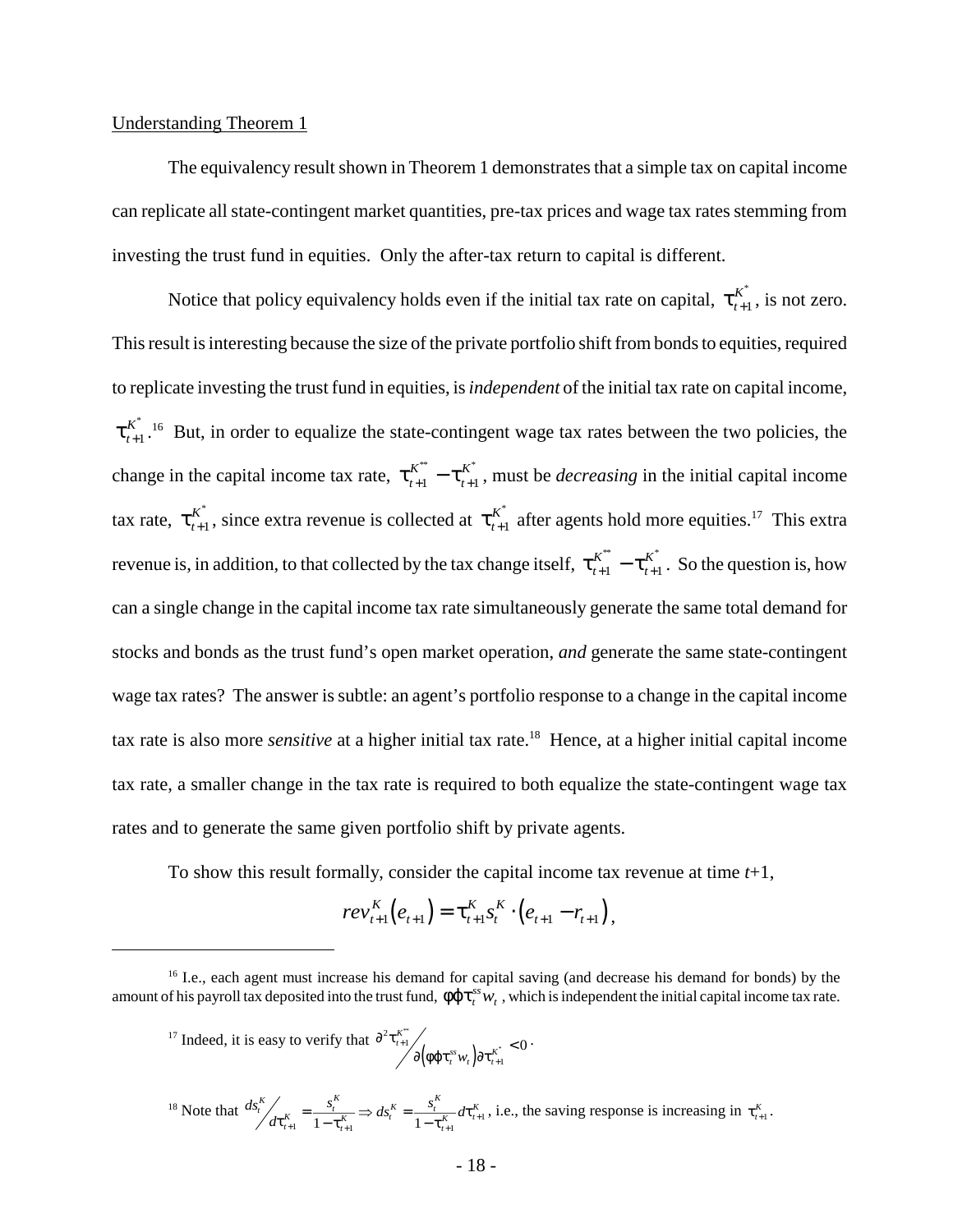which is conditional on equity returns. Differentiate by the capital income tax rate to get:

$$
\frac{d\left[rev_{t+1}^{K}(e_{t+1})\right]}{dt_{t+1}^{K}} = \frac{\sum_{t}^{t} (e_{t+1} - r_{t+1}) + \sum_{t}^{K} \frac{ds_{t}^{K}}{dt_{t+1}^{K}} \cdot (e_{t+1} - r_{t+1})}{\sum_{t}^{K} \frac{ds_{t}^{K}}{dt_{t+1}^{K}} \cdot (e_{t+1} - r_{t+1})}
$$
\n
$$
= \left[ s_{t}^{K} + \tau_{t+1}^{K} \cdot \frac{s_{t}^{K}}{1 - \tau_{t+1}^{K}} \right] \cdot (e_{t+1} - r_{t+1})
$$
\n
$$
= \left[ \frac{s_{t}^{K}}{1 - \tau_{t+1}^{K}} \right] \cdot (e_{t+1} - r_{t+1}) = \frac{ds_{t}^{K}}{dt_{t+1}^{K}} \cdot (e_{t+1} - r_{t+1})
$$

where we have used the fact,  $\frac{ds_i^K}{ds_i^K}$  =  $\frac{1}{\sqrt{K}}$ . The increase in the revenue is decomposed into *d t K t K*  $\tau_{t+1}^K \equiv 1 - \tau_{t+1}^K$ = 1  $1 - \tau_{t+1}^K$ 1 1 two parts: the increase in revenue coming from the change in the tax rate itself, as well as the increase in revenue stemming from the fact that the initial tax rate collects more revenue when agents save more. After some algebraic reduction, it is shown that the net responsiveness of the revenue to the capital income tax rate is directly proportional to the responsiveness of private saving to the tax rate. In other words, the revenue and portfolio responses are co-monotonic in the capital income tax rate.<sup>19</sup>

Finally, equivalency holds even if the original capital income tax does not take the same form as the new tax. In this case, the new capital income tax, which is equivalent to investing the trust fund in equities, is levied on the difference between the *original after-tax* return to equities and the riskfree rate. See the Appendix for the most general construction of the equivalent tax rate, which nests equation (19) for the special case in which the original tax takes the same form as the new tax.

### **V. Numerical Calculations**

This section reports the capital income tax rate that is equivalent to investing the entire US trust fund in equities. *If* the social security trust fund was already invested in equities, equation (19)

<sup>&</sup>lt;sup>19</sup> To put it yet another way, notice that  $d[rev_{t+1}^K(e_{t+1})] = ds_t^K \cdot (e_{t+1} - r_{t+1})$ . This revenue change equals the extra revenue received in the state  $e_{t+1}$  if the government instead invested an amount  $ds_t^K$  of the *trust fund* in equities.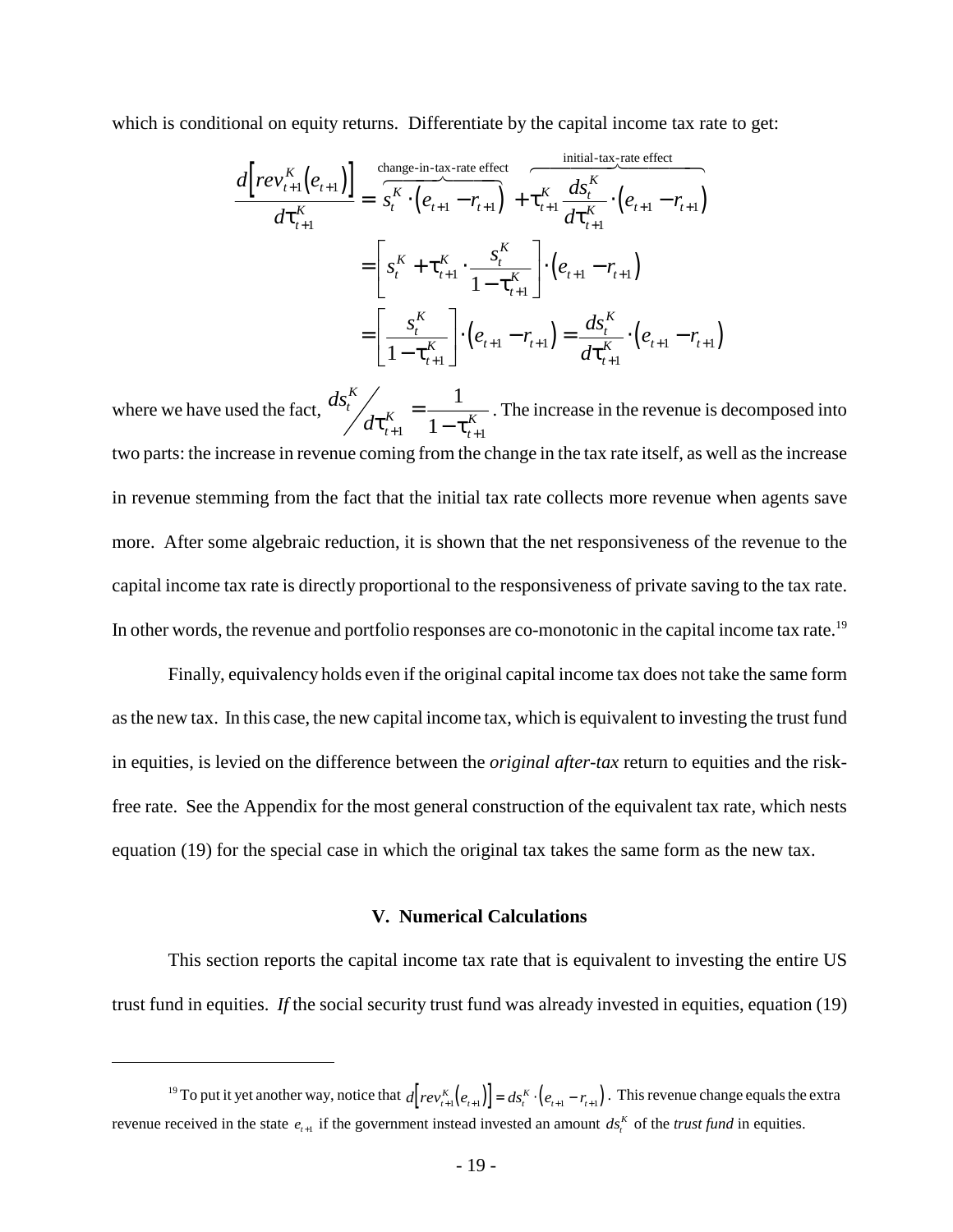gives the policy-equivalent tax rate. But, the US trust fund currently holds only bonds, and observable variables reflect this policy. Hence, if we want to calibrate the model to observable variables, computing an equivalent long-run tax rate requires us to also consider the non-neutral effects from going from no investment by the trust fund in equities to full investment (Line (C) in Figure 1). To be thorough, I report the equivalent tax rate in each period along the mean transition path from the pre-reform stochastic steady state to the post-reform stochastic steady state. As explained below, the tax rate along the mean transition path is always very close to its final stochastic steady state value, even though the rest of the economy takes longer to converge.

#### Solving the Model

Several variables must be determined simultaneously in general equilibrium. The equity return distribution,  $\Xi(\lambda, k,...)$ , and the risk-free rate must be determined jointly with the saving and portfolio decisions of agents in order to satisfy conditions, (15) and (16). The state-contingent tax wage tax rate, (14), must also be part of this equation set since the level of debt passed to future generations depends on the amount of private capital saving. The system of equations must also include the return to the pay-as-you portion of social security since benefit payments are stochastic because they are indexed to random wage growth (equation (4)), which, in turn, is dependent on the amount of endogenous capital saving. The rate of return to the funded portion of social security must also be included in this equation set because its return is a linear combination of bond and stock returns, both of which also depend on the amount of endogenous capital saving.

The numerical solution to the model herein is further complicated by the fact the model allows for shocks to both productivity and depreciation in order to allow for an imperfect correlation between wage and capital returns. Since social security benefits are waged indexed, agents are exposed to productivity shocks through their pay-as-you-go social security benefits. That exposure affects their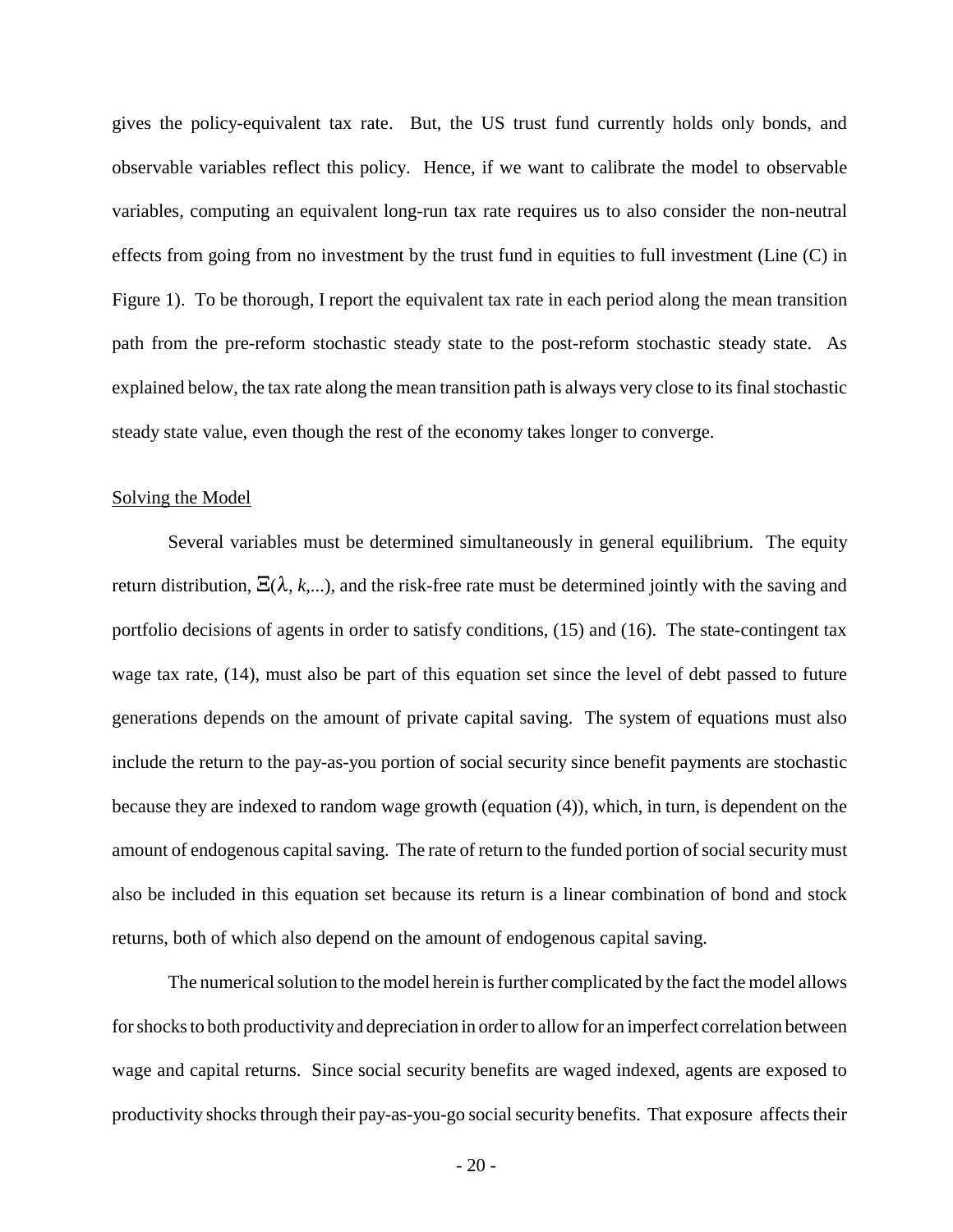portfolio demand and, in particular, tends to reduce their demand for stocks.

The model is algebraically reduced and solved using a multi-variate Newton method. If more periods of life were added to the model, this technique could not be used and an exact solution would not be possible. The previous papers on trust fund investment in equities referenced earlier also used two-period models. To be sure, life-cycle models with many periods of life seem common these days. But most of those models only include idiosyncratic risk, and so future prices are perfectly predictable. As a result, bonds and stocks are perfect substitutes and so the equity premium is zero: the trust fund's portfolio is irrelevant. Some recent life-cycle portfolio choice models allow for random prices, but assets are not aggregated.<sup>20</sup> Aggregation is required herein in order to incorporate the general-equilibrium effects associated with a non-neutral fiscal policy change. Adding more periods to the model herein would soon run into a "curse of dimensionality" since aggregation would be required over a very large state space. Recent ad-hoc approximation methods allow for more periods, but cannot generate a realistic equity premium. To the best of my knowledge, the model herein is first to exactly solve a stochastic OLG life-cycle model with a fully endogenous equity return distribution. The other endogenous factors mentioned above add to the model's richness.

### Calibration

Utility takes the constant relative risk averse form,  $E_t U_t = \frac{1}{1-\gamma} \left[ c_{1,t}^{1-\gamma} + \beta E_t (c_{2,t+1}^{1-\gamma}) \right]$ , where  $\frac{1}{\sqrt{2}} \int e^{1-\gamma}$  R  $\mathbf{F}$  ( $e^{1-\gamma}$  $1-\gamma$ <sup>[c<sub>1</sub></sup>] 1  $2, t+1$  $\frac{1}{\gamma} \Big[ c_{1,t}^{1-\gamma} + \beta E_t (c_{2,t+1}^{1-\gamma}) \Big]$  $\gamma$  is the coefficient of relative risk aversion and  $\beta = 1/(1+\rho)$ , where  $\rho$  is the time preference. Productivity is a two-state Markov process,  $A_t = A_{t-1} \cdot (1 + \lambda) \cdot (1 + a_t)$ , where  $\lambda$  is trend growth and  $a_t$  is a mean-zero stochastic shock,  $a_t \in \{\chi, -\chi\}$ , that can take the values  $\chi$  and (- $\chi$ ) with equal probability,  $\chi$  < 1. Depreciation is stochastic,  $\delta = \hat{\delta} + \Delta$ , with  $\Delta \in \{\epsilon, -\epsilon\}$ . Labor supply growth

<sup>&</sup>lt;sup>20</sup> Instead, those models simply look at portfolio choice over the life-cycle for a given set of fixed price moments. Those models are not used to look at fiscal policy changes which would induce g.e. effects, as herein.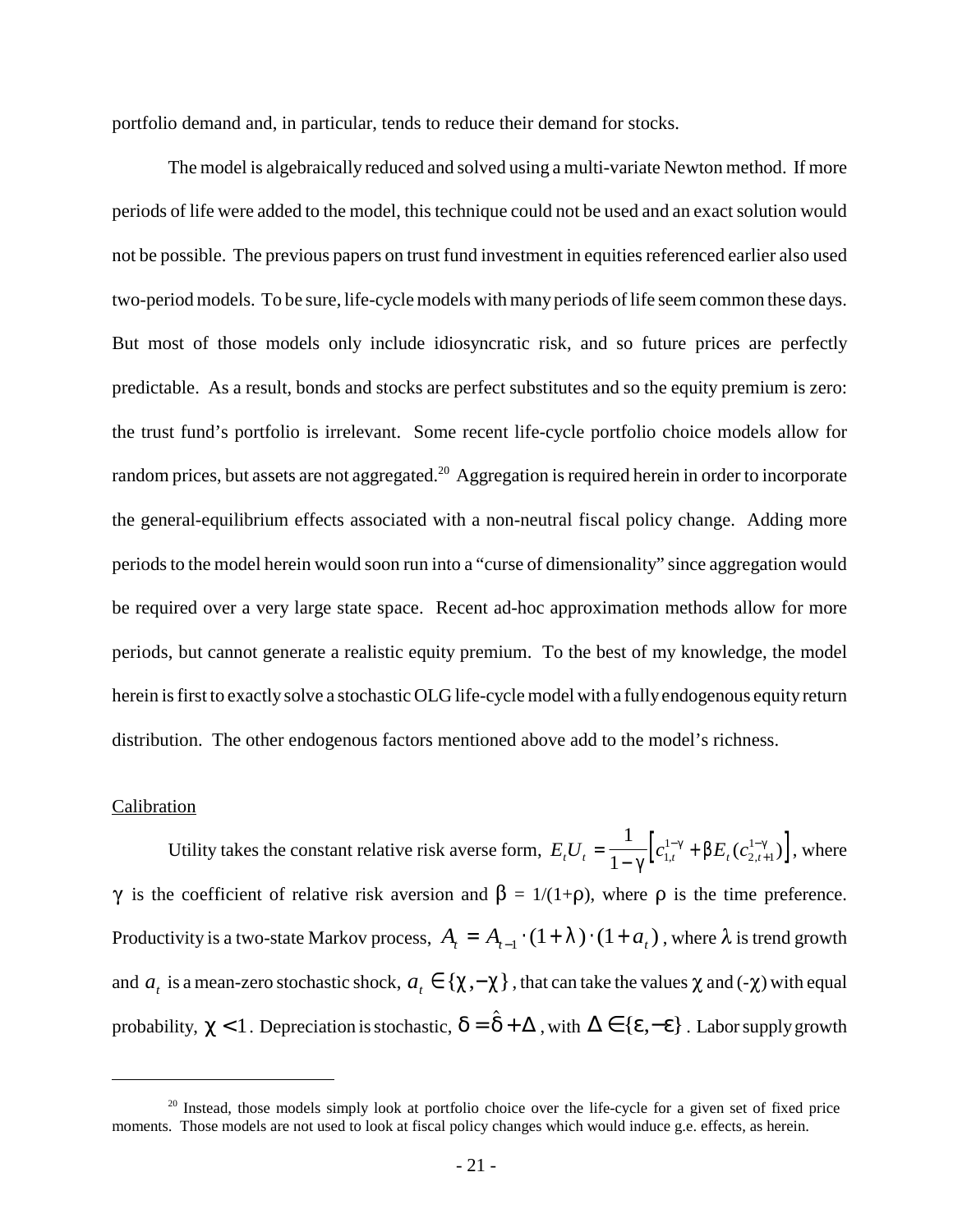is constant,  $n_t = n$ . As in previous models, each period represents 30 years, or about one generation.

Calibrating the model requires choosing the parameter vector { $k_0$ ,  $A_0$ ,  $\delta_0$ ,  $\lambda$ ,  $\gamma$ ,  $\beta$ ,  $\chi$ ,  $\varepsilon$ ,  $n$ ,  $\varphi$ } to match various baseline economic relationships shown in Table 1. The process entails "inverting" the above system of equations to express these parameters as a function of observable economic variables. The resulting parameter vector is unique. Additional details are provided in the Appendix.

#### Simulation Results

Table 2 reports the capital income tax rates for the next five generations (representing 150 years) that replicates investing the entire US Social Security trust fund in equities ( $\phi$  = 1). Table 2 also reports the impact of trust fund investment in equities on macroeconomic variables during the transition from the initial (pre-reform) stochastic steady state to the final stochastic steady state. State variables are updated between generations conditional on productivity and depreciation shocks taking their mean values  $ex$  post.<sup>21</sup>

Notice that trust fund investment can be replicated by increasing the capital income tax rate from its current value of 20 percent to 24 percent over the long run. The new tax rate incorporates the effects that the policy change has on the risk-free rate and the equity price distribution. The shift in the trust fund's portfolio toward more equities and less bonds increases the long-run annual riskfree rate by 20 basis points. As explained in Bohn (1997) and Abel (1999), this increase is required in order to entice private agents to hold bonds released by the trust fund. The annual equity premium falls by 30 basis points as the total (public plus private) demand for equity capital increases. As emphasized recently by Abel (1999), the negative subsidy *S* along the ex-post mean growth path causes a decline in wage tax rates. In the model herein, wages tax rates eventually decline by 1.2

<sup>&</sup>lt;sup>21</sup> Each possible path of future shocks generates different equivalent tax rate paths. The earlier formulae and the equivalency of both policy reforms hold for all possible paths.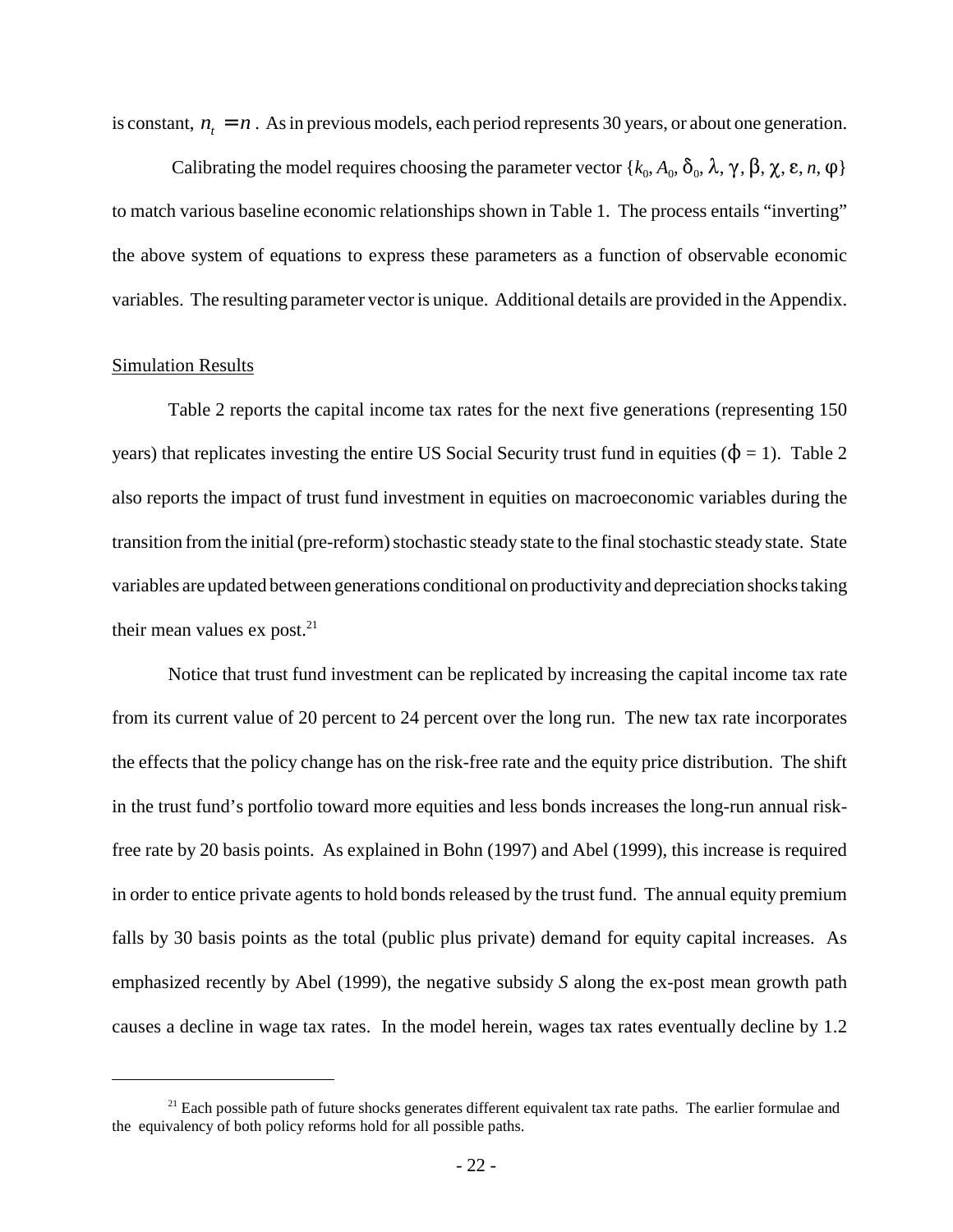percentage points, which leads to a 2.9 percent increase in future after-tax wages.

#### **VI. Endogenous Heterogeneity in Portfolio Choice and Saving**

Almost half of US households are not exposed to stocks, either through retirement plans or other forms of saving. Most on these same households appear to hold very little non-housing wealth as well. This section introduces endogenous borrowing constraints by enforcing the legal restriction that prohibits borrowing against future social security benefits.<sup>22</sup> Two types of agents are considered: type-*L* agents with low first-period wages and type-*H* agents with high first-period wages. Type-*L* agents may endogenously become borrowing constrained in equilibrium. The equivalence between trust fund investment in equities and capital income taxation, though, still holds. Simulation results are also reported for this model.

#### Extending the Model

Consider  $L_t^L$  number of type-*L* laborers with low wages and  $L_t^H$  number of type-*H* laborers with high wages. As before,  $L_t$  is the total size of the labor force at time *t*,  $L_t = L_t^L + L_t^H$ . The  $L_t^L + L_t^H$ model is extended to include agent heterogeneity by re-defining per-capita variables as *average* percapita variables and then stating how average amounts are divided between different agents.

Let  $\zeta = \frac{L_t^L}{L_t}$  represent type-L's share of the labor force at time *t*. Hence,  $(1-\zeta) = \frac{L_t^H}{L_t}$ . *L* represent type-L's share of the labor force at time t. Hence,  $(1 - \zeta) = \frac{L_t^H}{L}$ *H t* The per-capita wage of agent type  $i \in \{L, H\}$  is  $w_t^i = \xi^i w_t$ . The variable  $\xi^i$  represents agent *i*'s productivity relative to the average wage,  $w_t = \zeta \cdot w_t^L + (1 - \zeta) w_t^H$ , which is given by equation (10). So then  $w_t = \zeta \cdot \xi^L w_t + (1 - \zeta) \cdot \xi^H w_t$ , which implies  $1 = \zeta \cdot \xi^L + (1 - \zeta) \cdot \xi^H$ , or,

(24) 
$$
\xi^H = \frac{1 - \zeta \cdot \xi^L}{1 - \zeta} .
$$

<sup>&</sup>lt;sup>22</sup> In the United States and some other countries, it is illegal to use social security benefits as collateral.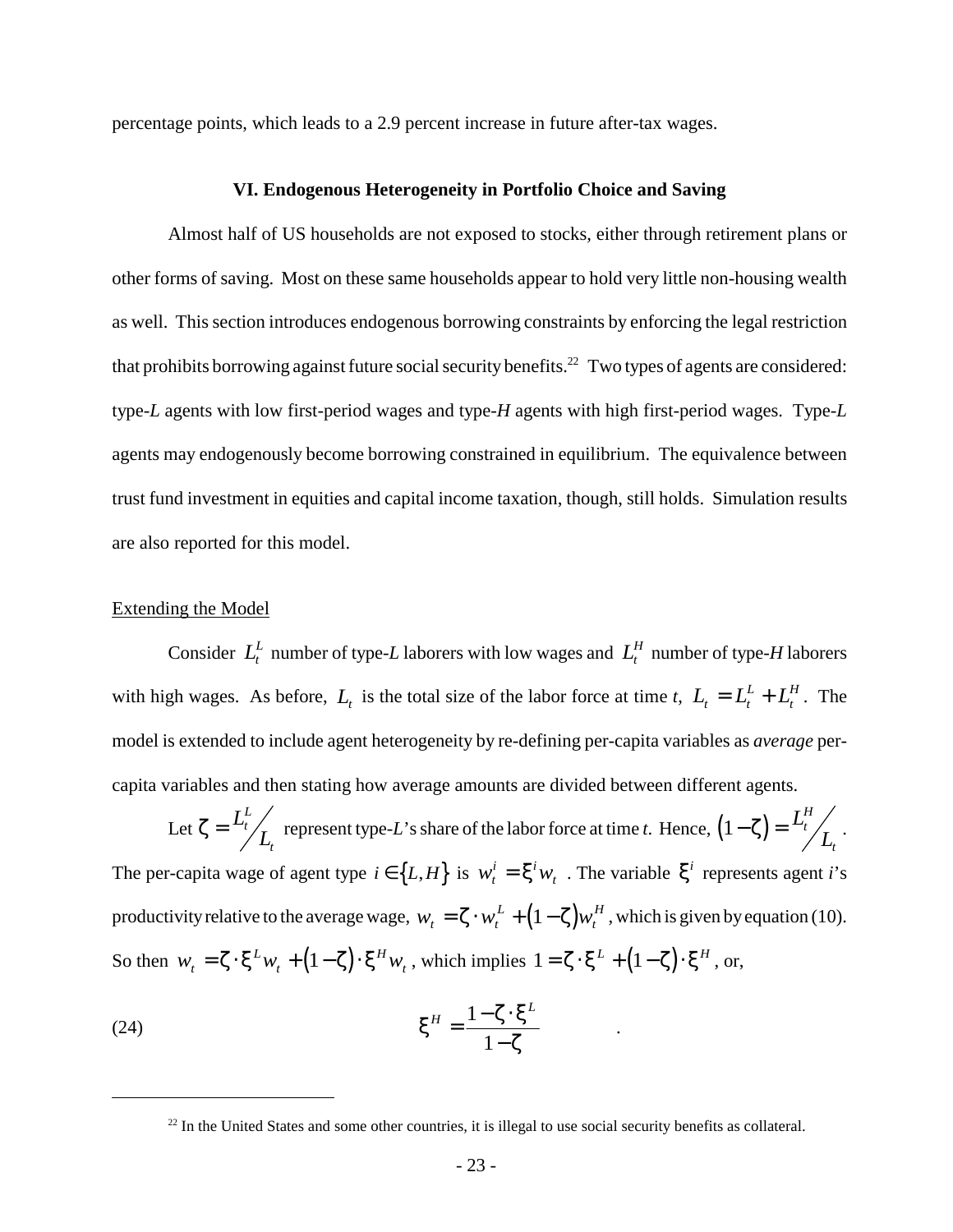Notice that  $\xi^H = \xi^L \Leftrightarrow \xi^L = 1$  (wage equality) and  $\xi^H > \xi^L \Leftrightarrow \xi^L < 1$  (inequality).

Wage tax rates are allowed to be progressive. Denote the state-contingent wage tax rate of agent *i* as  $\tau_i^{w'} = v^i \tau_i^w$ . The parameter  $v^i$  represents agent *i*'s tax rate relative to the average wage *t*  $\mathbf{v}^i = \mathbf{v}^i \mathbf{\tau}_t^w$ . The parameter  $\mathbf{v}^i$ tax rate,  $\tau_t^w = \zeta \cdot \tau_t^{w^L} + (1 - \zeta) \tau_t^{w^H}$ , given by equation (14). It follows that, *w t*  $=\zeta\cdot\boldsymbol{\tau}^{w^L}_{t} + (1-\zeta)\boldsymbol{\tau}^{w^H}_{t}$ 

$$
v^H = \frac{1 - \zeta \cdot v^L}{1 - \zeta} \qquad .
$$

Note that  $v^H = v^L \Leftrightarrow v^L = 1$  (linear tax rates) and  $v^H > v^L \Leftrightarrow v^L < 1$  (progressive tax rates).

Agent *i*'s social security benefit equals  $b_t^i = \eta^i b_t$ . The variable  $\eta^i$  is agent *i*'s social security benefit relative to the average benefit,  $b_t = \zeta \cdot b_t^L + (1 - \zeta) b_t^H$ , given by equation (4). Hence,

$$
\eta^H = \frac{1 - \zeta \cdot \eta^L}{1 - \zeta} \qquad .
$$

The benefit received by agent *i* is proportional to previous payroll taxes paid by agent *i* if  $\eta^i = \xi^i$ . In this case, each agent receives the same replacement rate on their first-period pre-tax wages. Social security benefits are progressive if  $\eta^H < \xi^H$ , which by equations (26) and (24), implies  $\eta^L > \xi^L$ . In this case, type-*H* agents receive a replacement rate on their wages below type-*L*'s replacement rate.

The agent's optimization problem, with the agent index  $i \in \{L, H\}$ , now becomes,

(27) 
$$
\max_{s_t^{B^i}, s_t^{K^i}} E_t U\Big(c_{1,t}^i, c_{2,t+1}^i\Big) = u(c_{1,t}^i) + \beta E_t u(c_{2,t+1}^i)
$$

subject to the following budget constraints,

(28) 
$$
c_{1,t}^i + s_t^{K^i} + s_t^{B^i} = \xi^i w_t (1 - \tau_t^{SS} - \nu^i \tau_t^W)
$$

(29) 
$$
c_{2,t+1}^i = s_t^{K^i} \cdot \left[1 + e_{t+1} - \left(e_{t+1} - r_{t+1}\right) \tau_{t+1}^K\right] + s_t^{B^i} \cdot \left(1 + r_{t+1}\right) + \eta^i b_{t+1}
$$

where

(30) 
$$
s_t^{K^i} + s_t^{B^i} \ge 0 \qquad .^{23}
$$

Equation (30) enforces the legal restriction prohibiting borrowing against second-period social

<sup>&</sup>lt;sup>23</sup> The capital income tax is modeled as proportional since the borrowing constrained don't face it anyway.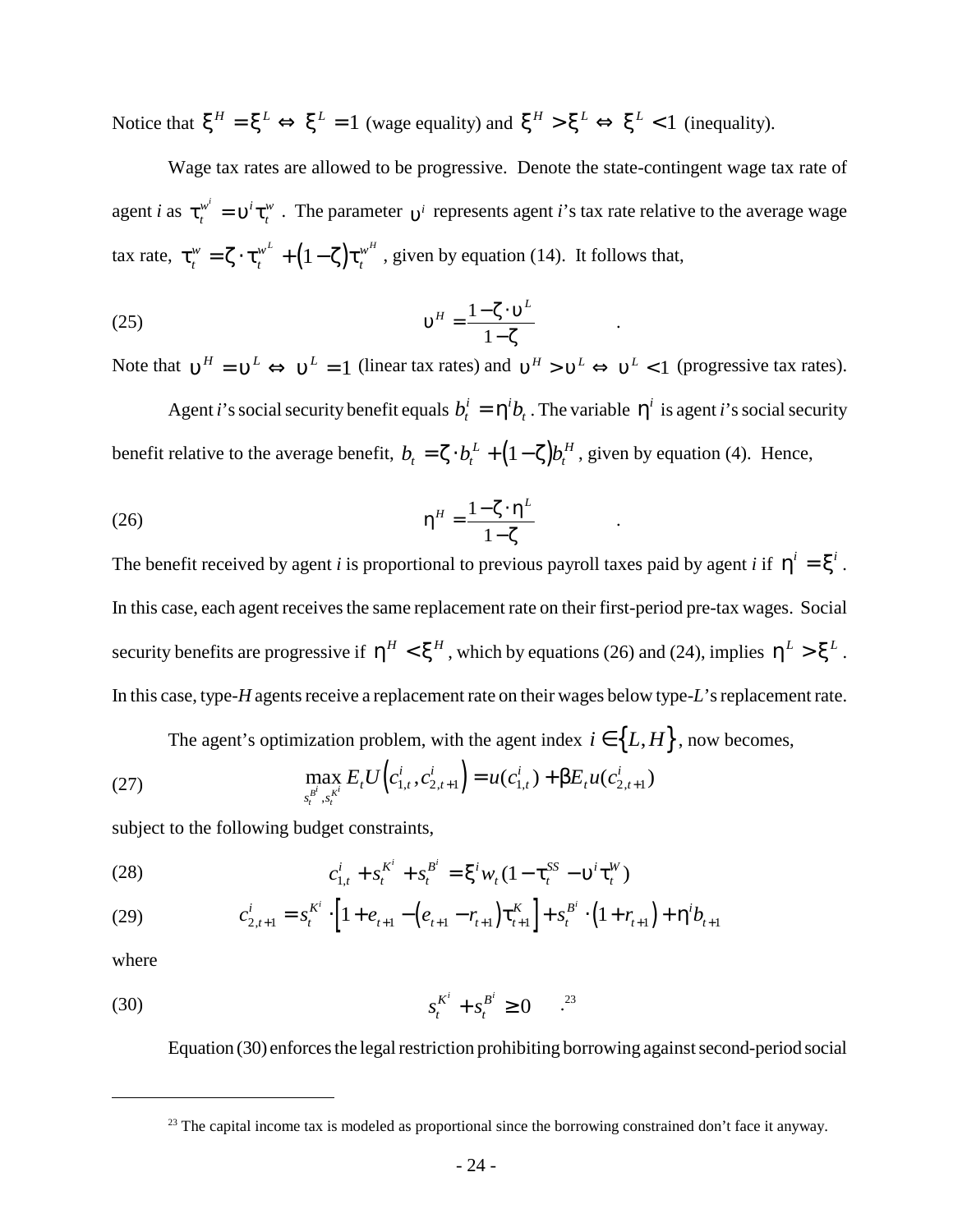security benefits. The first-order conditions are

(31) 
$$
\beta E\left[\frac{u'(c_{2,t+1}^i)}{u'(c_{1,t}^i)}(1+r_{t+1})\right] = \beta E\left[\frac{u'(c_{2,t+1}^i)}{u'(c_{1,t}^i)}(1+e_{t+1})\right] = \widetilde{\mu}_t^i
$$

where  $\tilde{\mu}_t^i \equiv 1 - \frac{\mu'}{\mu(c_{1,t}^i)}$  and  $\mu^i$  is the Lagrangian multiplier for restriction (30).  $\tilde{\mu}^i < 1$  if equation  $\tilde{\mu}_t^i \equiv 1 - \frac{\mu^i}{2}$ *t*  $u(c_1^i)$  $\equiv$  1  $-$ 1  $\mu^i$  is the Lagrangian multiplier for restriction (30).  $\tilde{\mu}^i < 1$ (30) binds for agent *i*; otherwise,  $\tilde{\mu}^i = 1$ . Now interpreting  $s_t^K$  as the *average* per-capita saving in capital,  $s_t^K = \zeta \cdot s_t^{K^L} + (1 - \zeta)s_t^{K^H}$ , and  $s_t^B$  as the *average* per-capita saving in bonds, the rest of the *t K t*  $K = \zeta \cdot s_t^{K^L} + (1 - \zeta)s_t^{K^H}$ , and  $s_t^B$ formulae shown in Section II, for the government sector and market clearing, remain the same.

Lemma 2. *Let*  $\Omega = \left\{ \left( \xi^L, \nu^L, \eta^L \right) \middle| \xi^L < 1, \nu^L \leq 1, \eta^L \geq \xi^L \right\}$  *be the set of parameter tuples*  $\left(\xi^L,\nu^L,\eta^L\right)$  generating wage inequality along with non-regressive wage taxes and non-regressive *social security benefits. Then, assuming homothetic preferences:*

- *(i)* Let  $\widetilde{\Omega}_t = \left\{ \sigma \in \Omega \middle| \widetilde{\mu}_t^L < 1 \right\}$  be the subset of  $\Omega$  where, for each parameter tuple, the type-L agent is endogenously borrowing constrained at time t. Then  $\,\sharp\tilde{\Omega}_t>0\,$  (i.e., the subset is not *empty)* under the Inada condition  $\lim_{c \to 0} \frac{\partial u(c)}{\partial c} = \infty$  and with positive productivity,  $A > 0$ .
- *(ii)*  $\tilde{\mu}^H(\sigma) = 1 \,\forall \,\sigma \in \Omega$  when  $\phi = 0$  , *i.e., the type-H agent is not endogenously borrowing constrained for any parameter vector in*  $\Omega$  *before the trust fund invests in equities*.

**Proof.** [Part i] Note that for any value  $\eta^L \geq 1$ ,  $\xi^L \to 0 \Rightarrow c_{1,t}^L \to 0$  under the borrowing constraint shown in equation (27) while  $c_{2,t+1}^L$  is strictly bounded above zero by the budget constraint  $2, t+1$ (29). Hence,  $\tilde{\mu}^L < 1$  by equation (28). [Part ii] Consider case in which  $\sigma \in \tilde{\Omega}_t$ . Suppose  $\tilde{\mu}^H(\sigma) < 1$  and  $\tilde{\mu}^L(\sigma) < 1$ . Then  $\phi = 0 \Rightarrow k = 0$  by equation (15)  $\Rightarrow e \rightarrow \infty$  by equation (11), contradicting  $\tilde{\mu}^i$  < 1 by equation (31). Now consider the case in which  $\sigma \in \tilde{\Omega}_t^c$ . Then  $\widetilde{\mu}^H(\sigma)$  < 1  $\Rightarrow$   $\widetilde{\mu}^L(\sigma)$  < 1  $\forall \sigma \in \Omega$  for homothetic preferences, contradicting  $\sigma \in \widetilde{\Omega}_t^C$ . Q.E.D.

It follows that type-*L* agents are borrowing constrained if the parameter vector,  $\sigma \in \Omega$ , is in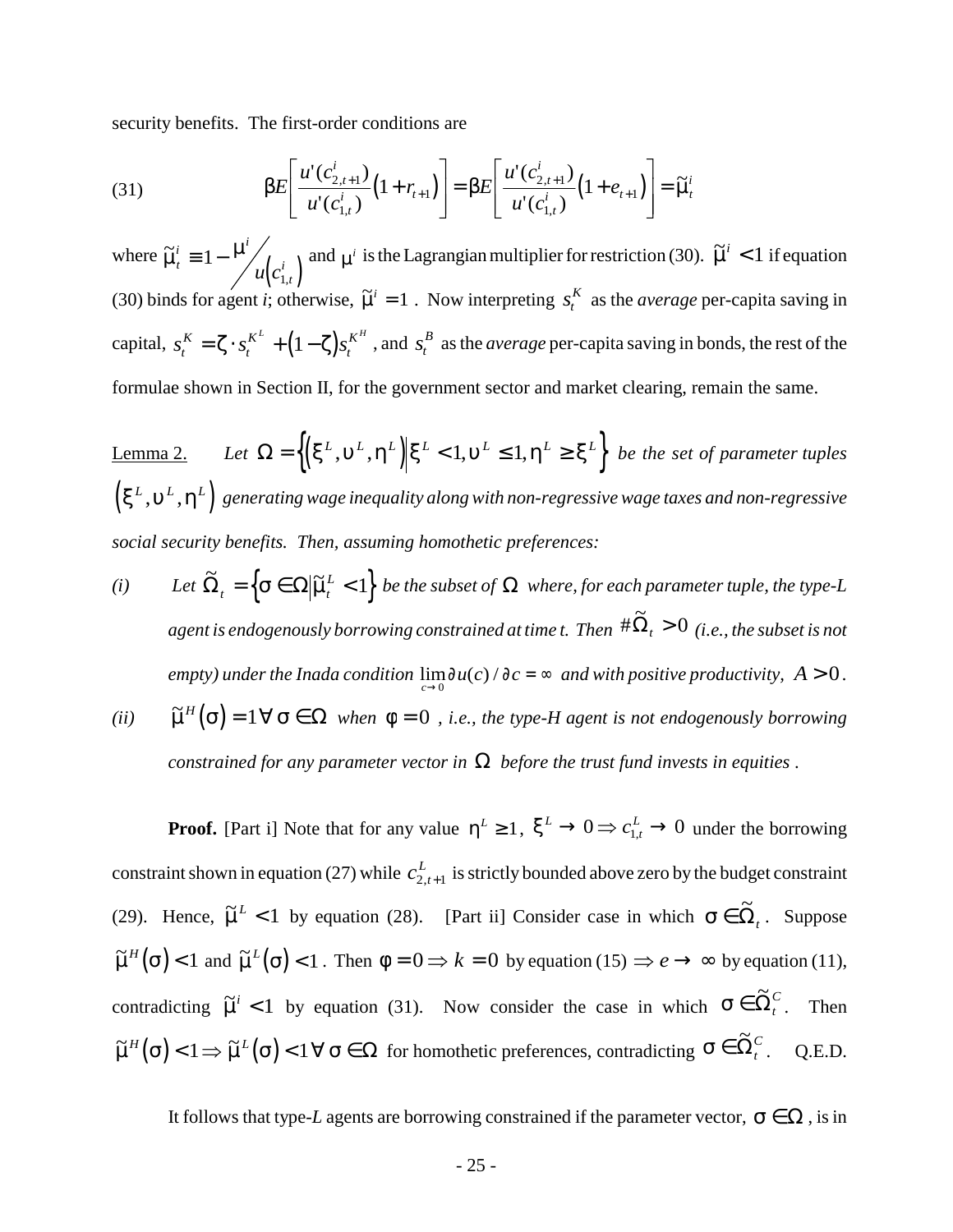the non-empty set  $\tilde{\Omega}_t$  at time *t*, before social security invests in equities (part i). But type-*H* agents will not be borrowing constrained (part ii). We now arrive at the following key theorem:

<u>Theorem 2.</u> Let  $s_t^{K^*} = \zeta \cdot s_t^{K^L} + (1-\zeta)s_t^{K^H}$  equal the average per-capita level of capital saving *K t*  $\zeta^* = \zeta \cdot s_t^{K^{L^*}} + (1 - \zeta) s_t^{K^{H^*}}$ *and let*  $w_t^* = \zeta \cdot w_t^{L^*} + (1 - \zeta) w_t^{H^*}$  equal the average wage rate at time t after the trust fund is  $\mathbf{H}_{t}^{*} = \zeta \cdot w_{t}^{L^{*}} + (1 - \zeta) w_{t}^{H^{*}}$ *invested in equities.* If type-L agents are endogenously borrowing constrained ( $\sigma \in \tilde{\Omega}_t$ ) or not  $\tilde{C}(\sigma \in \tilde{\Omega}^C_t$  ), the trust fund policy to invest in equities can be replicated by instead increasing the value *of the capital income tax from its current value to the value shown in equation (19) of Theorem 1.*

### **Discussion**

The proof for Theorem 2 is same as that for Theorem 1 along with our interpretation of relevant lowercase variables as representing their per-capita average values. For a choice of the parameter vector  $\sigma \in \tilde{\Omega}_t^C$  , neither agent is borrowing constrained and so nothing of substance changes relative to Theorem 1. For  $\sigma \in \widetilde{\Omega}_t$ , however, type-*L* agents are borrowing constrained before the trust fund is invested in equities and type-*H* agents are not constrained. Yet policy equivalency holds.

It is surprising that policy equivalency (but not neutrality) holds even when type-*L* agents are constrained. Under the centralized policy to invest the trust fund in equities, some payroll tax revenue coming from type-*L* agents is invested into equities. However, under the equivalent decentralized capital income tax approach, type-*L* agents are constrained and have no private investment income. A capital income tax, therefore, cannot be used to shift their own portfolio toward more equities.

To understand how policy equivalency holds even when type-*L* agents hold no private assets, consider first the equivalency of asset markets under both policies. In order to generate identical total demands for stocks and bonds, the policy-equivalent capital income tax has to be chosen to get type-*H* agents *alone* to clear the asset markets. Since type-*H* agents are being asked to carry the entire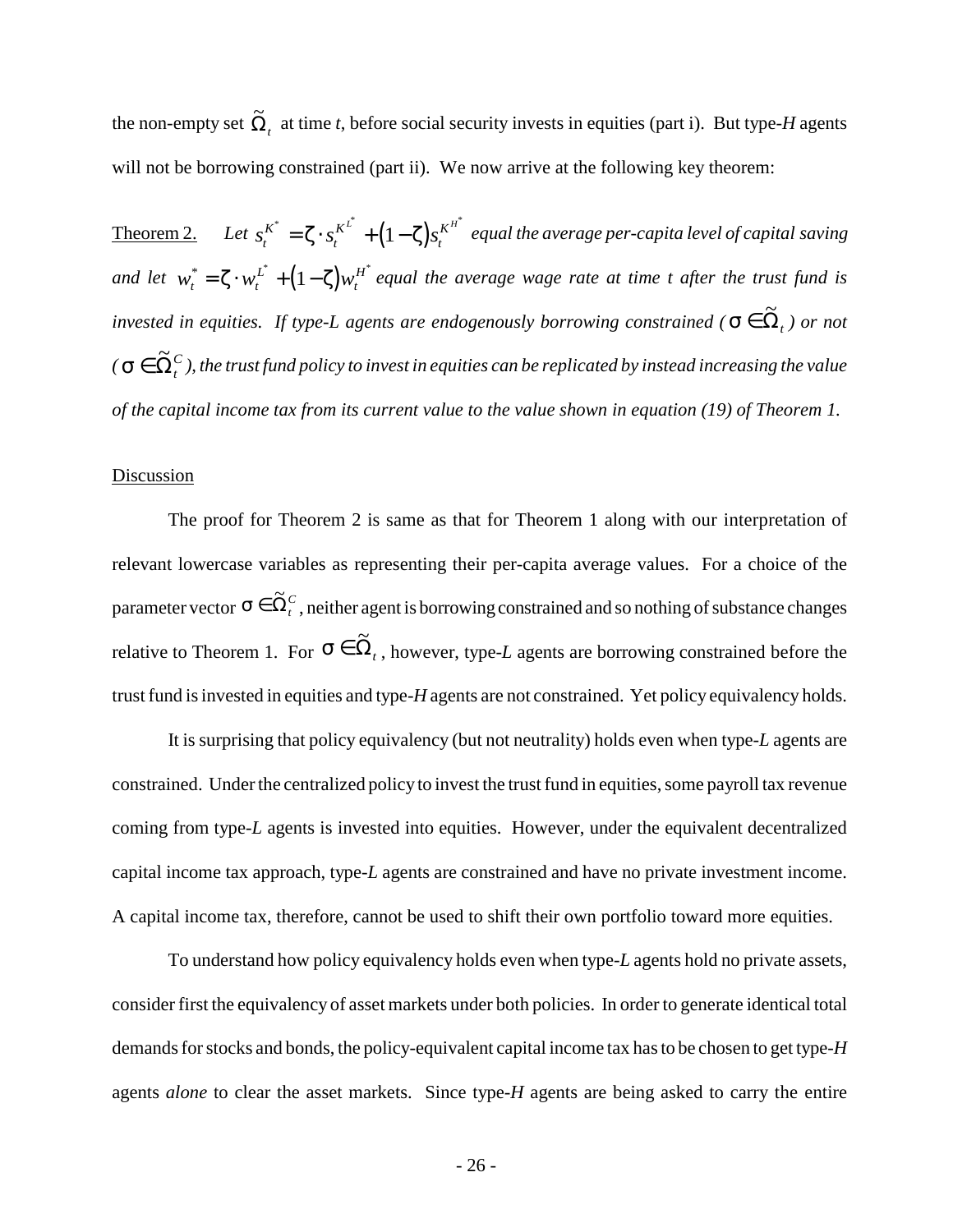weight, it might seem, at first, that the equivalent capital income tax shown in Theorem 1 must be a function of the fraction of type-*H* agents in the economy,  $(1-\zeta)$ . However, that is not the case since the per-capita variables in Theorem 1 are, by definition, averaged across both types of agents.

Consider the following example. Suppose that the initial capital income tax rate is zero, type-*L* agents are borrowing constrained, and the aggregate holding of equities by type-*H* agents is \$100. The government decides that it wants to invest the trust fund in equities by selling \$100 worth of bonds and then buy \$100 of equities. A capital income tax of 50 percent could replicate this openmarket operation in a decentralized fashion: by Lemma 1, type-*H* agents would double their equity holdings to \$200 and sell \$100 worth of debt. Notice that the share of type-*H* agents,  $(1-\zeta)$ , is irrelevant for equivalency. To be sure, if the value of  $(1-\zeta)$  is lower, each type-H agent holds more wealth for a given aggregate value of wealth (or, equivalently, for a given cross-sectional average). But only the aggregate value of wealth matters for computing the capital income tax rate that generates the same total demand for stocks and bonds under both fiscal policies.

Now let's discuss the equivalency of the wage tax policy functions under both fiscal policies. Although constrained type-*L* agents hold no wealth, they do pay taxes on their first-period wage income. The two fiscal policies are equivalent because, for each agent, the wage tax rates are the same under both policies in each state of the world. Returning to last example, under the government's budget constraint (14), the same amount of risk is passed to the wage base whether the trust fund holds \$100 more of equities or whether type-*H* agents holds it. Of course, exactly how that wage base risk is distributed between both types of agents depends on the parameter  $v^L$ , which determines the progressivity of the wage tax rates. But provided that  $v^L$  is not changed between the experiments, the state-contingent progressivity of wage taxes are the same under both policies. In other words, the wage taxes faced by type-*L* agents might differ from type-*H* agents in every state,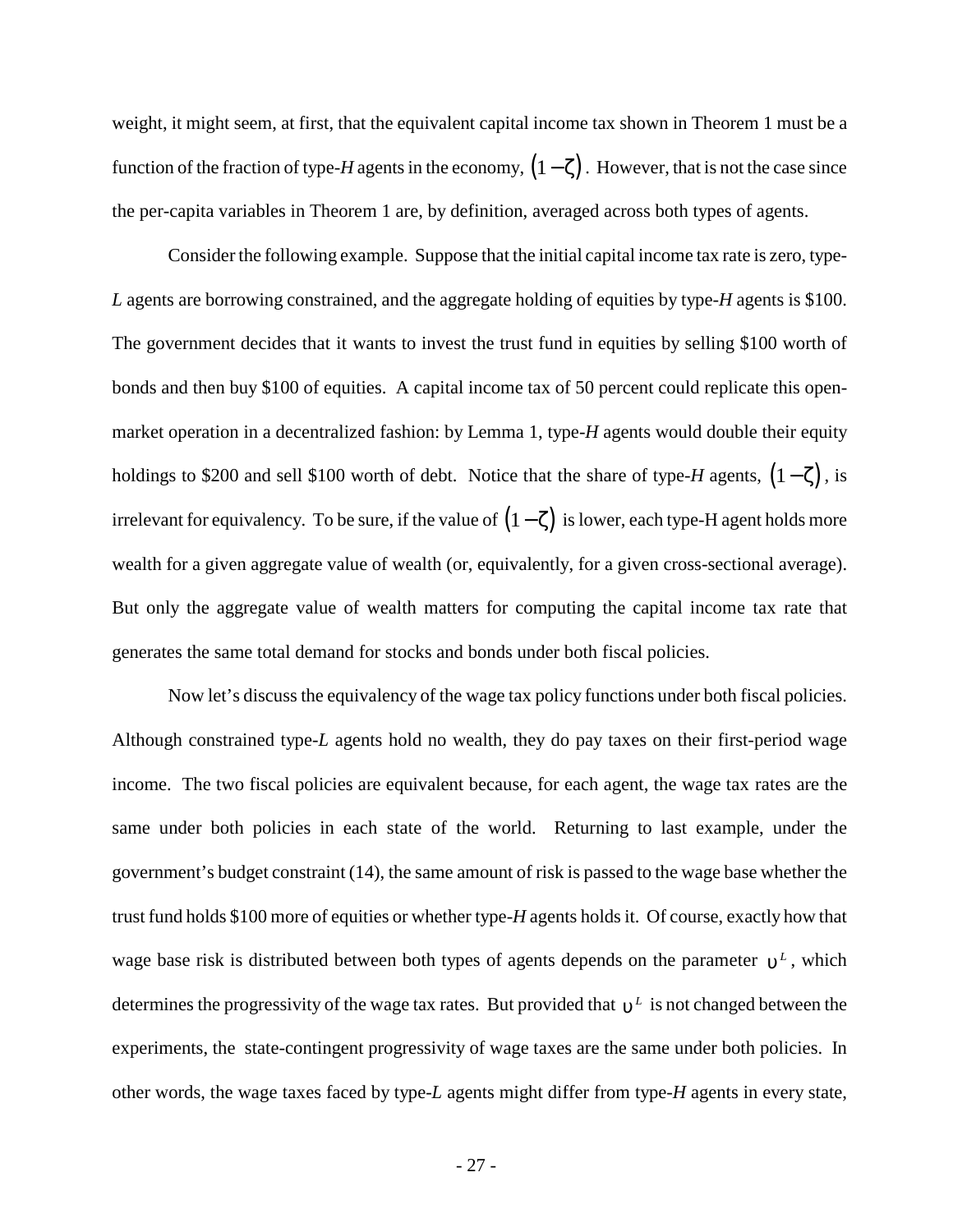but those differences are the same under both fiscal policies.

In sum, increasing the capital income tax generates the same pre-tax and post-tax income and wealth distributions as investing the trust fund in equities. These two policies are fully equivalent – and not just equivalent for an "average" agent – despite the fact that type-*L* agents don't hold assets.

Indeed, the equivalence of trust fund investment in equities and capital income taxes is quite general. It does not matter if  $\sigma \in \tilde{\Omega}_t^c$  and  $\sigma \in \tilde{\Omega}_{t+1}^c$ , i.e., if type-L agents are borrowing constrained  $\tilde{\sim}$  $\widetilde{\Omega}_{\scriptscriptstyle t\pm}^{\scriptscriptstyle C}$ 1 at time *t* and not constrained at time *t*+1. In other words, the equivalency result does not require that the economy move along some mean path, or even be inside a stochastic steady state.

Moreover, the borrowing constraint shown in equation (30) does not rule out that type-*L* agents might want to hold no equities, or even a short position in equities, along with a long position in bonds – provided that the total value of assets is non-negative. A type-*L* agent might want to hold a non-positive amount of stocks in the presence of productivity shocks which cause their wageindexed social security benefits to be correlated with stock returns. This correlation has not been captured in previous models, which have instead relied on large ad-hoc fixed costs or equivalent mechanisms to limit market participation.<sup>24</sup>

### Simulation Results

Type-*L* agents are assumed to compose half of the economy:  $\zeta = \frac{1}{2}$ . For most parameter vector choices in the stationary set  $\tilde{\Omega}_t$  along the mean path, including type-*L* agents into the model had little impact on the numerical calculations. Intuitively, the importance of including type-*L* agents approaches zero as their wage share,  $\xi^L$ , approaches zero. To establish an upper bound on the role of type-*L* agents, the parameter  $\xi^L$ , therefore, was chosen equal to unity (i.e., equal wages between

<sup>&</sup>lt;sup>24</sup> The fixed cost approach will result in different macroeconomic outcomes. The reason is that with large fixed investment and utility costs (as in Abel, 2001), trust fund investment in equities generates wealth effects. These wealth effects do not occur when agents freely choose no stock holdings due to a correlation with other retirement resources.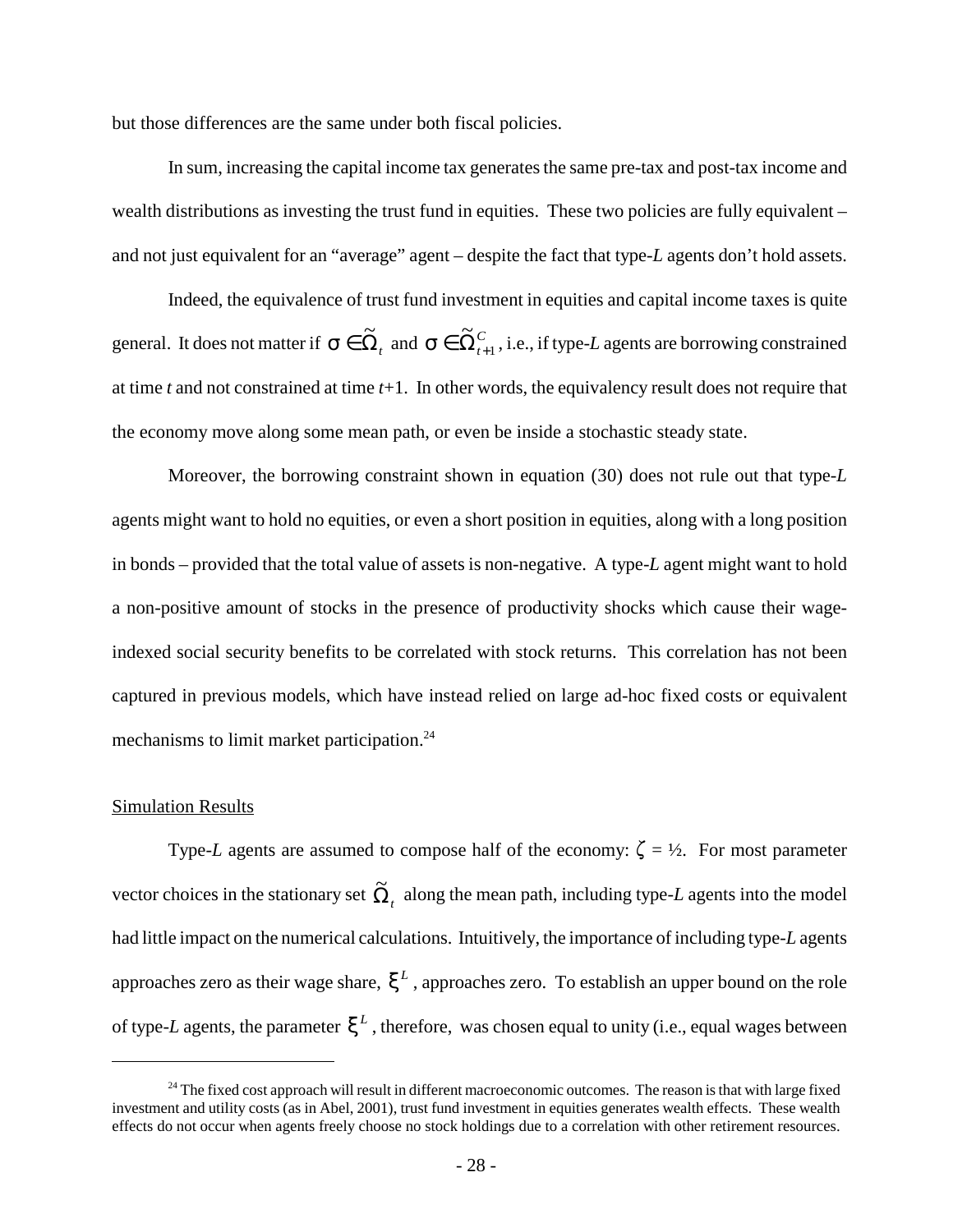the agent types), the maximum value possible before the type-*L* agent switches pre-tax resource rankings with the type-*H* agent. The parameters  $v^L$  and  $\eta^L$  were also set at unity, their maximum possible values before type-*L* and type-*H* agents switch rankings on a post-fisc basis (i.e., after taxes and transfers). These parameter choices maximize the relevancy of type-*L* agents but, with homothetic preferences, also imply that type-*L* agents are not borrowing constrained unless they are less patient than type-*H* agents. To force type-*L* agents to be endogenously borrowing constrained throughout the transition, their time preference is set higher than that of type- $H$  agent.<sup>25</sup>

Calibrating to the same macro economy as before requires type-*H* agents to hold more of both assets in order for the economy to achieve the same capital-labor ratio as before and, hence, the same average per-capita saving, as averaged across both types of agents. The inclusion of borrowing constrained type-*L* agents adds to the size of the labor force without a proportional increase in the size of the capital stock, and so type-*H* agents must each save more in order to get the same capital-labor ratio as before. The re-calibrated value of  $\beta$  (for type-*H* agents) increased slightly while the recalibrated value of  $\gamma$  decreased slightly (Appendix). Both initial economies are otherwise identical.

As shown in Table 2, the policy-equivalent capital income tax rates reported in Section IV do not change much when type-*L* agents are added to the model, although the changes in the capital stock, national income and risk-free rate are larger. The largest difference between the two model versions is in the risk-free rate which increases by 120 basis points in the long run after the trust fund is invested in equities, versus by just 17 basis points with the previous single-agent model. Let's first discuss the relative changes in the macro variables before discussing the tax rates.

The differences in changes in macroeconomic variables between the two models reflect that

<sup>&</sup>lt;sup>25</sup> Although changing type-*L*'s time preference rate is a mechanical way of generating the maximum impact of endogenously binding borrowing constraints, this approach also has *a priori* merit. Indeed, one reason why some people might be poor is due to their relative impatience in accumulating physical capital. Social security, therefore, plays a tangible role herein by providing the poor with retirement income. I am grateful to Peter Diamond for this insight.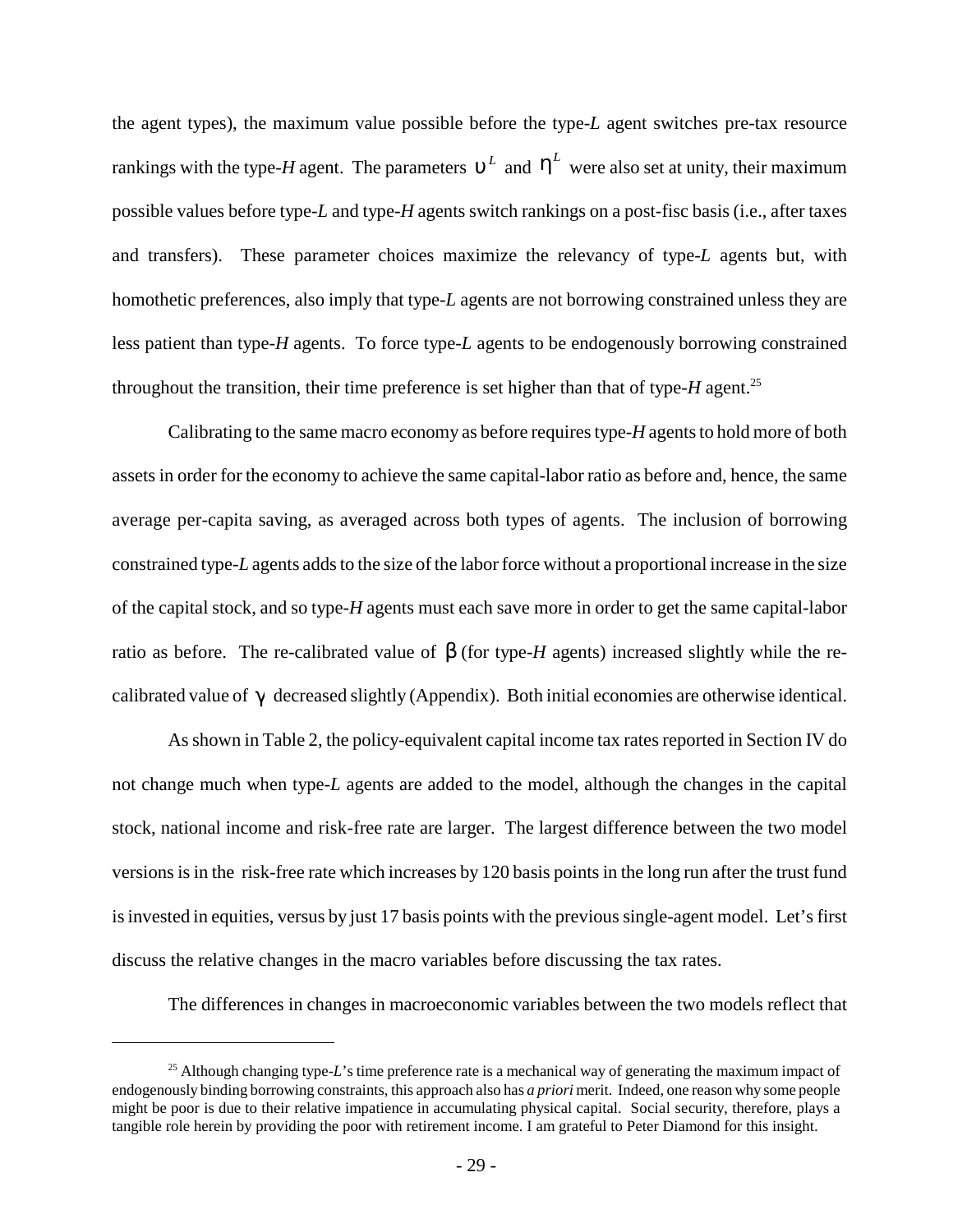the fact that constrained type-*L* agents have a non-trivial wage income when  $\xi^L = 1$ , but they hold no capital. This equal wage assumption means that the same amount of debt is released by Social Security in both models after the trust fund is invested into equities. But, relative to the single-agent model, unconstrained type-*H* agents now compose only half of the economy. Hence, they require a larger increase in the risk-free rate in order to hold all the newly released debt. Their portfolio shift, stemming from trust fund investment, does not crowd out as much of their capital saving either, allowing for a larger net increase in aggregate capital. The capital stock is now 8½ percent larger in the long run versus just 4½ percent in the single-agent model. National income, therefore, now increases by 2½ percent instead of by 1.2 percent.

A surprise emerges from Table 2. Wage tax rates increase over time despite a negative subsidy  $(S < 0)$  along the mean path from investing the trust fund in equities. In contrast, wage tax rates decreased over time in the single-agent model. The reason that they now increase is due to the sharp increase in interest rates, which, in turn, increases the government's cost of debt service.

Notice that the capital income tax rates that replicate investing the trust fund in equities are almost identical in both the single-agent model and heterogenous-agent model. This result can be understood via equation (19) which gives the policy-equivalent tax rate in both models, where the wage and saving variables are interpreted as cross-sectional means. Rewrite equation (19) as,

(19') 
$$
\tau_{t+1}^{K^{**}} = 1 - \frac{s_t^{K^*} \cdot \left[1 - \tau_t^{K^*}\right]}{s_t^{K^*} + \phi \varphi \tau_t^{SS} w_t} = 1 - \frac{1 - \tau_t^{K^*}}{1 + \phi \varphi \tau_t^{SS} \cdot \left(\frac{w_t}{s_t^{K^*}}\right)}.
$$

Notice that the tax rates differ between the two models only if the ratio of the average per-capita wage divided by the average per-capita capital saving differs much between the two models. Although these variables differ *individually* a fair amount between the two models, their *ratio* is only slightly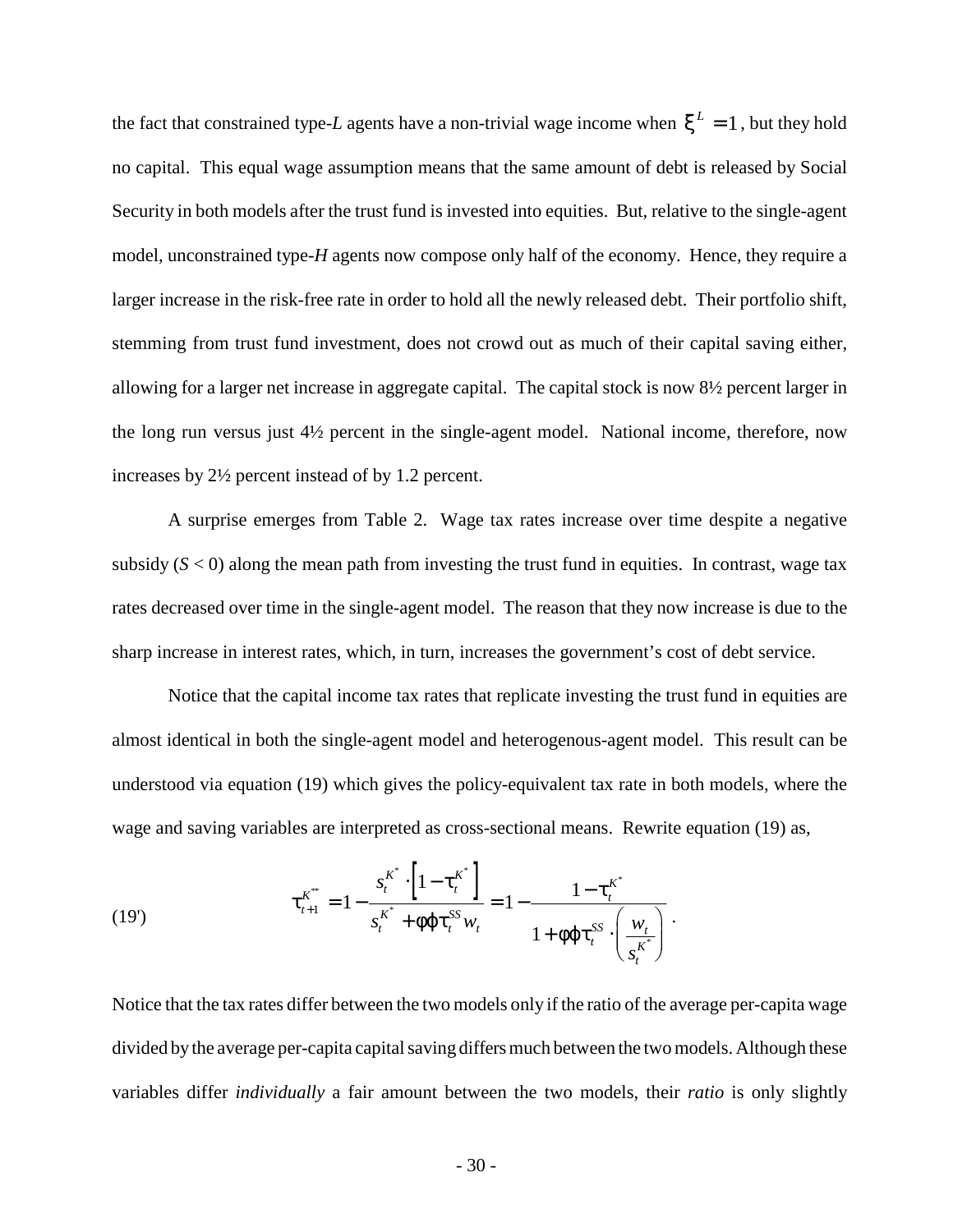different. In fact, with Cobb-Douglas production and homothetic preferences, the only reason that the ratio differs at all between the two models is due to changes in prices, causing inter-temporal substitution. A larger interest rate in the heterogenous-agent model generates a slightly smaller wagesaving ratio which, in turn, generates a slightly smaller equivalent capital income tax rate in the heterogenous-agent model relative to the single-agent model. Also, notice that the equivalent tax rate changes very little along the transition path, despite larger changes in other variables. The reason, again, is that the wage-saving ratio is not affected much by price changes along the transition path.

### **VII. Conclusions**

This paper proves that the policy of investing some or all of a social security trust fund in equities can be replicated with a simple linear tax on risky capital income. This tax entices private agents to shift their equity-bond portfolios so that the total (public plus private) demand for equities and bonds are the same under both policies. The policy *equivalence* is very general. It holds in the presence of pre-existing taxes and market distortions, including (i) a non-zero initial capital income tax rate (whether or not the initial tax takes the same form as the new tax); (ii) missing markets between generations; and (iii) borrowing constraints which may be endogenously binding for an arbitrarily large share of the population, short of everyone. To the extent that investing the trust fund in equities improves risk sharing in the presence of missing and incomplete markets, the equivalent tax rate can be interpreted as a Lindahl tax. This tax generates a decentralized way of achieving the same potential risk sharing opportunities as the command economy approach. The tax approach to improving market efficiency might be more palatable to those who fear direct government ownership of assets. Future papers can examine the political economy aspects of taxation versus direct government asset ownership.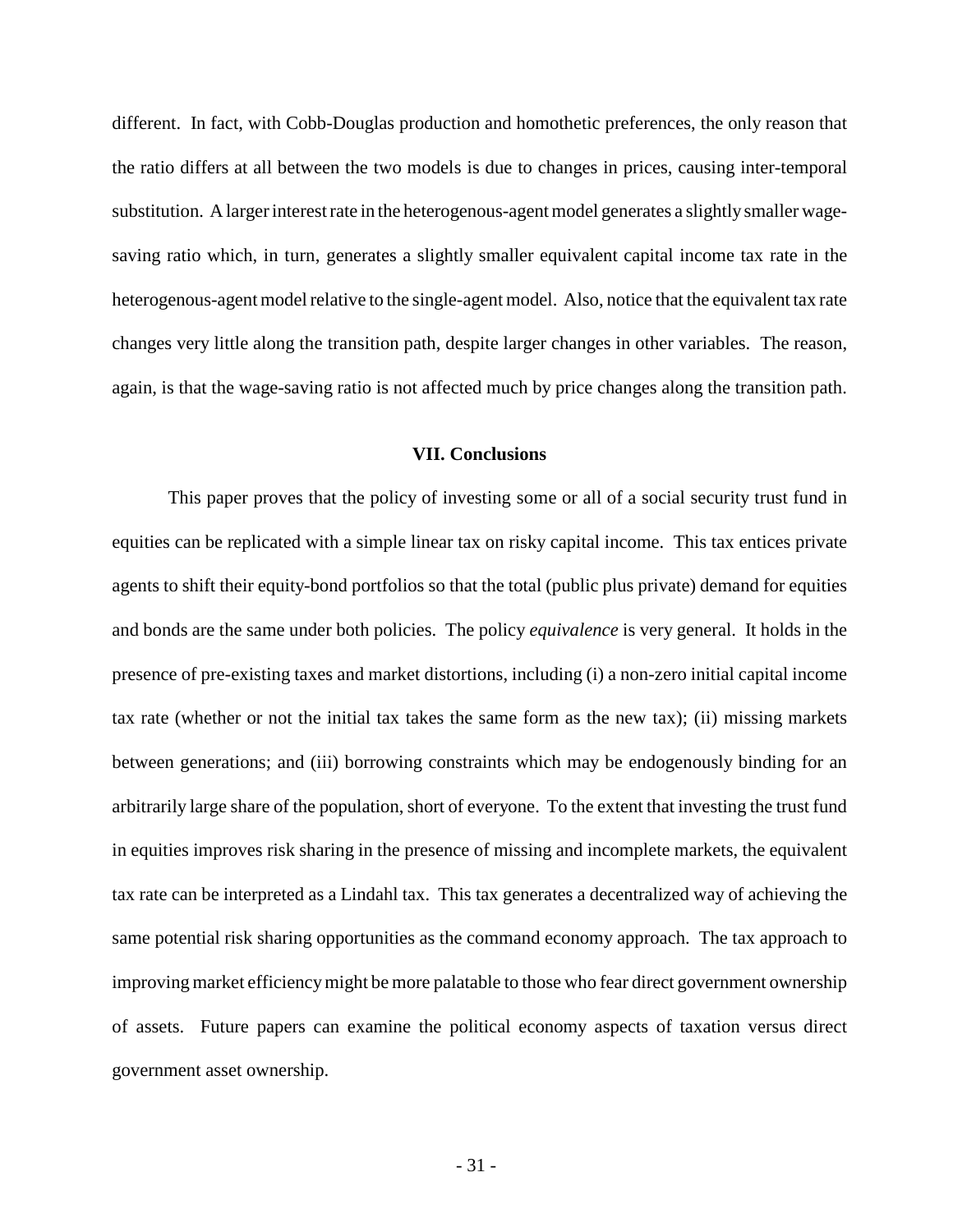## **References**

Abel, Andrew. "The Social Security Trust Fund, the Riskless Interest Rate, and Capital Accumulation." NBER Working Paper #6991, 1999. Forthcoming in Risk Aspects of Investment-Based Social Security Reform, Campbell, John and Martin Feldstein, eds., Chicago: University of Chicago Press.

Abel, Andrew. "The Effects of Investing Social Security Funds in the Stock Market When Fixed Costs Prevent Some Households from Holding Stocks." American Economic Review, 91, 1, March 2001: 128-148.

Auerbach, Alan J., "Tax Reform, Capital Accumulation, Efficiency, and Growth," in Henry J. Aaron and William G. Gale, eds., Economic Effects of Fundamental Tax Reform, The Brookings Institution: Washington, D.C., 1996, 29-81.

Auerbach, Alan J.,Laurence Kotlikoff, Jagadeesh Gokhale. "Generational Accounting: A Meaningful Way to Evaluate Fiscal Policy." *Journal of Economic Perspectives*, (8), 1 (Winter 1994): 73-94.

Barro, Robert J. "Are Government Bonds Net Wealth?," *Journal of Political Economy*, 82, 6, 1974: 1095 - 1117.

Bohn, Henning. "Social Security Reform and Financial Markets." in Sass, Steven A.; Triest, Robert K., eds., *Social Security Reform: Conference Proceedings: Links to Saving, Investment, and Growth*, 1997: 193-227.

Bohn, Henning. "Should the Social Security Trust Fund hold Equities? An Intergenerational Welfare Analysis." *Review of Economic Dynamics*, vol.2, no.3, July 1999, 666-697.

Bradford, David. "Consumption Taxes: Some Fundamental Transition Issues." NBER Working Paper No. 5290, 1995.

Congressional Budget Office. "The Economic and Budget Outlook: An Update" July 1, 1999.

Diamond, Peter. "Macroeconomic Aspects of Social Security Reform." *Brookings Papers on Economic Activity*; 0(2), 1997, pages 1-66.

Diamond, Peter and John Geanakoplos. "Social Security Investment in Equities I: Linear Case." NBER Working Paper #7103, 1999.

Domar, E. and R. Musgrave. "Proportional Income Taxation and Risk Sharing." *Quarterly Journal of Economics*, 1944, 58, 388 - 422.

Feldstein, Martin. "Social Security, Induced Retirement, and Aggregate Capital Accumulation." *Journal of Political Economy*, 85, 5, 1974: 905-926.

Geanakoplos, John, Olivia S. Mitchell and Stephen P. Zeldes. "Would a Privatized Social Security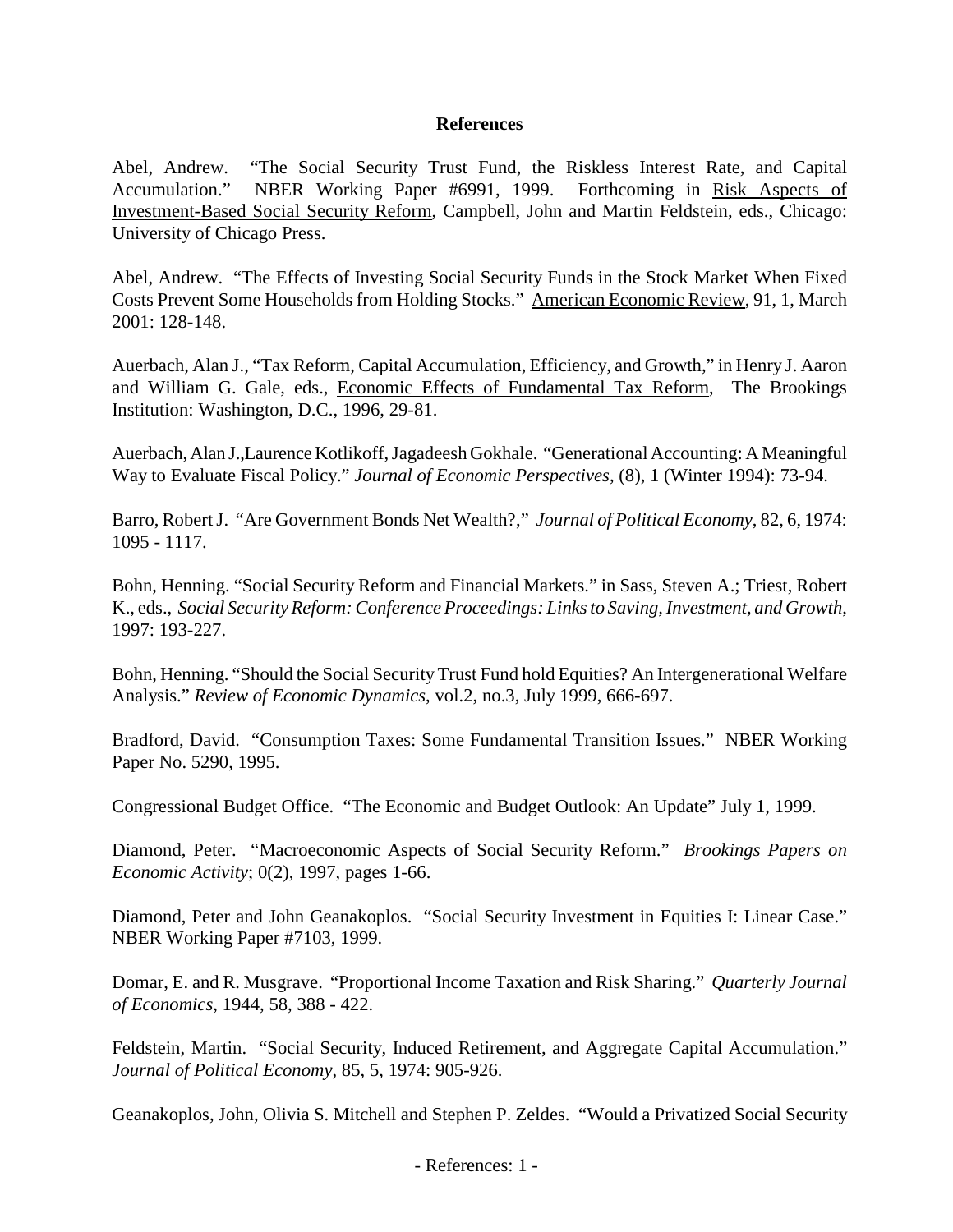System Really Pay a Higher Rate of Return?" Wharton FIC Paper #98-26, August, 1998.

Gordon, Roger. "Taxation of Corporate Capital Income: Tax Revenues versus Tax Distortions." *Quarterly Journal of Economics*, 1985, 100, 1 - 27.

Greenspan, Alan. "Testimony Before the Committee on the Budget, U.S. Senate." January 28, 1999.

Ibbotson, *Stocks, Bonds, Bills and Inflation – 2001 Yearbook*, Ibbotson Associates, Inc., 2001.

Inglesias, Augusto and Robert J. Palacios. "Managing Pension Reserves – Part I: Evidence from the International Experience." Pension Reform Primer Working Paper, The World Bank, 2000.

Miller, Merton and Charles Upton. Macroeconomics: A Neoclassical Introduction, First Edition, University of Chicago Press: Chicago, 1974.

Mossin, J. "Taxation and Risk-Taking: An Expected Utility Approach,"*Economica*,1968, 35, 74 - 82.

Poterba, James. "The Rate of Return to Corporate Capital and Factor Shares: New Estimates Using Revised National Income Accounts and Capital Stock Data." NBER Working Paper, 6263, 1998.

Rangel, Antonio. "Forward and Backward Intergenerational Goods: A Theory of Intergenerational Exchange." NBER Working Paper #7518, 2000.

Sandmo, Agnar. "Capital Risk, Consumption, and Portfolio Choice," *Econometrica*, 1969, 37, 586- 599.

Sandmo, Agnar. "Portfolio Theory, Asset Demand and Taxation: Comparative Statics with Many Assets," *Review of Economic Studies*, 1977, 44, 369 - 379.

Sandmo, Agnar. "The Effects of Taxation on Savings and Risk Taking." in A.J. Auerbach and M. Feldstein, eds., Handbook of Public Economics, Vol I., 1985, 265 - 311.

Schieber, Sylvester and John Shoven. *The Real Deal: The History and Future of Social Security*. Yale University Press, 1999.

Social Security Advisory Council. *Findings, Recommendations, and Statements*. The United States Social Security Administration, Washington, DC, 1997.

Stiglitz, Joseph. "The Effects of Income, Wealth and Capital Gains Taxation on Risk-Taking." *Quarterly Journal of Economics*, 1969, 83, 262 - 283.

Wang, Y. "Stationary Equilibria in an Overlapping Generations Economy with Stochastic Production." *Journal of Economic Theory*, 61, 1993, 423 - 435.

White, Lawrence. 1996. "Investing the Assets of the Social Security Trust Funds in Equity Securities: An Analysis." *Investment Company Institute Perspective*, 2(4): 1-20.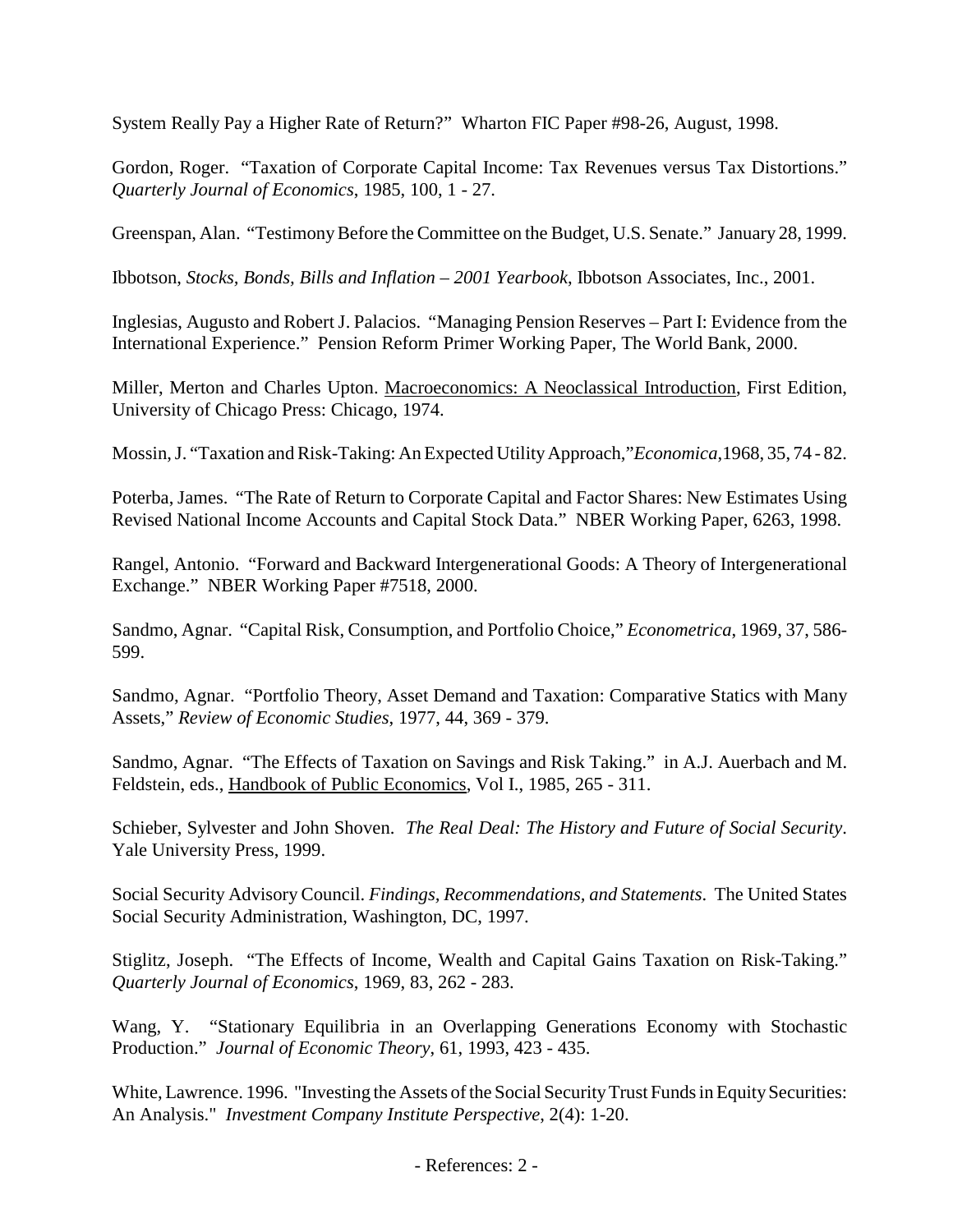### **Appendix**

#### **Derivation of Equation (8)**

$$
\beta E \left\{ \frac{u'(c_{2,t+1})}{u'(c_{1,t})} \left[ 1 + e_{t+1} - (e_{t+1} - r_{t+1}) \tau_{t+1}^K \right] \right\} = 1 = \beta E \left[ \frac{u'(c_{2,t+1})}{u'(c_{1,t})} \left( 1 + r_{t+1} \right) \right] \text{ by (7) and (8)}
$$
\n
$$
= \beta E \left\{ \frac{u'(c_{2,t+1})}{u'(c_{1,t})} \left[ 1 + e_{t+1} - (1 + r_{t+1}) - (e_{t+1} - r_{t+1}) \tau_{t+1}^K \right] \right\} = 0
$$
\n
$$
\Rightarrow \beta E \left\{ \frac{u'(c_{2,t+1})}{u'(c_{1,t})} \left[ (1 - \tau_{t+1}^K) \cdot (e_{t+1} - r_{t+1}) \right] \right\} = 0
$$
\n
$$
\Rightarrow \beta E \left\{ \frac{u'(c_{2,t+1})}{u'(c_{1,t})} \left[ (1 + e_{t+1}) - (1 + r_{t+1}) \right] \right\} = 0
$$
\n
$$
\Rightarrow \beta E \left\{ \frac{u'(c_{2,t+1})}{u'(c_{1,t})} (1 + e_{t+1}) \right\} - 1 = 0 \qquad \text{by (7)}.
$$

### **Proof of Lemma 1**

The absence of the capital income tax in the first-order conditions implies that the first-period consumption and the ex-post second-period consumption are both invariant to the capital income tax rate, i.e.,  $s_{t}^{K^*} = s_t^{K^*} + \Delta_{K^*}$ ,  $s_{t}^{B^*} = s_t^{B^*} - \Delta$  and  $s_t^{K^*} \left[1 + e_{t+1} - \left(e_{t+1} - r_{t+1}\right) \tau_{t+1}^{K^*}\right] + s_t^{B^*} \left(1 + r_{t+1}\right) =$ *t*  $S_t^* = S_t^{K^*} + \Delta_{\nu^*}$ ,  $S_{t_{t+1}}^{B^{**}} = S_t$ *t*  $\sum_{i=1}^{k+1} S_i^{B^*} - \Delta$  and  $s_i^{K^*} \left[ 1 + e_{i+1} - \left( e_{i+1} - r_{i+1} \right) \tau_{i+1}^{K^*} \right] + s_i^{B^*} \left( 1 + r_{i+1} \right)$  $t_{t+1} - (e_{t+1} - r_{t+1}) \cdot t$ *K t B t*  $\mathbb{I}^*$   $\left[1+e_{t+1}-e_{t+1}-r_{t+1}\right]\mathcal{F}_{t+1}^{K^*}$   $\left[1+r_{t+1}\right]$  $s_t^{K^*}$  | 1+  $e_{t+1} - (e_{t+1} - r_{t+1}) \tau_{t+1}^{K^*}$  | +  $s_t^{B^*}$  (1+  $r_{t+1}$ ). Combining these three equations gives Lemma 1.  $t_{t+1} - (e_{t+1} - r_{t+1}) \cdot t$ *K t B t*  $\int_{t}^{*} \left[1 + e_{t+1} - \left(e_{t+1} - r_{t+1}\right) \tau_{t+1}^{K^{**}}\right] + s_t^{B^{**}} \left(1 + r_{t+1}^{K^{**}}\right)$ 

### **Proof of equivalency with a general initial tax on capital income**

Let  $\tilde{e}_{t+1} = e_{t+1} - z(e_{t+1})$  denote the after-tax return to equities, where  $z(\cdot)$  is an arbitrary (possibly non-continuous) tax function. If, for example,  $z(e_{t+1}) = \hat{\tau}^K(e_{t+1}) \cdot \max(0, e_{t+1})$ , for some arbitrary function  $\hat{\tau}^k(\cdot)$ , then the tax function is possibly non-linear and also does not allow for either symmetry or for the non-taxation of the risk-free part of risky capital income returns. With this tax in place, the consumer's budget constraints are straightforward and the FOCs become,

(A1) 
$$
\beta E\left[\frac{u'(c_{2,t+1})}{u'(c_{1,t})}\left(1+r_{t+1}\right)\right]=\beta E\left[\frac{u'(c_{2,t+1})}{u'(c_{1,t})}\left(1+\tilde{e}_{t+1}\right)\right]=1.
$$

The government's budget constraint now becomes

$$
(A2) \n\tau_{t+1}^W = \frac{G_{t+1} + S_{t+1} + (1 + r_{t+1}) \cdot \overline{\tilde{d}} \cdot L_{t+1} k_{t+1} - \overline{\tilde{d}} \cdot L_{t+2} k_{t+2} - \tau_{t+1}^K \cdot (\tilde{e}_{t+1} - r_{t+1}) L_t s_t^K - (e_{t+1} - \tilde{e}_{t+1}) L_t s_t^K}{L_{t+1} w_{t+1}}
$$

where  $\tau_{t+1}^K$  is the Domar-Musgrave (DM) capital income tax that *does* allow for both symmetry and +1 the non-taxation of the risk-free part of capital income returns. However, the DM tax is now levied over the difference between the after-*z*-tax return to equities,  $\tilde{e}_{t+1}$ , and the risk-free rate. Notice the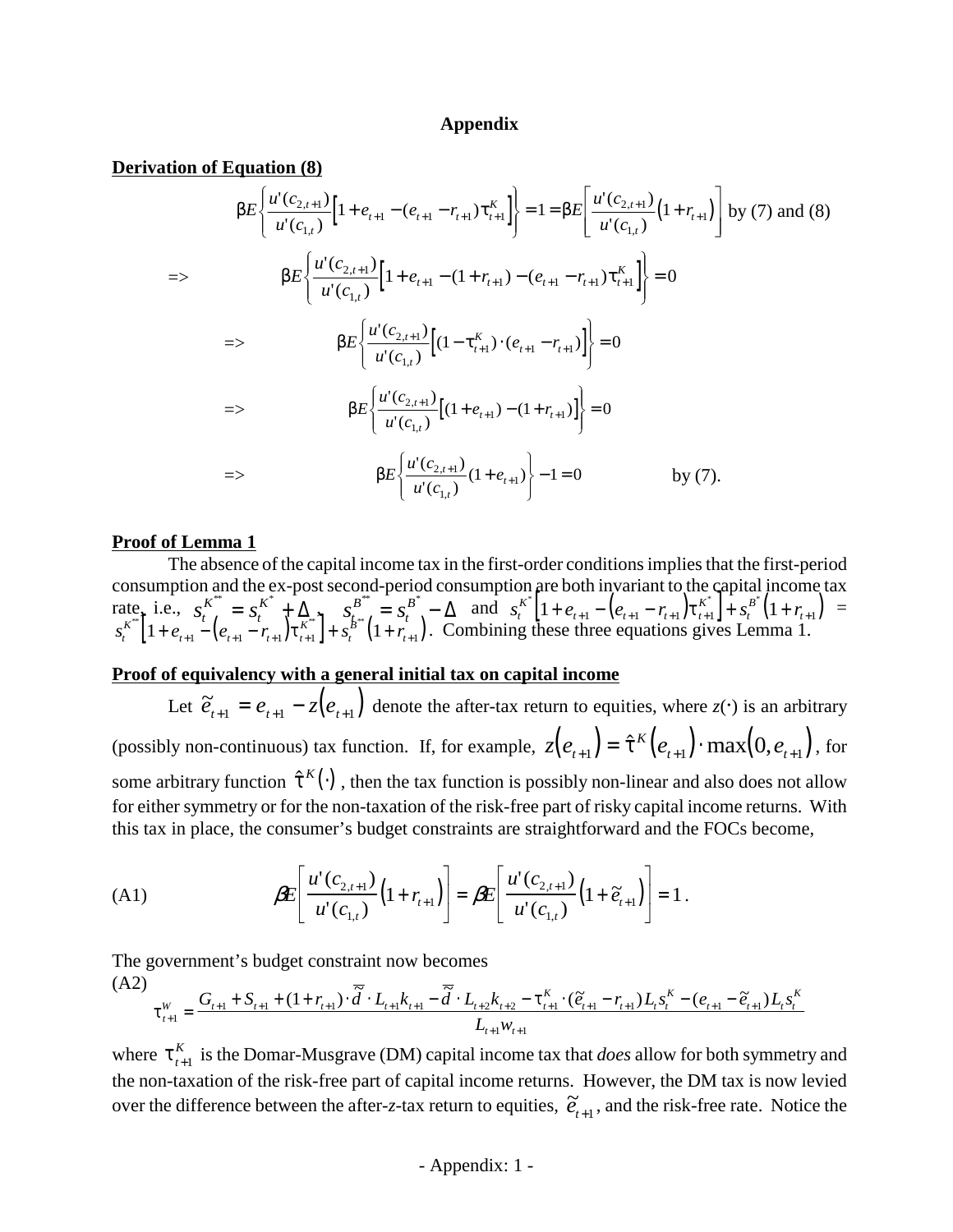addition of the rightmost term in the numerator of (A2), reflecting the tax revenue raised by the *z* tax. Since the *z* tax is allowed to be quite general, we don't explicitly need to consider a separate initial value for the DM tax, that is,  $\tau_{t+1}^{K^*}$ . But the notion is kept general in order to reuse earlier results. +1 \*

### **Theorem.** *Theorem 1 continues to hold in the presence of the capital income tax function*  $z($  $)$ *.*

Proof of Theorem. The sub-proofs demonstrating that the demand for capital and bonds are equal under both policy options (that is, investing the trust fund in equities versus changing the capital income tax rate to the value shown in Theorem 1) are very similar to the sub-proofs shown in Theorem 1; in both cases, the DM tax does not enter the consumer's first-order conditions. However, showing the equivalency of the government's budget constraint, (A2), requires more work.

Consider first the policy in which the government invests the fraction  $\phi > 0$  of the trust fund in equities at time *t.* Then the government budget constraint becomes

$$
(A4) \n\tau_{t+1}^W = \frac{G_{t+1} + S_{t+1} + (1 + r_{t+1}) \cdot \overline{\tilde{d}} \cdot L_{t+1} k_{t+1} - \overline{\tilde{d}} \cdot L_{t+2} k_{t+2} - \tau_{t+1}^{k^*} \cdot (\tilde{e}_{t+1} - r_{t+1}) L_t s_t^{k^*} - (e_{t+1} - \tilde{e}_{t+1}) L_t s_t^{k^*}}{L_{t+1} w_{t+1}}
$$

where

$$
S_{t+1} = -\varphi \varphi \tau_t^{SS} L_t w_t (e_{t+1} - r_{t+1})
$$
  
=  $-\varphi \varphi \tau_t^{SS} L_t w_t (\tilde{e}_{t+1} - r_{t+1}) - \varphi \varphi \tau_t^{SS} L_t w_t (e_{t+1} - \tilde{e}_{t+1})$ 

Now suppose  $\phi = 0$  fraction of the trust fund invested is in equities, and that the capital income tax rate is raised from  $\tau_{t+1}^{K^*}$  to the value shown in equation (19). Then  $S_{t+1} = 0$  and equation (A2) gives, +1 <sup>\*</sup><sub>1</sub> to the value shown in equation (19). Then  $S_{t+1} = 0$ 

$$
(AS)
$$
\n
$$
\tau_{t+1}^{W} = \frac{G_{t+1} + (1 + r_{t+1}) \cdot \overline{\tilde{d}} \cdot L_{t+1} k_{t+1} - \overline{\tilde{d}} \cdot L_{t+2} k_{t+2} - \tau_{t+1}^{k^{**}} \cdot (\tilde{e}_{t+1} - r_{t+1}) L_{t} s_{t}^{k^{**}}}{L_{t+1} w_{t+1}} - \frac{(e_{t+1} - \tilde{e}_{t+1}) L_{t} s_{t}^{k^{**}}}{L_{t+1} w_{t+1}} - \frac{1}{\tilde{d}} \cdot L_{t+1} k_{t+1} k_{t+1} - \overline{\tilde{d}} \cdot L_{t+2} k_{t+2} - \left[1 - \frac{s_{t}^{k^{*}} \cdot (1 - \tau_{t+1}^{k^{*}})}{s_{t}^{k^{*}} + \phi \phi \tau_{t}^{s} w_{t}}\right] \cdot (\tilde{e}_{t+1} - r_{t+1}) L_{t} \left(s_{t}^{k^{*}} + \phi \phi \tau_{t}^{s} w_{t}\right)
$$
\n
$$
= \frac{1}{\frac{1}{\tilde{d}_{t+1} + \tilde{e}_{t+1}} \sum_{t+1}^{k} \frac{1}{\tilde{d}_{t+1} + \tilde{e}_{t+1}} \cdot \frac{1}{\tilde{d}_{t+1} + \phi \tau_{t+1}^{s}}}{L_{t+1} w_{t+1}}
$$
\n
$$
= \frac{1}{\frac{1}{\tilde{d}_{t+1} + \tilde{e}_{t+1} + \tilde{e}_{t+1} + \tilde{e}_{t+1} \cdot \overline{\tilde{d}} \cdot L_{t+1} \tilde{e}_{t+1} - \tilde{d}_{t+1} k_{t+2} - \tau_{t+1}^{k^{*}} \cdot (\tilde{e}_{t+1} - r_{t+1}) L_{t} s_{t}^{k^{*}} - (e_{t+1} - \tilde{e}_{t+1}) L_{t} s_{t}^{k^{*}}}{L_{t+1} w_{t+1}}
$$

Notice that the last line in equation (A5) equals equation (A4).  $Q.E.D.$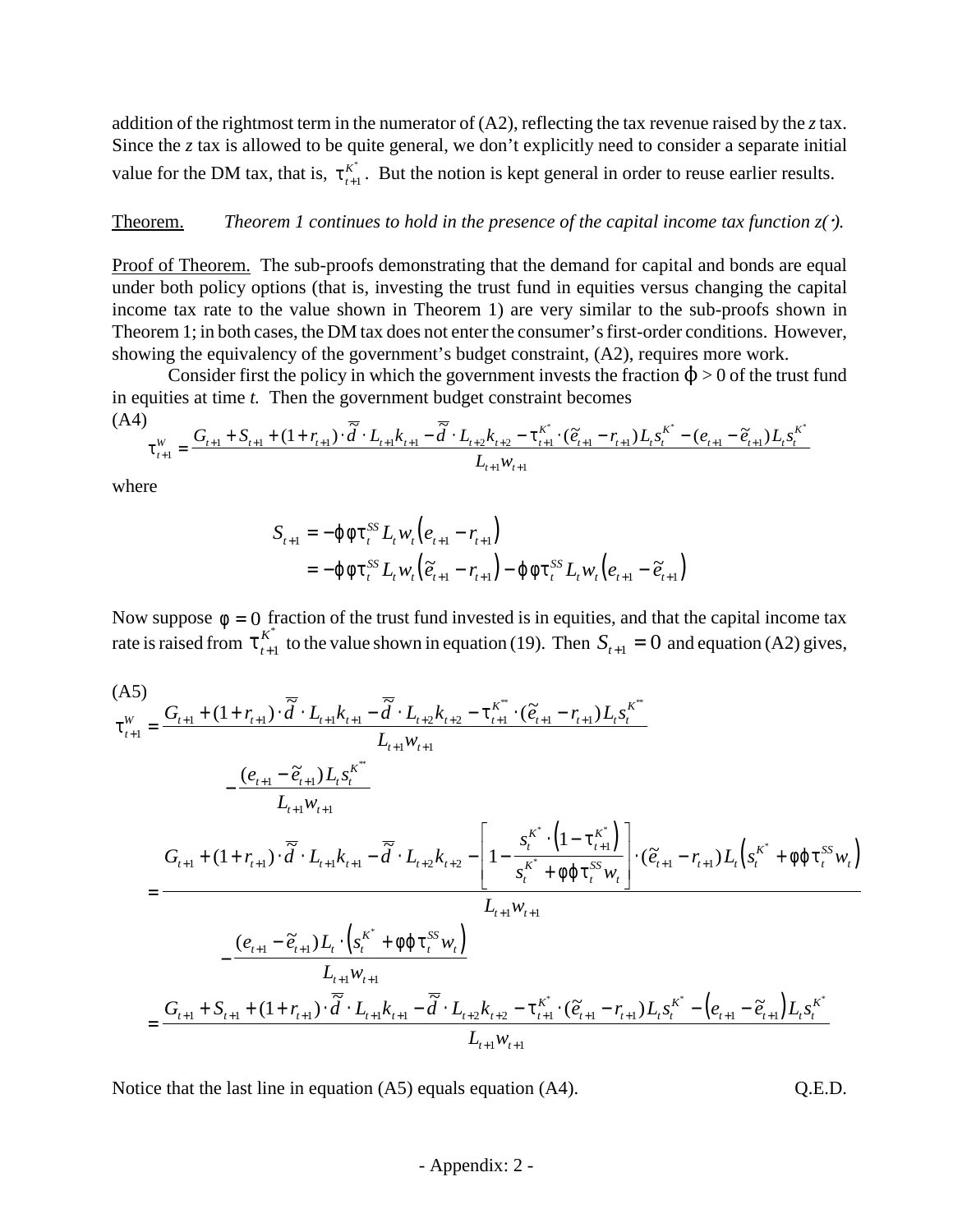## **Calibration**

The economy at time 0 to be targeted has the following characteristics, with each period representing 30 years. The expected annual depreciation equals 5 percent so that 79 percent of the capital stock is expected to be depreciated by the end of the 30-year period. The capital share,  $\alpha$ , is set at 0.30. The arbitrary scaling parameter  $A_0$  equals unity.

Based on Poterba (1998) and Ibbotson data, the annual pre-tax (social) real rate of return to capital is 8½ percent per year, or 1,056 percent over 30 years, with a coefficient of variation equal to 0.87. The annual risk-free real return,  $r_1$ , equals 3 percent, or 143 percent over 30 years, based on returns to long-term government securities during the last few decades. (Note: the 30-year expected return to equities is about seven times that of bonds.) The annual expected rate of technological progress is set at 3 percent per year, the average growth rate of the total salaries and wage base since 1929, based on Bureau of Economic Analysis data. The point-estimate correlation between wage and 1929, based on Bureau of Economic Analysis data. The point-estimate correlation between wage and stock returns at a 30-year frequency is about three-quarters.<sup>26</sup> The defended debt-capital ratio,  $\tilde{d}$ , is set at 0.25, close to the current ratio of government debt relative to the domestically-owned capital stock as measured in the Federal Reserve Board's Flow of Funds Accounts.

The initial tax rate on the generation-0 agent's second-period capital income,  $\tau_{\text{A}}^K$ , is 0.20, following Auerbach (1996). The initial proportional tax rate on wage income,  $\tau_0^W$ , is 0.15, which generates a plausible level of tax revenue derived from wages. The workforce size relative to retirees, averaged over the past decade and over projections for the next two decades, is constant. The Social Security payroll tax is set at 12 percent and the estimated ratio of contributions to the Social Security trust fund divided by benefits paid during the past and next few decades equals about 4 percent.

The calibrating vector needed to generate this baseline economy, { $k_0$ ,  $A_0$ ,  $\delta_0$ ,  $\lambda$ ,  $\gamma$ ,  $\beta$ ,  $\chi$ ,  $\varepsilon$ ,  $n$ ,  $\varphi$ }, equals {.0056, 1.0, 0.79, 0.860, 0.857, 0.27, 0.61, 6.07, 0.0, 0.04}. The value  $\beta = 0.27$ corresponds to an *annual* rate of time preference equal to 4.4 percent. The value of  $\gamma = 0.857$  reflects scaling the model to equity returns (rather than consumption) as well as both human capital depreciation in the second period and the correlation of wage-indexed pay-as-you-go Social Security returns with stock returns. When the model was re-calibrated to include type-*L* agents,  $\{\beta, \gamma\}$ changed to {0.39, 0.67}.

This calibration generates additional plausible observable economic relationships. The implied net national saving rate equals 4.4 percent. The non-Social Security part of government spending equals 15.3 percent which is very close to the value of 15½ percent that the CBO (1999) reports for 1998. Capital income tax revenue equals 4.4 percent of GDP while wage income taxes, not including Social Security payroll taxes, compose 10½ percent of GDP.

 $26$  To be sure, this point estimate is associated with a large standard error. However, the equivalent tax rates estimated herein were fairly robust to changes in the correlation.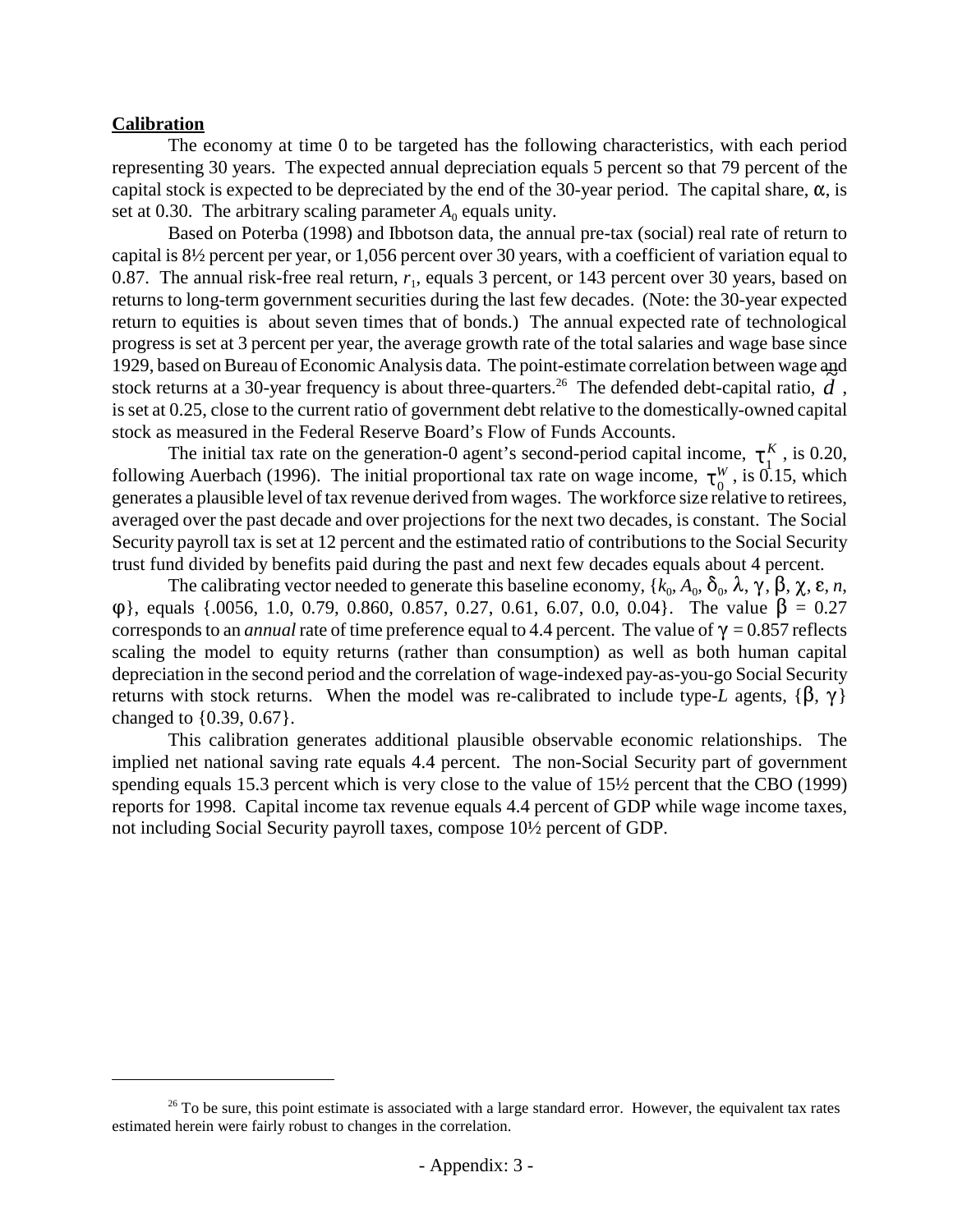Figure 1 The Distinction Between Equivalence and Neutrality: The Case of Investing the Trust Fund in Equities

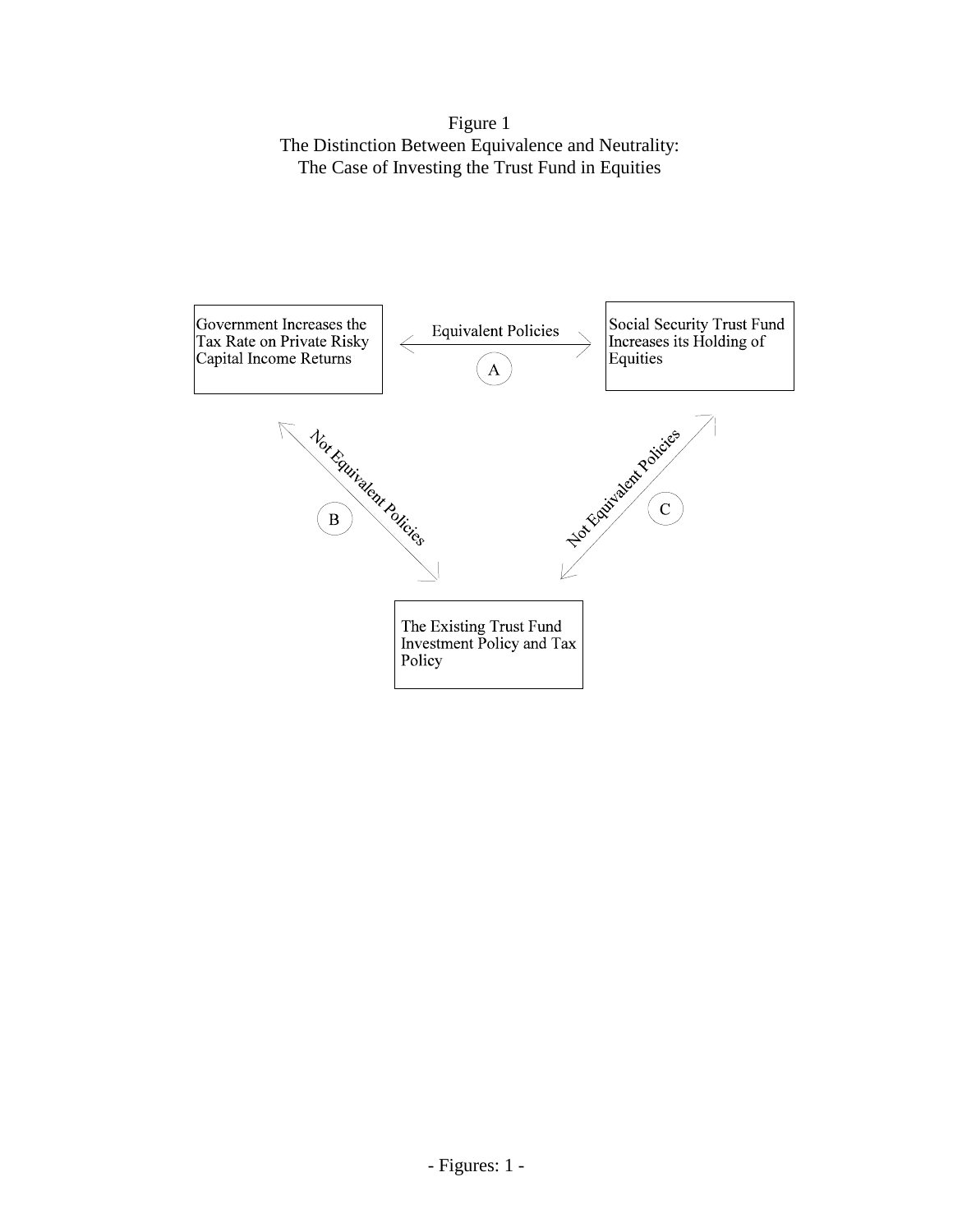Figure 2 The Distinction Between Equivalence and Neutrality: The Case of Divesting the Trust Fund of Equities

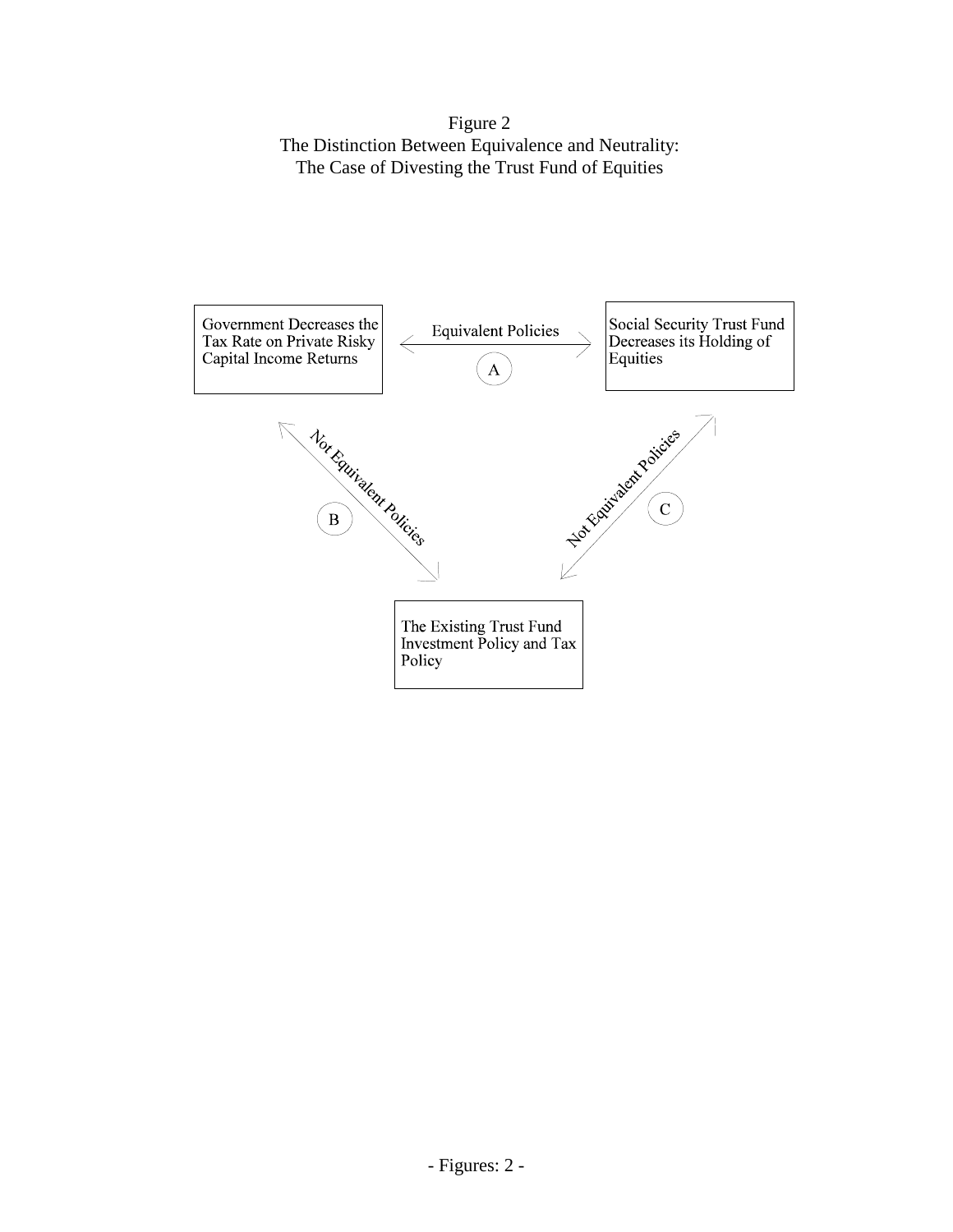# **Table 1** Parameters and Implied Values along Mean Path in the Initial Stochastic Steady State (I.e., Before the Social Security Trust Fund is Invested in Equities)

| Variable Description                                                                           | Value              |  |  |  |  |
|------------------------------------------------------------------------------------------------|--------------------|--|--|--|--|
| Exogenous Parameters (same in all simulations, unless indicated otherwise)                     |                    |  |  |  |  |
| Average annual depreciation rate, $\hat{\delta}_{annual}$                                      |                    |  |  |  |  |
| Capital share, $\alpha$                                                                        | 0.30               |  |  |  |  |
| Arbitrary Scaling of the Initial Productivity, $A_0$                                           | 1.00               |  |  |  |  |
| Pre-tax 30-year return to equities on mean path, $E(e_1 k_1)$<br>(Corresponding annual return) | 1,056 %<br>(8.5 %) |  |  |  |  |
| Coefficient of Variation, $\overline{\sigma}_{e}/E(e_1 k_1)$                                   | 0.87               |  |  |  |  |
| Pre-tax 30-year risk-free real return on mean path, r<br>(Corresponding annual return)         | 143 %<br>(3%)      |  |  |  |  |
| Rate of 30-year labor-augmenting tech. progress, $\lambda$<br>(Corresponding annual return)    | 143 %<br>(3 %)     |  |  |  |  |
| Debt-capital ratio, $\tilde{d}$                                                                | 25 %               |  |  |  |  |
| Tax rate on capital income, $\tau^K$                                                           | 20 %               |  |  |  |  |
| Social Security pay-as-you-go liabilities tax rate, $\tau_{\infty}^{SS,P}$                     | 11.5 %             |  |  |  |  |
| Social Security funded portion tax rate, $\tau_{s\geq 0}^{SS,F}$                               | 0.5%               |  |  |  |  |
| Non-Social Security wage tax rate, $\tau^W$                                                    | 15 %               |  |  |  |  |

# Implied Endogenous Variables (same in all simulations)

| Net national saving rate                                           | 44%      |
|--------------------------------------------------------------------|----------|
| "On Budget" Spending as a fraction of GDP, $G_0/[A_0k_0^{\alpha}]$ | $15.3\%$ |
| Capital income tax revenue as a fraction of GDP                    | 48%      |
| Non-Social Security wage income tax revenue as a fraction of GDP   | $105\%$  |

# Exogenous Parameter (only for the benchmark)

| Correlation between capital income returns and wages | 0.75 |
|------------------------------------------------------|------|